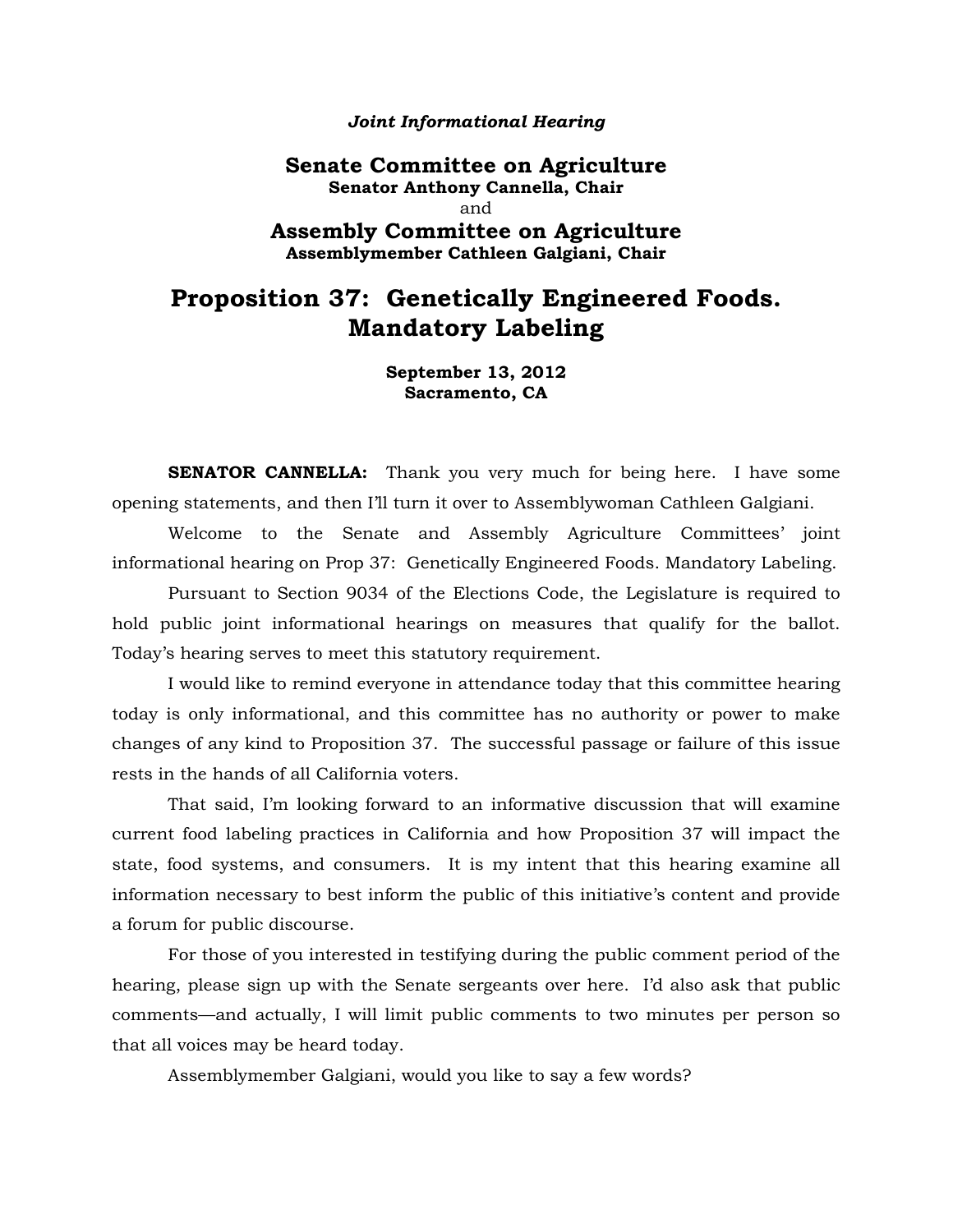**ASSEMBLYMEMBER GALGIANI:** Yes. Thank you, Senator Cannella. I wish to echo your comments that this is only an informational hearing and, in fact, we cannot alter the contents of the proposition. I look forward to hearing from our testifiers to learn more about it. I know that this issue is important to many of the sponsors and the ag industry, as well, and that there are concerns that it could increase costs potential costs—to food, and so, it could additionally result in potential lawsuits.

I want to thank the participants who are here today who will share their perspectives with us. And I will turn it back over to Senator Cannella.

**SENATOR CANNELLA:** Okay. Thank you very much. With that, I think you know which panel you're on. So if we could have the first panel come up—the legislative analysts—come up and take a seat; if you could state your name and what agency you're with, specifically, and then we'll get into the testimony.

**MR. ANTHONY SIMBOL:** Anthony Simbol with the Analyst's Office.

**MR. ANTON FAVORINI-CSORBA:** Anton Favorini-Csorba also with the Analyst's Office.

**MR. JACK ZORMAN:** Jack Zorman with the Office of Legislative Counsel.

**SENATOR CANNELLA:** Okay. So I believe you have prepared testimony. Go ahead and begin.

**MR. SIMBOL:** As you are aware, our office—the LAO—is required under statute to analyze every proposition that qualifies for a ballot. Specifically, we were asked to discuss the major provisions of the measure as well as what the impact would be on state and local finances if that measure were to pass. And our analysis is included in the State's Official Voter Guide.

So usually you're probably used to seeing us before you weighing in on the merits of a proposal, providing you specific recommendations; where today, again, we're just focused on trying to explain to you what the measure does and what the impact would be on the state and local finances.

And with that, I'll turn it over to Anton, who is our lead analyst on the measure and he has a handout he'll walk you through.

**MR. FAVORINI-CSORBA:** All right. Thank you, Mr. Chair and Members, or both Chairs, I should say.

The first thing I'll discuss here is a little bit of background on genetic engineering and genetically engineered foods. The process of genetic engineering is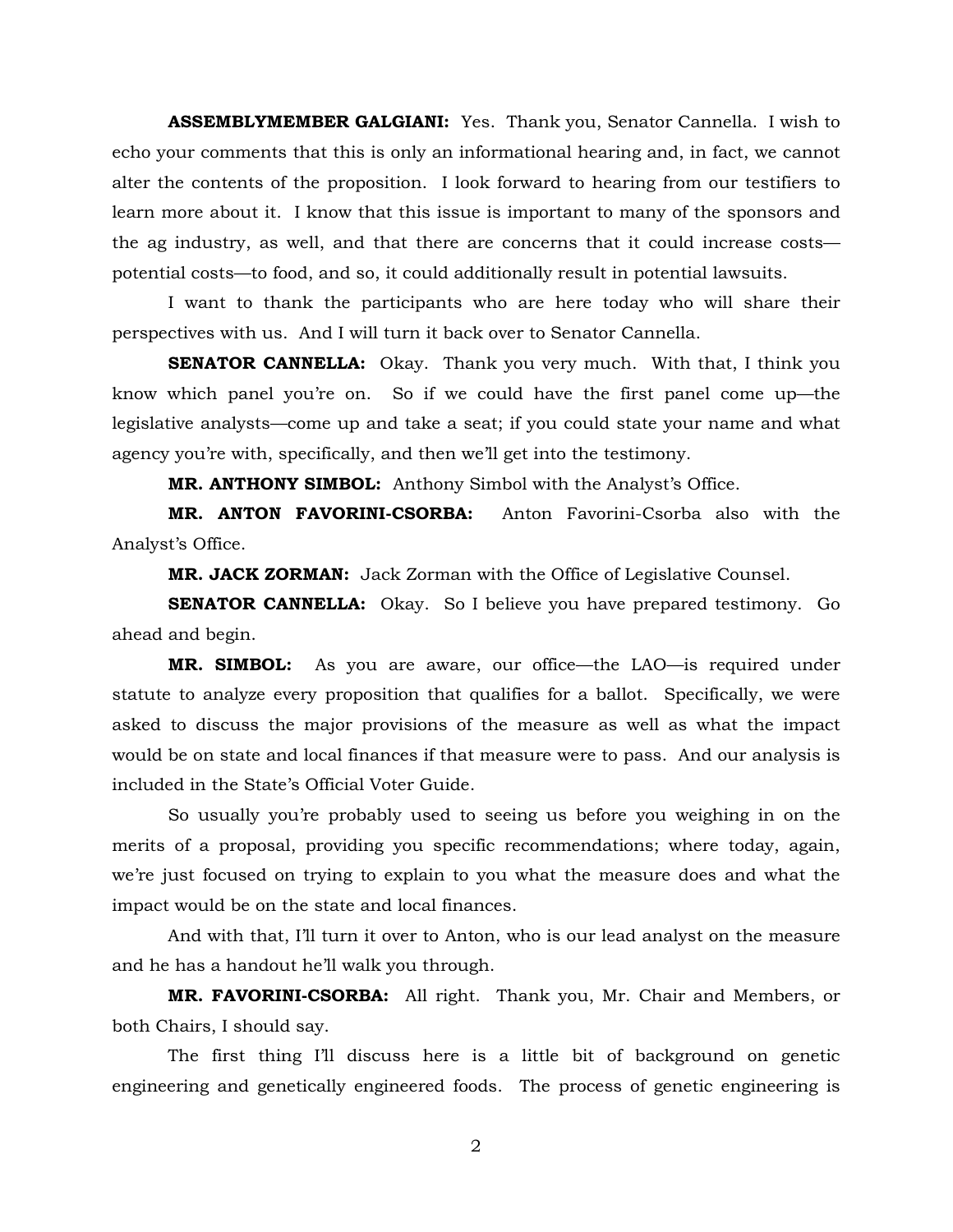changing the genetic material of a living organism to produce some sort of desired change in that organism's characteristics. In the case of foods, you often see things like instilling resistance to pests or resistance to the application of pesticides, and these foods are somewhat widespread.

In 2011, 88 percent of all corn in the U.S. and 94 percent of all soybeans were produced from GE seeds. Especially corn and soybeans, but also other crops like that, are ingredients in many processed foods. Corn makes up high fructose corn syrup, for example. And so, according to some estimates, you could say that 40 to 70 percent of the foods on grocery store shelves may contain some sort of genetic engineered ingredient.

As far as what we do currently on genetically engineered foods: Neither state nor federal law requires the specific regulation of genetically engineered foods. However, genetically engineered foods are regulated like any other food in terms of their safety and their labeling. For instance, under its existing authority, the U.S. Department of Agriculture regulates plant pests, pests that are shown to demonstrate or cause harm to other plants that could apply to genetically engineered foods. The U.S. Food and Drug Administration at the federal level, ensures the safety and proper labeling of foods. And at the state level, that responsibility primarily lies with the California Department of Public Health.

I'll jump into the major provisions of this measure. So as the title suggests, the primary provision is the mandatory labeling of genetically engineered foods and this comes about in a couple of ways.

In the case of raw foods or raw agricultural commodities, as they're described in the measure (these are things like fruits and vegetables) either the bin that they're displayed in for retail sale or if they have a packaging, that packaging must say "genetically engineered," if those foods are in fact genetically engineered. Processed foods that contain some genetically engineered ingredients or are entirely produced through genetic engineering would have to be labeled in one of two ways: either "partially produced with genetic engineering;" or "may be partially produced with genetic engineering." And that latter one is to allow producers a little bit more flexibility to change their inputs, as often occurs.

The measure does specify a number of exemptions, products that even if they're genetically engineered they wouldn't have to be labeled: alcoholic beverages;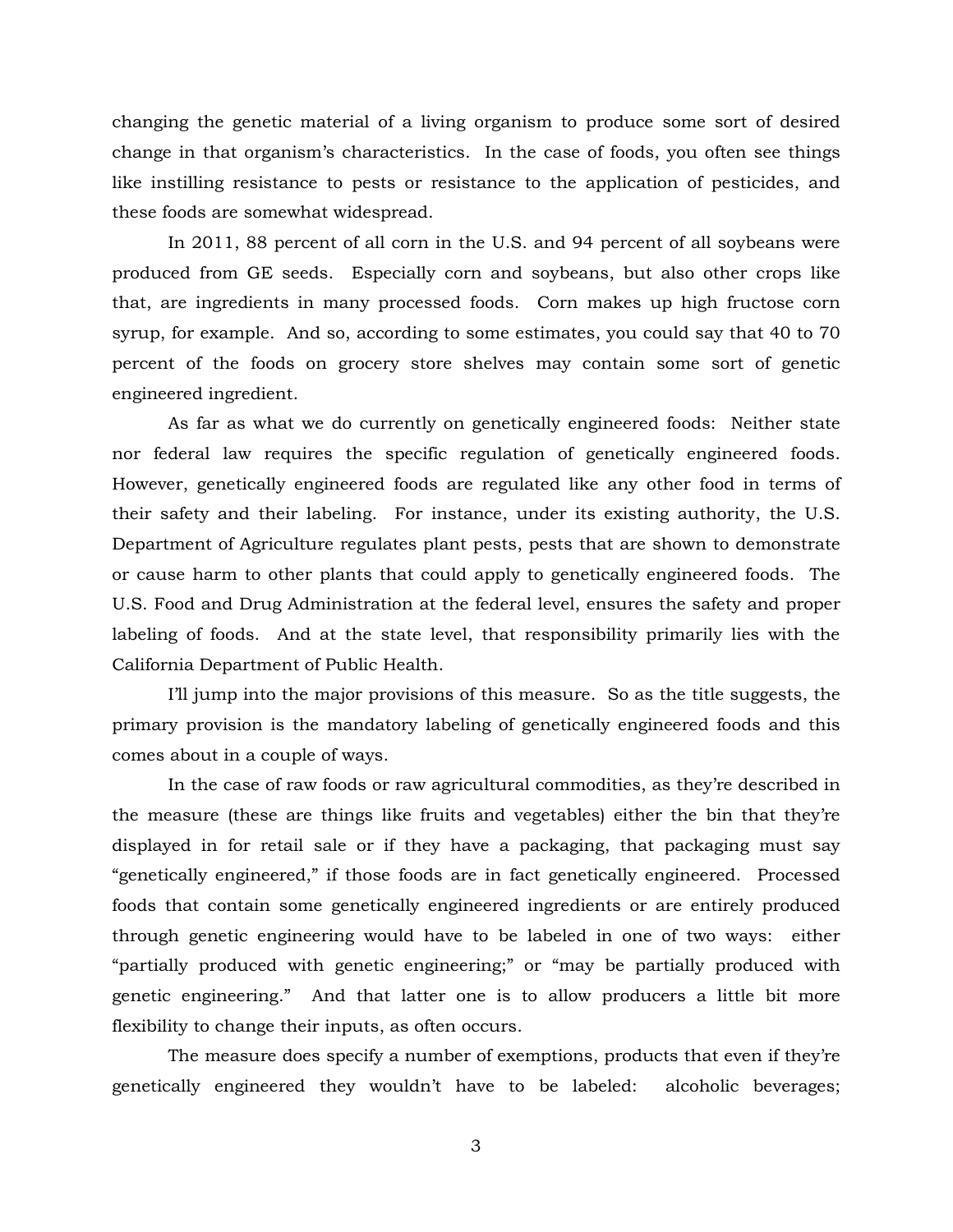restaurant food or any food intended for immediate consumption; medical food; animal products like chicken or beef—if that animal was not produced itself through genetic engineering, even if it was fed, say, genetically engineered alfalfa, that food product wouldn't have to be labeled.

Two other significant exemptions: One, if a retailer has a product that could be genetically engineered but in fact isn't, they can get a sworn statement from the person or entity that sold them that product saying, "This product was not produced intentionally or knowingly with genetic engineering."

A second way of demonstrating that a product isn't genetically engineered would be to have an independent organization certify it as not genetically engineered. And the Department of Public Health, under the measure, is charged with drafting, you know, sample regulations on how do you go about sampling; what's a large enough sample size and the other criteria there.

One final major provision of this measure is the prohibition on the use of the term "natural," or "naturally made," anything carrying that kind of meaning in the labeling or advertising of genetically engineered foods.

In addition, there is a bit of a lack of clarity in the language of the measure in how it was drafted. And so, there's a possibility that this prohibition on the use of the term "natural" could apply to all processed foods regardless of whether or not they're genetically engineered. That decision lies with the courts if it comes to that; if a case is brought.

In terms of compliance with this measure; it seems to us that retailers, grocery stores, you know, convenience stores, those would be the entities largely responsible for complying with this measure. It's possible that some of the paperwork could extend further back into the food chain. So you might go to a wholesaler who has to have a sworn statement from the farmer saying that this wasn't produced with genetic engineering.

The labeling requirements themselves would be enforced by the Department of Public Health as they do for all other labeling and safety issues. In our view, this is largely incremental to the work that they already do. It involves looking for a couple more things when they do their inspections.

Enforcement of the measure can be brought either by state, local, or private individuals in terms of a lawsuit. There's also a provision incorporating the Consumer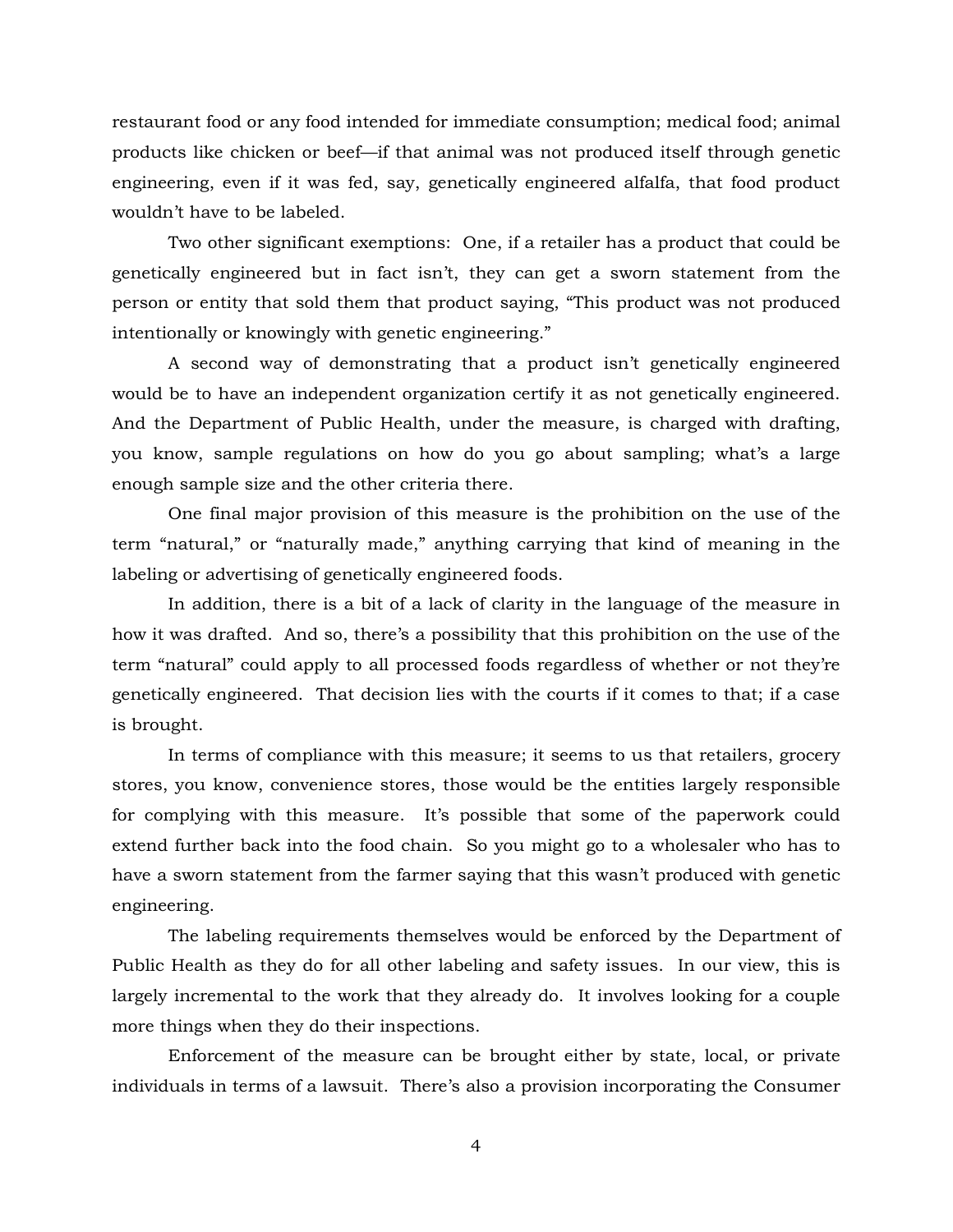Legal Remedies Act, which is basically another way to bring a suit for a violation of this measure.

So what does this mean for the State—fiscal effects to the state and local governments? We estimate state costs of roughly a few hundred thousand dollars to over a million dollars, and the range is there because it depends partly on how the Department of Public Health goes about enforcing this measure. They're afforded some discretion in how often they perform inspections of documentation or groceries, or they go out and inspect grocery stores. And so, if you see a particular administration in the future that is less or more interested in enforcing this, that estimate could change.

Finally, there are some potential cost increases due to the litigation. Obviously, the courts would have to process these cases; hear them; try them. Those costs would be partially offset by the fees that are required to file a case and to respond to filing. On average for these types of cases, about half of the cost of actually administering the case is covered by those fees. That said, in view of the overall magnitude of court costs, these costs are not likely to be significant.

So with that, I'm happy to answer any questions that you have. Thank you very much.

**SENATOR CANNELLA:** Any further testimony? Go ahead.

**MR. JACK ZORMAN:** Madam Chairwoman, Mr. Chairman, Jack Zorman with the Office of Legislative Counsel. I'm here to provide a brief description of the effect that Proposition 37 would have on existing law.

Proposition 37, if approved by the voters at the November 2012 ballot, would add several food labeling provisions to the existing Sherman Food, Drug, and Cosmetic Law—or Sherman Law—within the Health and Safety Code.

By way of background: The Sherman Law generally prohibits the adulteration and misbranding of food for human or animal consumption. Food is deemed to be misbranded if the food labeling is false or misleading or, if among other requirements, it does not conform to specific federal labeling requirements. Also relevant to this discussion; the Sherman Law defines a raw agricultural commodity to mean any food in its raw or natural state. It includes, but is not limited to, any fruit that is washed, colored, or otherwise treated in its unpeeled natural form prior to marketing.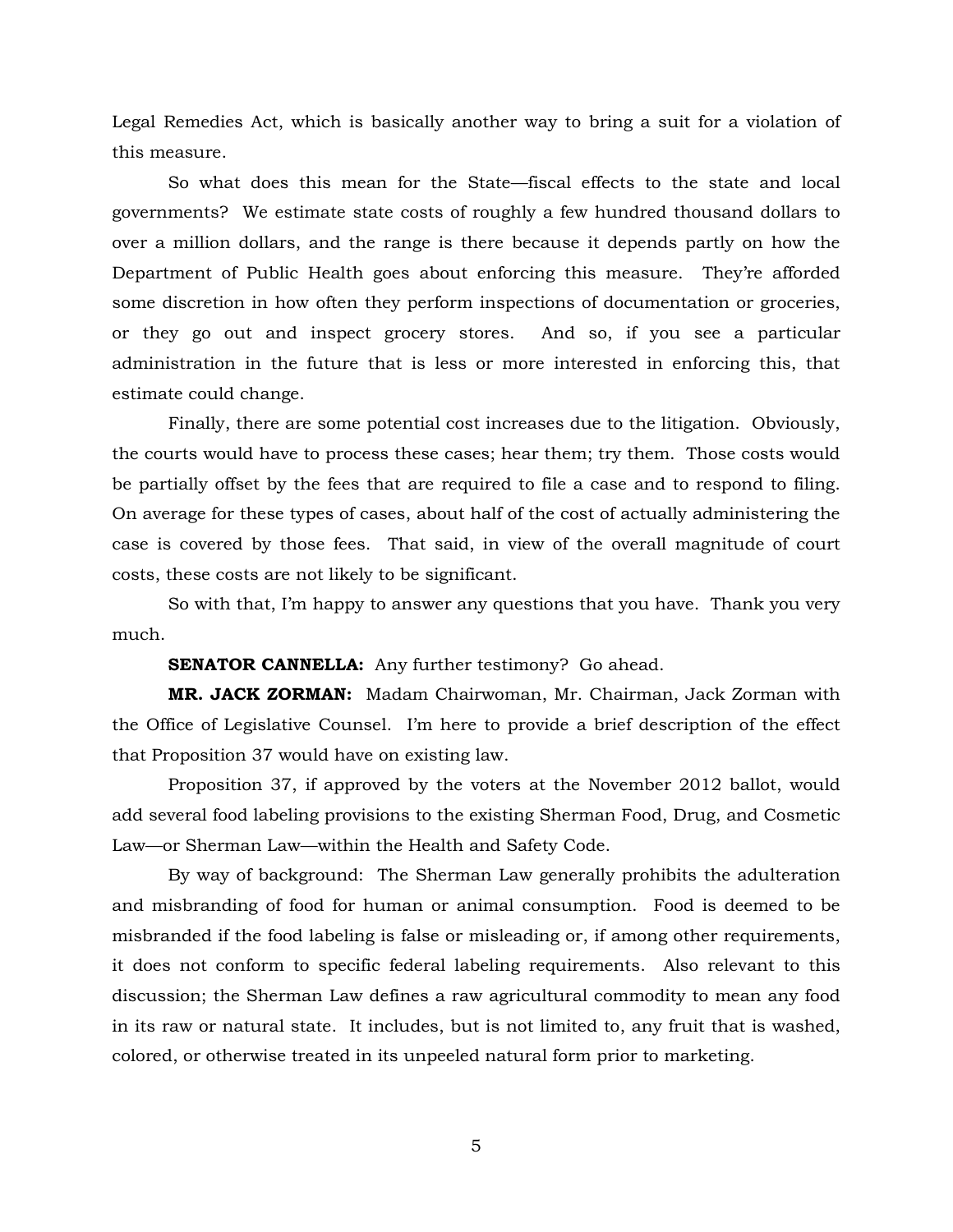As previously mentioned, administration and general enforcement of the Sherman Law is the responsibility of the State Department of Public Health. A violation of the Sherman Law is a misdemeanor and subject to civil penalties. The attorney general or any district attorney acting on behalf of the department may seek and obtain an injunction to restrain any person from violating the Sherman Law.

Proposition 37, if enacted, would add the definition of the term "genetically engineered," and commencing July 1, 2014 would deem any food offered for retail sale in this state to be misbranded if it is or may have been entirely or partially produced with genetic engineering; and that fact is not disclosed in a specified manner depending upon whether the food is a raw agricultural commodity or a processed food.

Proposition 37 would define a processed food to mean any food other than a raw agricultural commodity. Even if a food is or may have been entirely or partially produced with genetic engineering, the food would not be subject to the disclosure requirement if the food falls within one of nine previously described specified categories. And again, these include food consisting entirely of or entirely derived from an animal that has not been itself genetically engineered, a raw agricultural commodity, or food derived therefrom that has been grown, raised, or produced without the knowing and intentional use of genetically engineered seed or food. And, it also would include processed food that would be subject to the disclosure requirements solely because it includes one or more genetically engineered processing aids or enzymes.

In addition to the disclosure requirement, if a food meets the definition of genetically engineered or of a processed food and does not fall within one of these previously mentioned categories, Proposition 37 would prohibit a food label, accompanying signage in a retail establishment, and any advertising or promotional materials from stating or implying that the food is "natural," "naturally made," "naturally grown," "all natural," or any words of similar import that would have any tendency to mislead the consumer. Food would be deemed to be misbranded if its labeling does not conform to these provisions.

Proposition 37 would authorize the State Department of Public Health to adopt any regulations it determines necessary for the enforcement and interpretation of these provisions except that the department may not create any exemptions to the previously mentioned food categories that do not already exist in the proposition.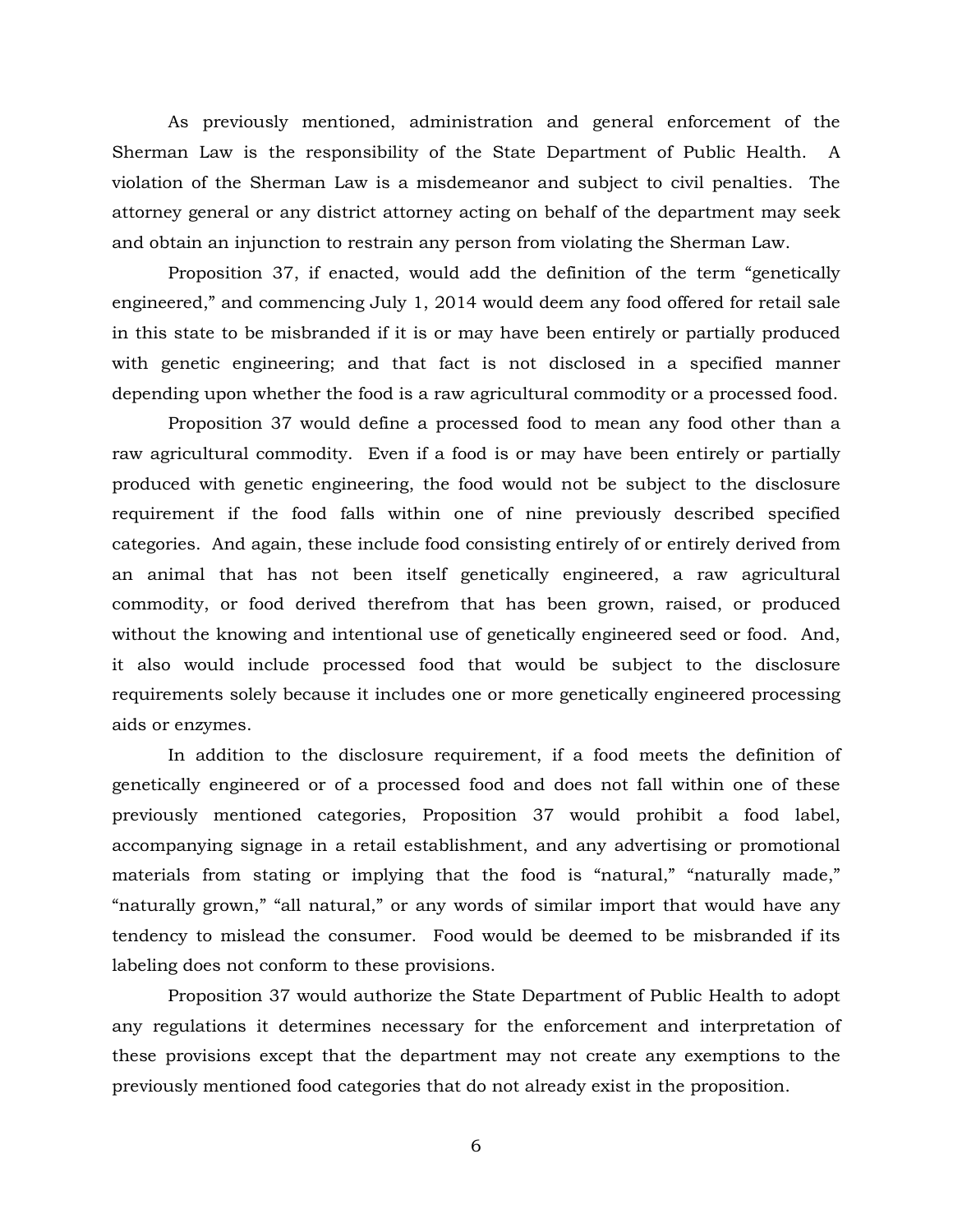Proposition 37 would authorize any person to bring an action to enjoin a violation of the provisions. And in addition, Proposition 37 would deem a violation of its provisions to be an unfair method of competition, an unfair or deceptive act or practice that may be enforced pursuant to the Consumer Legal Remedies Act. This initiative may be amended by the Legislature but only to further its intent in purpose and only upon a two-thirds vote.

Thank you.

**SENATOR CANNELLA:** Okay. Thank you very much. So the term "natural," I read … this proposition is a bit confusing to me. And so, there's a lot of talk about "natural." I don't know who would answer this, but can you expand on that? What is "natural?" I know you gave us some examples. But if it's natural foods but it's being processed, you know … like almonds go to a holder and then they get processed into some candied almonds or something and sent out; that's processed. Would that now no longer be termed "natural?"

**MR. FAVORINI-CSORBA:** I think what you find is that there's … that question is hard to answer and it's probably …

**SENATOR CANNELLA:** Which means it will go to the courts, probably, and be answered through litigation.

**MR. FAVORINI-CSORBA:** I think that's probably the case.

**SENATOR CANNELLA:** So your review of the proposition, you can't tell whether that would be natural or not, right?

**MR. FAVORINI-CSORBA:** We can't tell … ah, yes, I would agree with that. It would be hard to tell.

**SENATOR CANNELLA:** All right. So in your opinion, to what extent would producers, grocers, processors, and so forth be liable for mislabeled products? I'm just thinking about the grocers who we'll have on panel. I'm assuming that food comes in—they don't label it. It comes in in boxes. They stick it on the shelves. Now maybe corn or fruit they would put something else. But I mean, it seems like they have a very little role in labeling. But it seems it's like they're the line of defense to try to implement this thing. I mean, how liable would these folks be for mislabeling under this provision—under this proposition?

**MR. FAVORINI-CSORBA:** Well, I think they would have some responsibility to ensure that they are properly labeled. I think, similarly, they're responsible for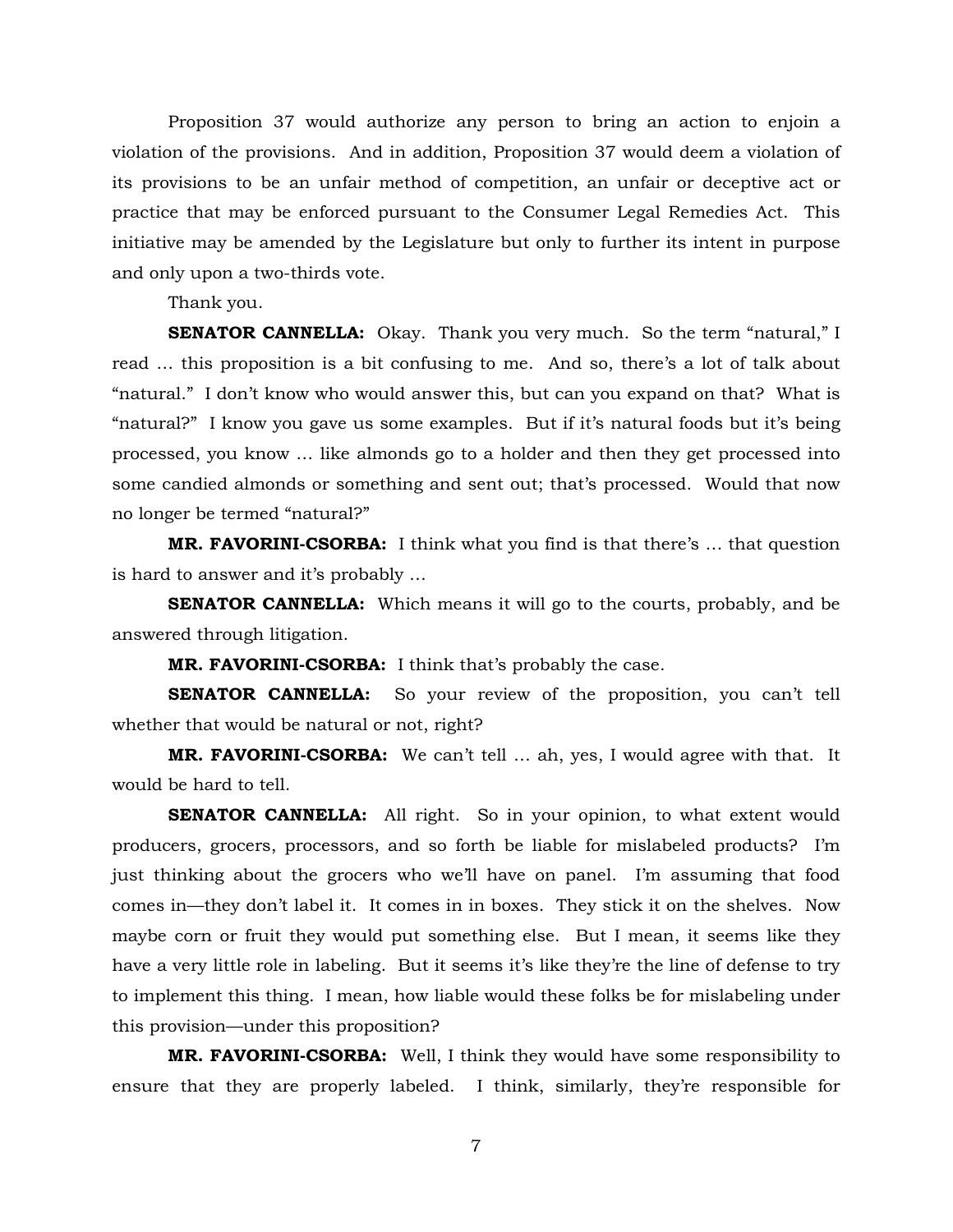ensuring that they're weighed correctly—the weight on the package is correct. So I would say that to the degree that they're already responsible for that, they would also be responsible for that under this measure.

**SENATOR CANNELLA:** Well, I could see weighing, right? Because you could grab a bag and you could stick it on a scale and see if a few of them meet. But it just seems harder—and I don't deal with genetically engineered foods—but that seems like you're tracing back many different steps for a box of crackers, so it just seems like it would be very difficult to do that.

**MR. FAVORINI-CSORBA:** I think you're right. In theory it could be ... you could have to go further back into the food chain to perhaps that farmer if the Department of Public Health was more aggressive about prosecuting this or private parties that were …

**SENATOR CANNELLA:** One more question and then I'll turn it over to you, Cathleen. So yeah, I'm not concerned about the district attorneys or the attorney general; I'm concerned about the private right of action. Because I'm thinking of Prop 65 and the ability to initiate litigation based on, in some cases, not the real story and so, do you see a potential for the same type of abuse?

**MR. FAVORINI-CSORBA:** There are some similarities in terms of the scope of how broadly this applies to Prop 65. Whether cost would approach the same amount, it's hard to say at this point. It also depends on how food manufacturers respond to this. If they shift away from genetically engineered foods, then that …

**SENATOR CANNELLA:** That's going to be tough if 88 percent of the corn is currently genetically engineered. I guess we won't eat corn anymore maybe. It will be more for the dairy folks.

Okay. I'll turn it over to the Assemblymember.

**ASSEMBLYMEMBER GALGIANI:** Okay. You mentioned earlier that it's the Department of Health that has enforcement authority over… are there local authorities also that have enforcement authority?

**MR. ZORMAN:** Well, generally for the Sherman Law it's the State Department of Public Health. However, local health authorities or public enforcement agencies may work with the department to enforce the law.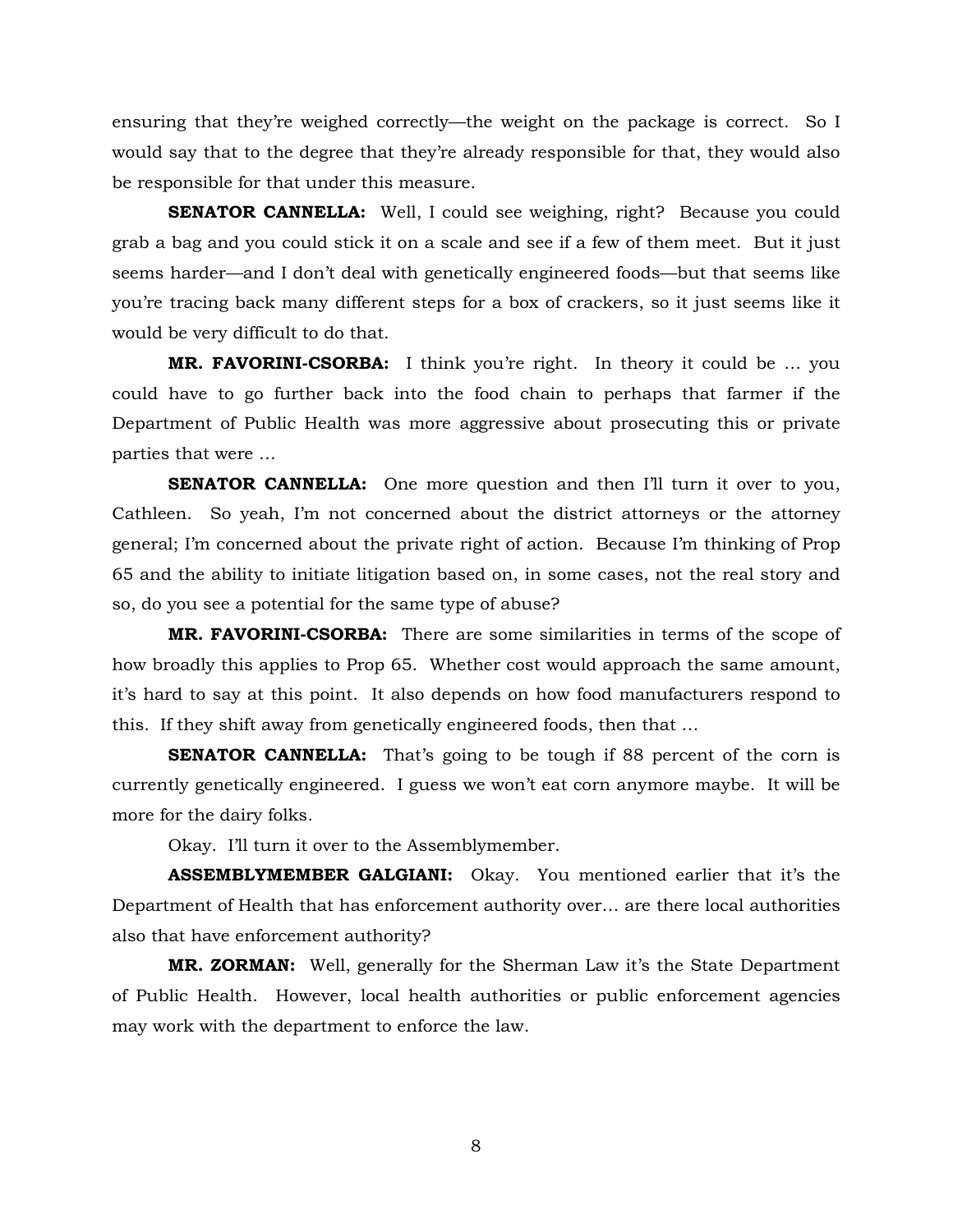**ASSEMBLYMEMBER GALGIANI:** Okay. Do they have fee authority to be able to do this? In other words; to generate revenue to the department to be able to cover the cost of doing the enforcement actions?

**MR. FAVORINI-CSORBA:** Does the Department of Public Health have fee authority?

# **ASSEMBLYMEMBER GALGIANI:** Yes.

**MR. FAVORINI-CSORBA:** They have a certain amount of fee authority. And probably the Department of Public Health, who is, I believe, coming up in a later panel, can address this better. But they have some form of fee authority. Whether it allows them to fully recover their costs, I'm not sure on that.

**ASSEMBLYMEMBER GALGIANI:** Okay. Thank you.

**SENATOR CANNELLA:** All right. I think we have a staff member here who has a question. It's unusual, but this is a very complicated item and so we're going to have our very qualified staff ask a question.

**MR. DOUG HAALAND:** Thank you, Senator. Along the lines that was just asked by Madam Chair: The estimate from LAO is that this is potentially a million dollar cost price tag to the Department of Public Health. The proposition has no language in it assigning fee authority for recovery of costs. And then you also make the assertion that costs for litigation would be covered by the court costs for filing. Do those court costs that you discussed, number one, do they cover the cost of the Department of Health going out and establishing that there was a violation of any sort? And number two, under the language that you put out in your analysis, there's no requirement… this proposition represents a fairly significant departure under existing law that damages need to be established, and under Prop 37 no damage needs to be established. So could you address those issues?

Thank you, Senators.

**MR. ZORMAN:** Well, with respect to the damages: Existing law, the Consumer Legal Remedies Act, establishes or provides a right of action for consumers to obtain actual damages. This proposition says that a consumer can bring a claim under that act except that the consumer does not need to establish any specific damage from or prove any reliance on an alleged violation. However, the proposition says that actual damage shall be deemed to at least meet the amount of the actual or offered retail price of each package or product that's alleged to be in violation of the proposition.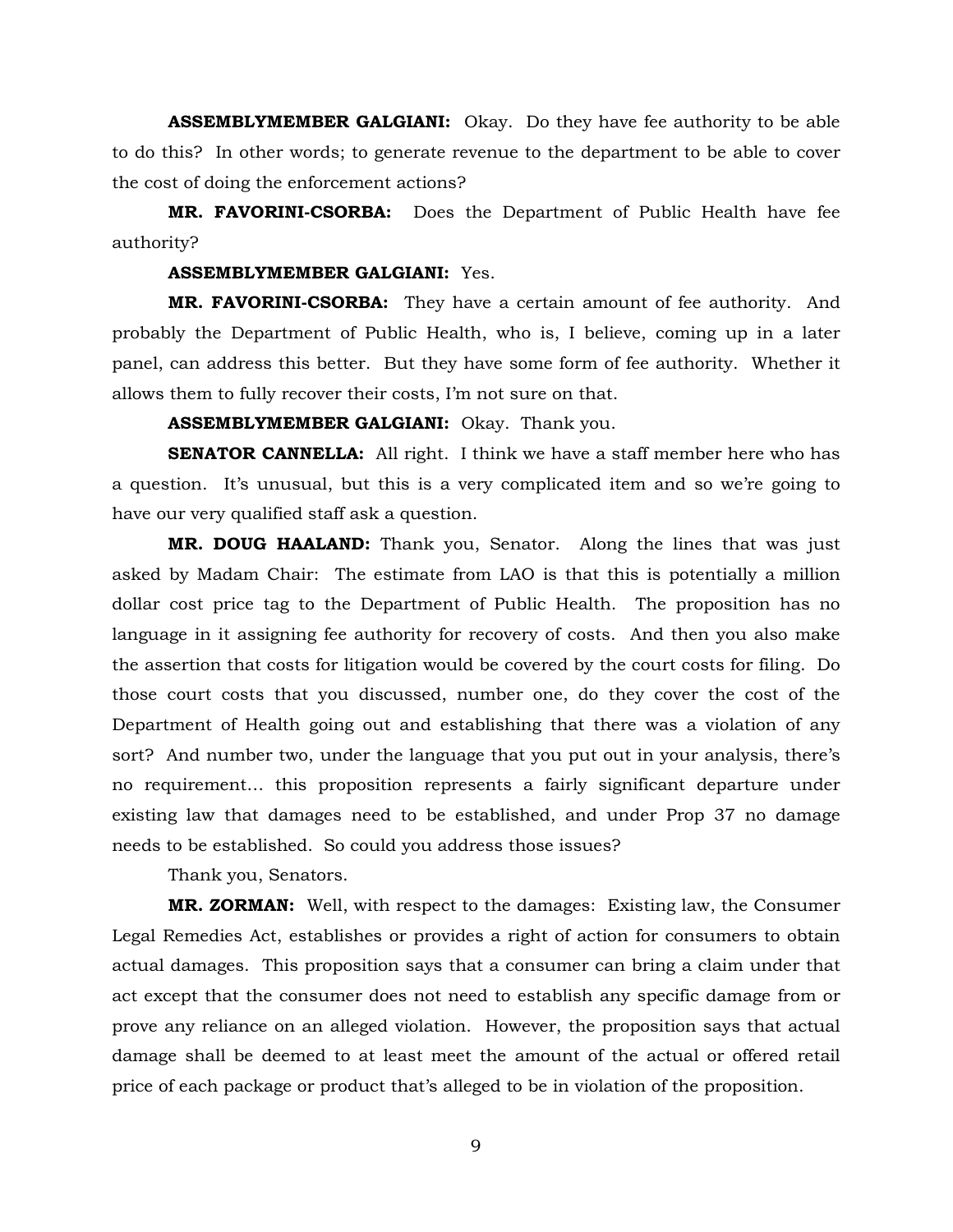**MR. HAALAND:** And as to the cost to the department of investigating all of the claims; that essentially a pound of grapes improperly labeled for a buck-75 we're going to have a multi-thousand dollar lawsuit; how is the department involved in establishing that violation?

**MR. FAVORINI-CSORBA:** So on the issue of the court fees and how much they cover: Those fees go to the courts. They would not go to the Department of Public Health. In the case of a proven violation in the courts; the measure allows the courts to award damages and also all the reasonable costs incurred in prosecuting the measure, so that would certainly help the department recover some of its costs.

**SENATOR CANNELLA:** Okay. Any further questions? No. Okay. Thank you very much for your testimony.

Before we get to our next panel I do want to announce that we will be taking a brief recess at 11:00, where the Assemblymember and I are going to step away for about ten minutes or so and then we'll reconvene around 11:20 or so.

All right. Our next panel: Existing Labeling Requirements and Enforcement. We had invited the U.S. Food and Drug Administration but they declined our request to discuss this very important issue. So we have, also, Patrick Kennelly, Chief, Food Safety Section, Food and Drug Branch, California Department of Public Health. So thank you very much for being here today.

**MR. PATRICK KENNELLY:** Thank you, Members. Pat Kennelly, again, with the Department of Public Health. I've prepared a number of comments relative to this to help you understand the scope of what we currently do; how we address food labeling issues currently; and likely how we are going to be addressing some of the issues under Proposition 37.

California has a fairly complex regulatory system, as does most of the country for food safety. There is not any one specific agency that's in charge of regulating food safety across the board. The California Department of Public Health is the primary food safety enforcement agency across the state that oversees most of the food safety operations. But we also have local health departments that become the lead agencies in terms of doing routine inspection work and follow-up at retail food facilities, with the department providing technical assistance, standardization, and oversight to those activities. The department focuses its general inspection work on routine inspections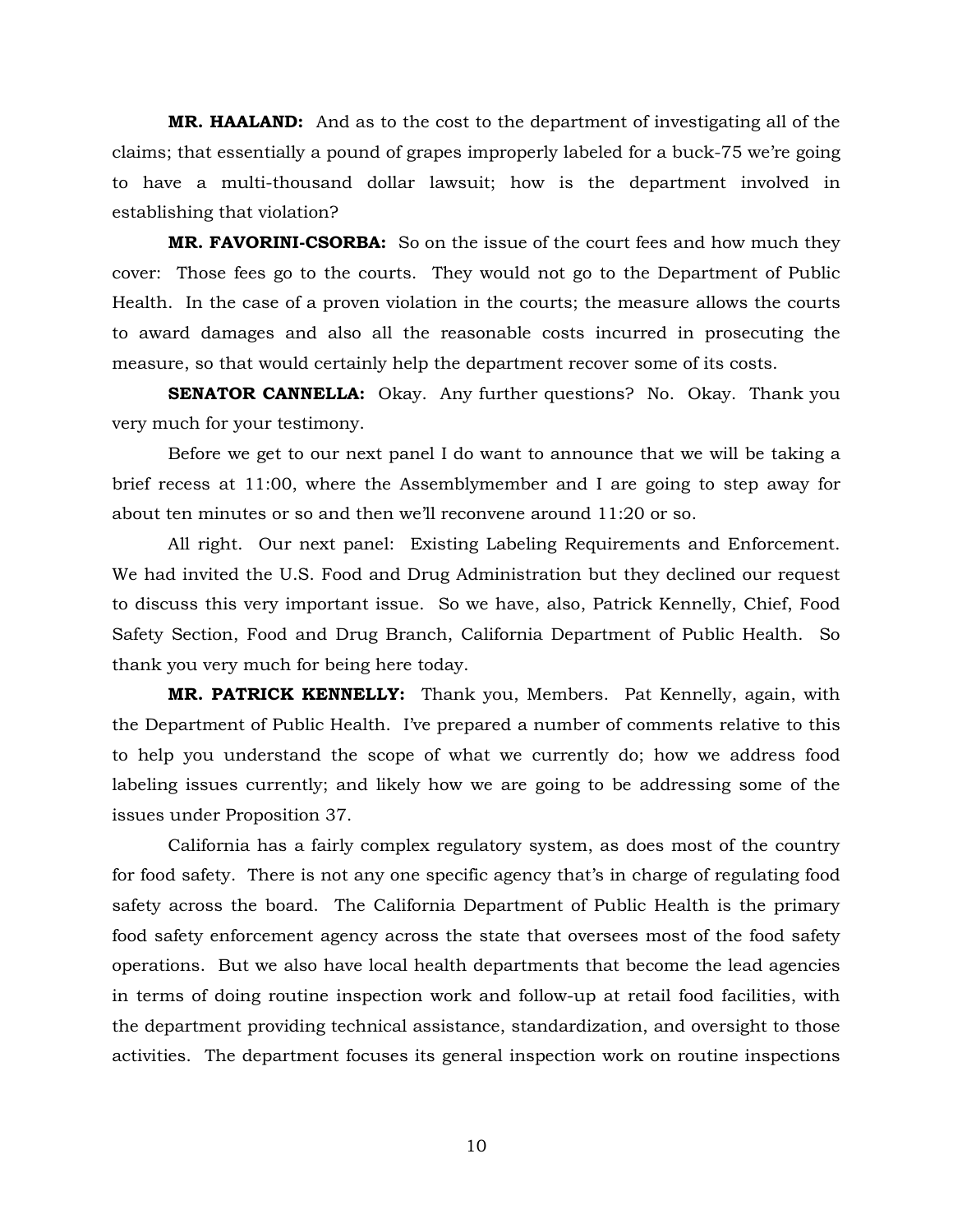of food processors and distributors as well as on food borne outbreak investigations, major recalls, and multi-jurisdictional issues that occur.

We, of course, partner very closely with our peers over at the Department of Food and Agriculture who have a piece of the pie as well. They oversee milk and dairy food safety as well as some of the issues involved in the produce marketing agreements and animal feed. Our peers at the U.S. Department of Agriculture actually have primary responsibility for routine inspection of meat and poultry facilities and slaughter houses. The extent that CDPH gets involved in meat and poultry facilities is somewhat limited to the times when we have outbreaks associated with those commodities of those facilities or major recalls and then we coordinate with USDA and team up to do those investigations.

FDA has some level of overlapping jurisdiction with CDPH in the area of processed food, manufacturing and distribution within the state. FDA's jurisdiction is limited to products that are in interstate commerce. They actually depend in large part on us to conduct the majority of inspections of food processors within the state, in fact, contract with CDPH on an annual basis to conduct a number of those inspections on their behalf. We work very closely with FDA and actually have a joint California Food Emergency Response Team that responds to food borne outbreaks and major recalls and reports of product contamination events. We actually jointly work on a lot of those activities together.

In carrying out our responsibilities, our food safety program has several primary mandates that we do. One of them, of course, is prevention. We focus a lot of those efforts on doing routine inspections and investigations of our food processors and distributors in the state, and it's during that process that we oftentimes already engage in label reviews for existing statutory and regulatory requirements on food labels. We will also, of course, respond, as I mentioned previously, to food borne outbreaks, product contamination events, product tamperings, and a host of other issues associated with product contamination. We also have an industry education and training unit that provides food safety training to industry in an effort to try and reduce the incidence of food borne illness and food contamination through the processes that they produce in the facilities.

As mentioned by the LAO, our primary authority is derived from the Sherman Food, Drug, and Cosmetic Law, which is a provision of the Health and Safety Code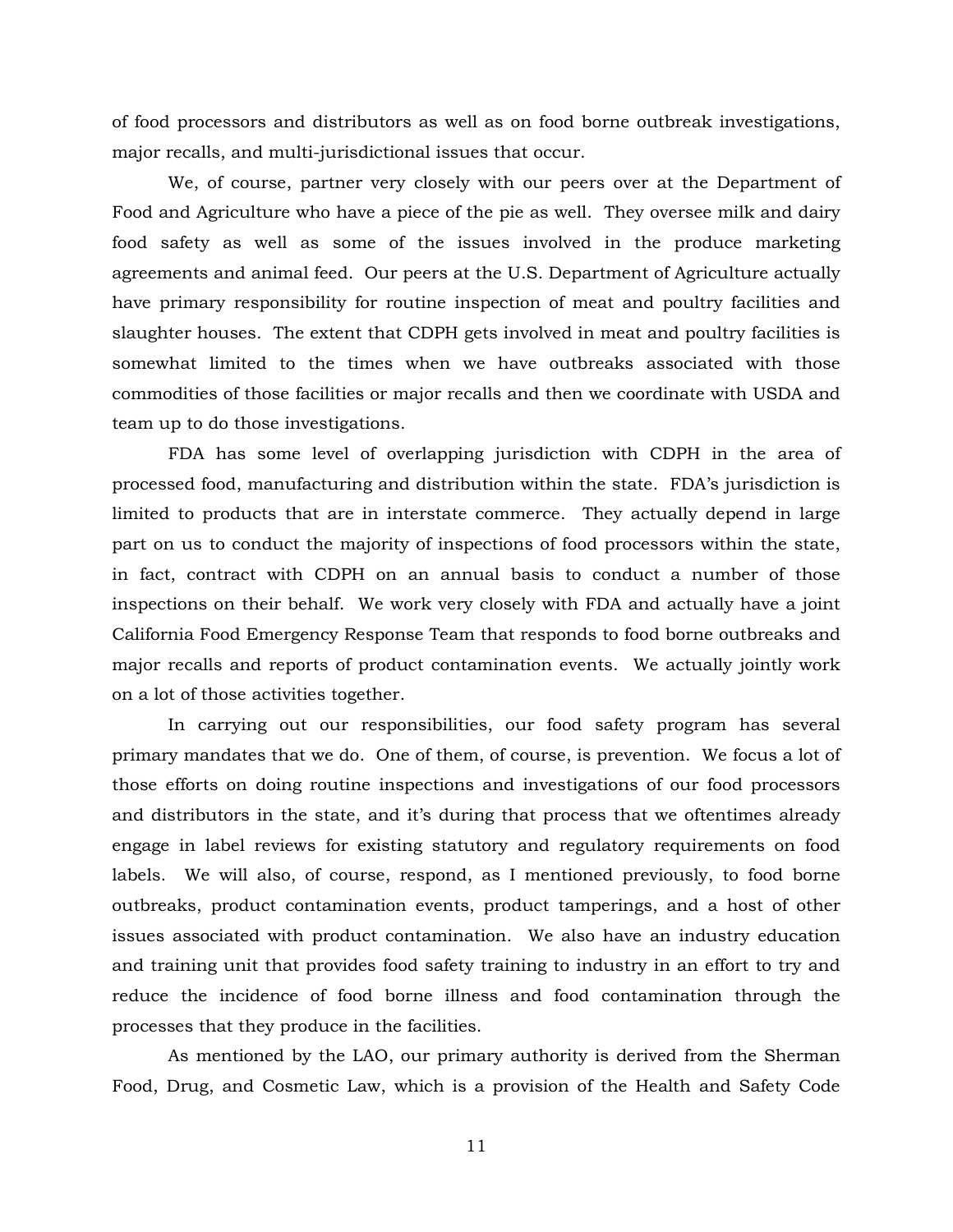which ostensibly provides broad overreaching authority for the department to ensure the safety of food—to ensure that it's not adulterated, misbranded, or falsely advertised. It does provide a variety of remedies, be it criminal sanctions. Most of the offenses in Sherman are misdemeanor offenses and upon conviction can be charged as felonies as well. We do have civil authority and injunction authority that we can work through the district attorney's office or the attorney general's office to seek and ensure that we can enforce these provisions on companies that are not interested in cooperatively complying with the rules and the requirements. We have administrative detention authority called "embargo," which can stop products that are misbranded or adulterated from moving in commerce until such time as the companies have had an opportunity to correct the deficiencies and ensure the products are properly labeled or properly represented and safe.

During our routine inspections, the way we typically handle label reviews currently is we will select a series of labels to review during these inspections. Understand that some of these companies may have hundreds of different products that they produce—a single product that they produce. If you look at a dietary supplement company as an example, they may have vitamin C in counts of 50, counts of 100, counts of 250, 500, so all these different sized bottles. Of course, each generates a different label. So we tend not to review every single label while we're at the facility, but we pick several focus commodities while we're there. We pull those labels and we do a fairly extensive review of those labels. Again, the process is intended to inform the operator of the deficiencies and then ask them, if we do find deficiencies, to go back and look at the remainder of their label stock and apply any corrective action that we've identified for them to all labels. If we find de minimis violations, we issue them a notice of violation and work with them to correct the deficiency. We ask them to submit a corrective action plan to us so that we can review and determine that it's sufficient to warrant the correction of the deficiency and moving the products forward such that they're not misbranded any longer. If we have significant deficiencies, such as allergens not being disclosed, intentional false and misleading information on the labels, we would, of course, start having discussions with the company about initiating a recall for those products for bringing them back to the facility and relabel them properly. In those types of situations we might also seek penalties or sanctions against the companies for any intentional or willful violations of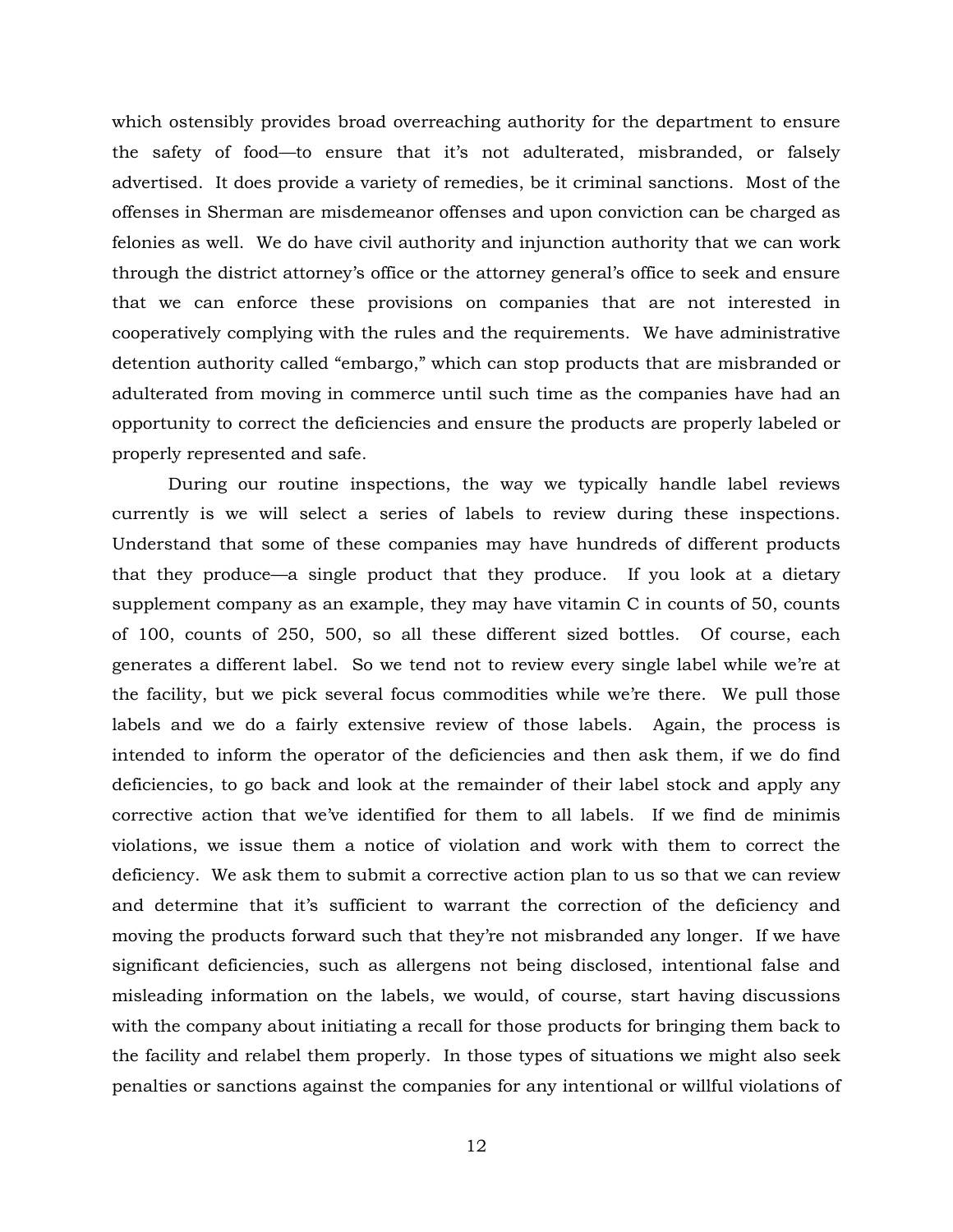the rules. If we have a company that gets into a situation where we've noticed them of the violation of the labels and they fail to take corrective action, they basically just want to stand their ground and say, "We're not going to correct the deficiency," sometimes we'll have this in areas of fraud where they know the product's out in the marketplace and the extent to bring it back is going to cost them a lot more than hoping to get a few more sales out there in the marketplace.

We do have the ability, again, to place embargos on stockpiles of product. We have the ability to go through the courts and get seizure orders and condemnation orders from the courts, ordering for the products to be destroyed if they're adulterated or misbranded. In most cases of misbranding, you know, simply correcting the label violation removes the misbranding violation and could allow the products to go forward, but the company, of course, has to be willing to do that. Penalties for most of the misbranding issues are not typically levied because most of them, number one, are fairly de minimis and unintentional. What we have found over the years is that labels have gotten fancier and fancier. It's really marketing organizations that are putting the labels together and they're not always the most knowledgeable of food safety requirements. And there's a very extensive patchwork of food safety regulations in regard to food labeling.

The federal regulations in Title 21, Code of Federal Regulations, part 101, is actually adopted statutorily in California as California's food labeling regulations. That's over 100 pages of very in-depth labeling requirements; everything from the size of font of the common or usual name to placement of the net weight statement on the principal display panel. So it's understandable how some, especially small operators, that don't have highly professional staff on board that understand all the rules and regulations can make some small minor mistakes with regard to labels. So we understand that. We work with them.

The vast majority of our operators in California want to do the right thing and are very, very quick to respond to correct deficiencies when they're brought to their attention. And given the cost associated with reprinting labels and revising the labels, we tend to work with them and if they're cooperative—and again, it's an unintentional violation—we'd rather have them invest their cost in correcting the labels and making sure consumers have accurate information than going and issuing them fines and penalties, because they're still going to have to go and lay out those costs for the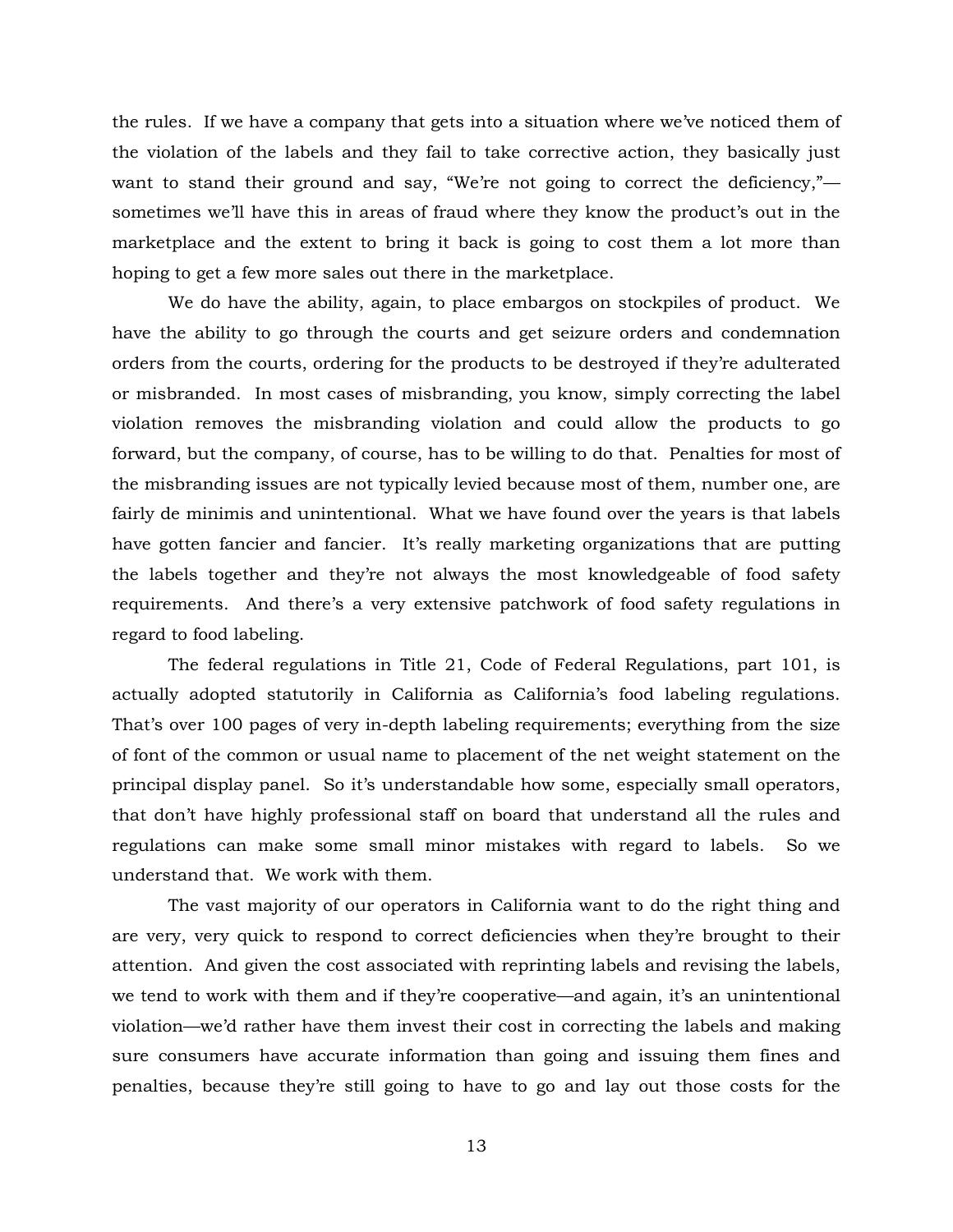labels, which can run from thousands to tens of thousands of dollars depending on how sophisticated their labels are and how many they have to replace.

I think, overall, the larger issue becomes a problem when we have someone that is intentionally engaging in fraud. In those situations we will work with the district attorney's office and bring those cases forward.

There were some questions earlier with regard to our cost recovery. Generally speaking, now under Sherman, we do have the ability to obtain cost recovery if we get a conviction. In most of our civil cases we work with the district attorney's office part of any settlement discussions and adjudication processes, of course, reimbursement of the cost to the department, so we would be able to return some of that funding to the State. It's not always complete. It's oftentimes partial funding returned during those negotiations but at least we're able to bring some money back in to recover those costs.

I think with regard to implementation of Prop 37, should the voters pass the measure, we've got about a year or a little over a year to do a lot of educational efforts and make sure that the industry and the retailers and the consumers understand what the requirements of the new proposition and the new language is going to be. We'll do that, of course, through a variety, probably, of public meetings and hearings as well as through informational fliers and website dissemination of information that we will do.

We will certainly add the GMO requirements to our routine inspections. Again, as we spoke previously, most of our inspections are occurring at the processors or distributors but that's where the formulation of these products in large part is taking place. Retail facilities, 90 percent or better of the products that are coming into the facilities (probably close to 99 percent) are already prepackaged and labeled once they receive them. There are provisions under Prop 37 where they can rely on a certification from their supplier that the product has not been knowingly or intentionally exposed to GMOs or produced through GMOs and they can rely on that and use it in their defense, you know, against any prosecution that might come forward. Ultimately, though, if you have a wholesaler or distributor that intentionally chooses to mislead the retailer and give them that type of a statement, we're still looking at this language and whether or not we would really have effective authority to go after somebody that's providing that type of a statement knowingly and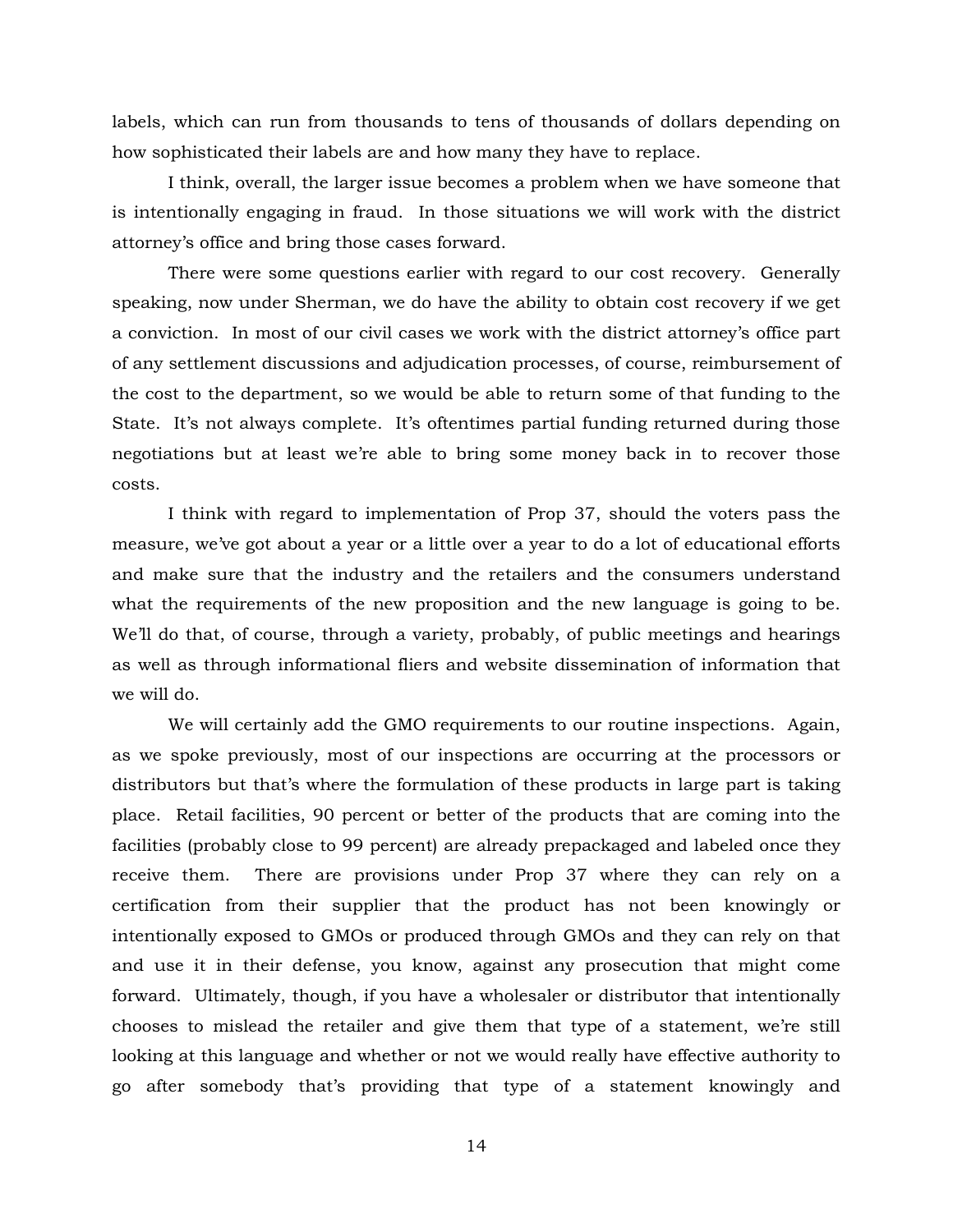intentionally to be false. That's going to be probably the biggest thing that we have to look at in terms of that because we may have to look at existing law for the wholesalers and processors because the largest scope of this deals with the actions of the retail facility.

What we'll do with the retail facilities as we go into this is we'll probably have a variety of different sweeps where we go through looking for products that may be subject to GMO labeling requirements and are not labeled with the GMO warnings. For products that are already labeled with one of the warning statements, we're really probably not going to spend much time because it's really in the disinterest to the processor or distributor to label that on there if it's not required. So our focus, of course, is going to be on those products that we look at and look at the ingredients statement. And we see corn, or we see soy, or we see these high volume GMO type ingredients in there—high fructose corn syrup—those are the types of things, if we see that and we don't see the GMO warning, then those are the ones we're going to focus our efforts on; working our way back to the processors and distributors to pull the records and actually look at the invoice and determine whether or not these ingredients that were used to produce the products were produced from something that was genetically modified. And then, of course, as we find those, then we'll take the appropriate enforcement actions and steps necessary to move that forward. A retailer relying on a sworn statement from a processor or distributor, of course, has got some protection under the provisions of Prop 37 from this, and ultimately what will probably happen is the retailers will be suing and going after recovery for any damages against the wholesalers and the distributors that falsely provided them these sworn statements and providing them with false information. But again, our ability to go after them, we're going to have to continue to look at that.

Penalties for Prop 37 have been discussed. In large part, are civil penalties up to a thousand dollars. A civil penalty per violation per day can be administered by the department or through the civil litigation process. Injunctions can also be sought through the court process. And because these provisions were placed in the Sherman Act, all of the provisions that are in Sherman are actually misdemeanor offenses (as I mentioned previously) so criminal provisions can actually be brought through the district attorney's office or attorney general, as well, for any violations of the provisions.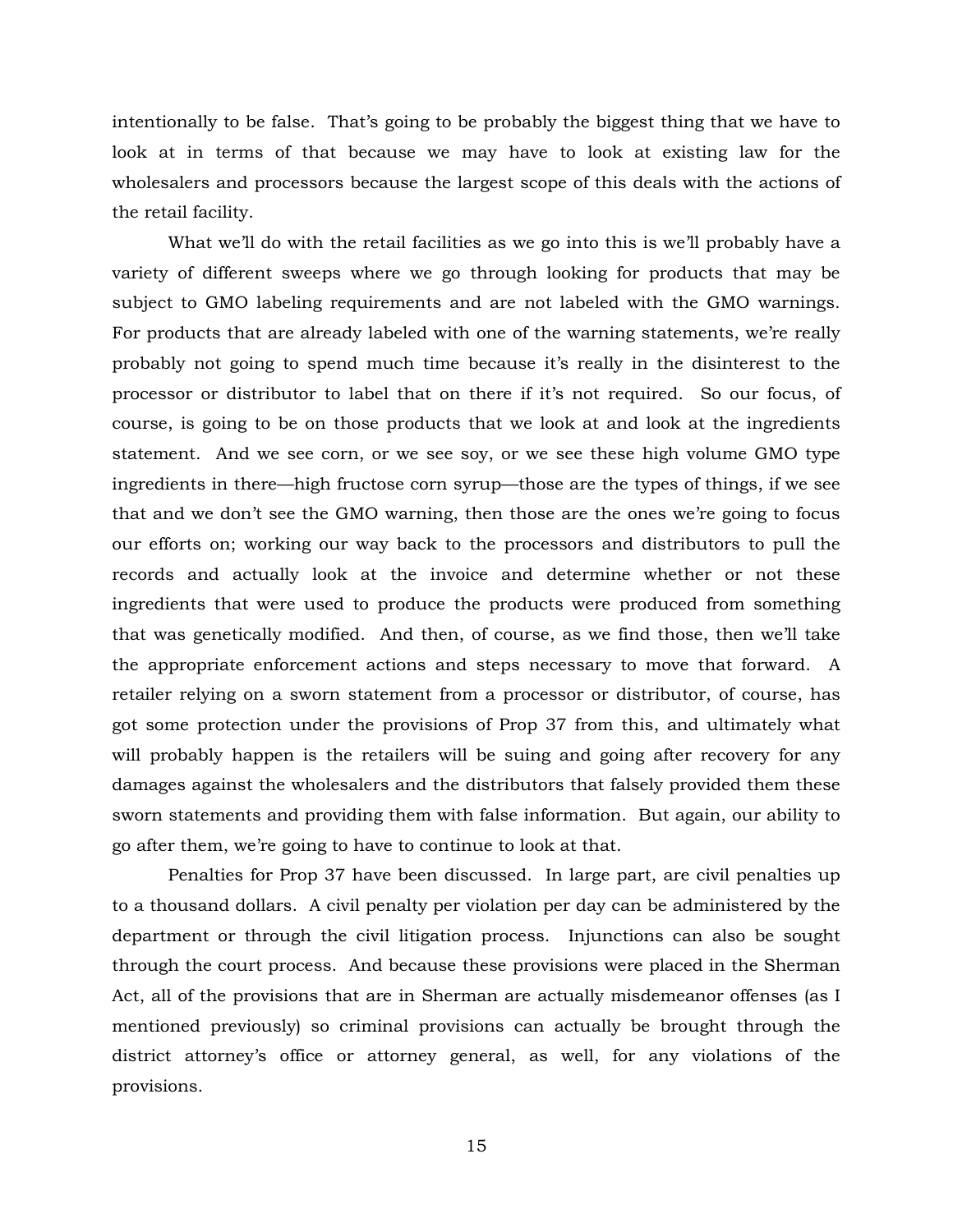So with that, I think that's our general overview of how we currently pursue things and deal with it. I'd be happy to answer any questions.

**ASSEMBLYMEMBER GALGIANI:** The way you described the current process for the reviews, I like the approach in that it's planned to help wholesalers and distributors come up with a good plan of action—a corrective plan of action to correct the deficiencies. Do you believe that the way that this proposition is constructed now that it would allow that same approach, where you're allowed to help them come into compliance as opposed to being punitive in nature?

**MR. KENNELLY:** Yes, I do. There's actually a provision in the Sherman Law that actually allows the department the discretion for de minimis violations to not pursue prosecution and instead to work with the companies on remedies that benefit the public and moving those corrective actions forward. Because this is being placed in the Sherman Law, we would have the same opportunity to do that here for, again, de minimis, none intentional violations. You know, we take intentional violations very seriously and deal with them very aggressively. But again, for an operator that just needs a little bit of education—made a mistake—you know, and it's clear through our investigation that that's what occurred, we're more than happy to educate them and work with them and get them into compliance. Because ultimately, they may have one product label that we find an issue with but they're going to be reprinting product labels over the next five years, so if we can educate them on the one, the rest of their product line over time is going to make sure that we have those products in compliance as well.

**ASSEMBLYMEMBER GALGIANI:** Okay. And as you see it, do you have fee authority under this?

**MR. KENNELLY:** We do not have specific fee authority for Proposition 37. We do register food processors and distributors, a part of our registration and permitting program. We do have the ability to issue civil penalties as an agency for violations of the rules, as I mentioned before. And our cost recovery provisions are limited to upon conviction, so whether it's criminal conviction or we're successful in a civil process, we would have the ability to recover costs through that statutorily.

**ASSEMBLYMEMBER GALGIANI:** Okay. Do you believe that you have enforcement authority for out of state products that are imported and that compete with California products?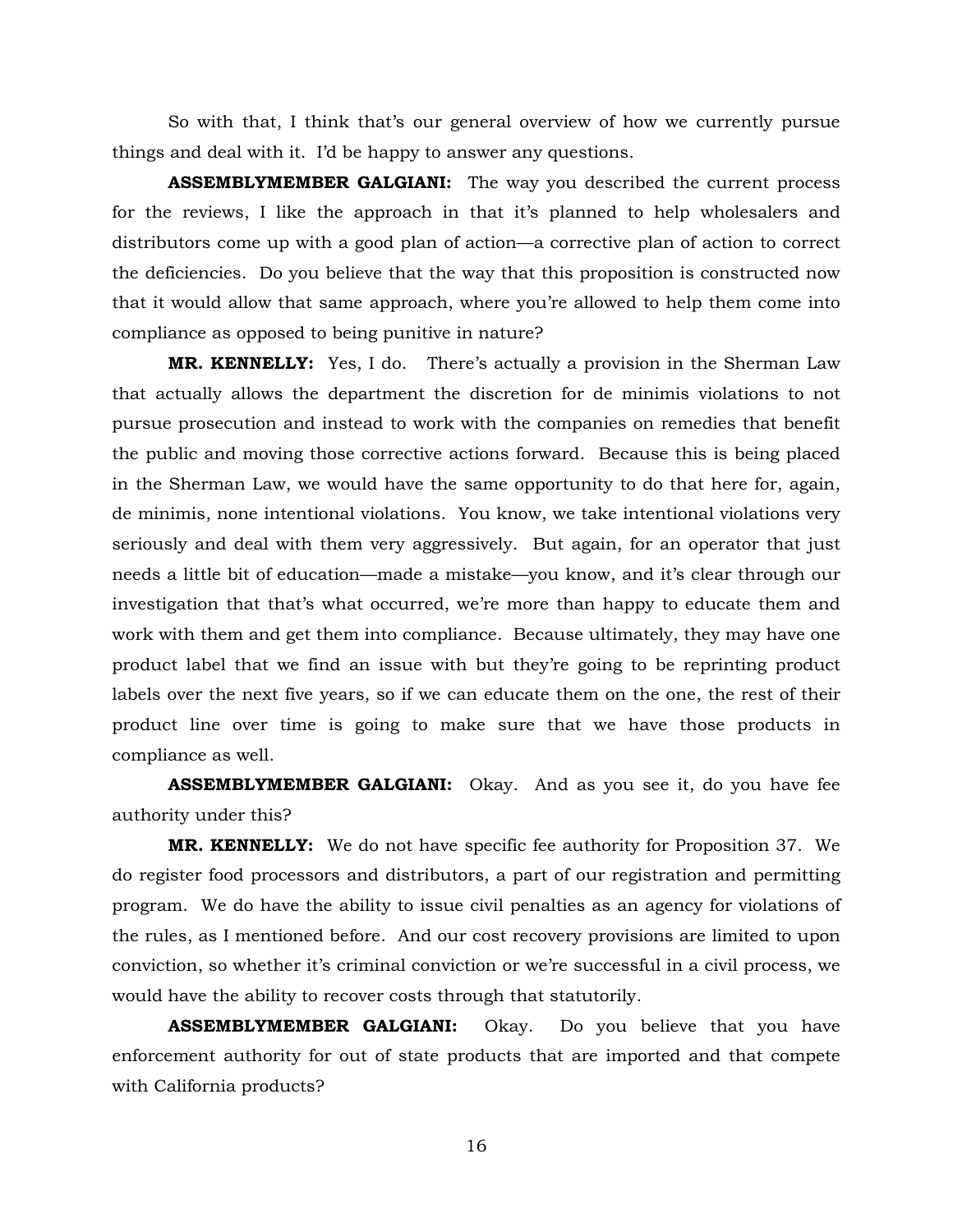**MR. KENNELLY:** We have the authority to take action on the products here in California if they are at retail and they are misbranded. We will not, obviously, have authority to go to the foreign manufacturer and take actions on them for not labeling it properly. And Prop 37 doesn't really setup violations for manufacturers and distributors not to label it properly; it sets it up that if it's being offered for sale at retail and it's not labeled, that that's when the violation occurs. So we can certainly go back to the manufacturers and distributors and out-of-state companies and work to compel them to provide information. The vast majority of them are very cooperative because we do this now in the area of recalls and food borne outbreaks and trace backs and we typically get a very good response. It's been a rare situation that we've had to engage the attorney general's office to assist us in obtaining information from a company that's out of state. And usually, our partner agencies, if we need assistance in gaining records, you know, the FDA or the USDA, are there to assist us in getting those documentations from out of state. The purpose of those out-of-state documents, of course, are going to be to establish the lineage of the ingredients used in that processed food to determine whether or not it has GMO origin.

**ASSEMBLYMEMBER GALGIANI:** Okay. Thank you. You've answered my follow-up questions as well. Thank you very much.

**SENATOR CANNELLA:** So the Sherman Law, so that's where you get your authority to do whatever you need to do. Are there any other cases where there's a private right of action with the Sherman Law where they work hand-in-hand together?

**MR. KENNELLY:** Yes. Actually, the organics rules under the Sherman Act. California is a state organic program under the USDA's National Organic Program Rules, so that means CDFA and the Department of Public Health jointly work to do enforce the organic regulations here in California on organic foods. There is a similar right of private party lawsuit to bring an action to correct deviation violations for organic violations and we have seen a few of those over the years.

**SENATOR CANNELLA:** How often does your department work with the farmer or whoever is claiming they're organics, to try to get compliance rather than be punitive and then you see the Private Right of Action kind of come around and say, "We don't care if you're trying to work with these folks. We have an ability to take this other course." How often does that happen?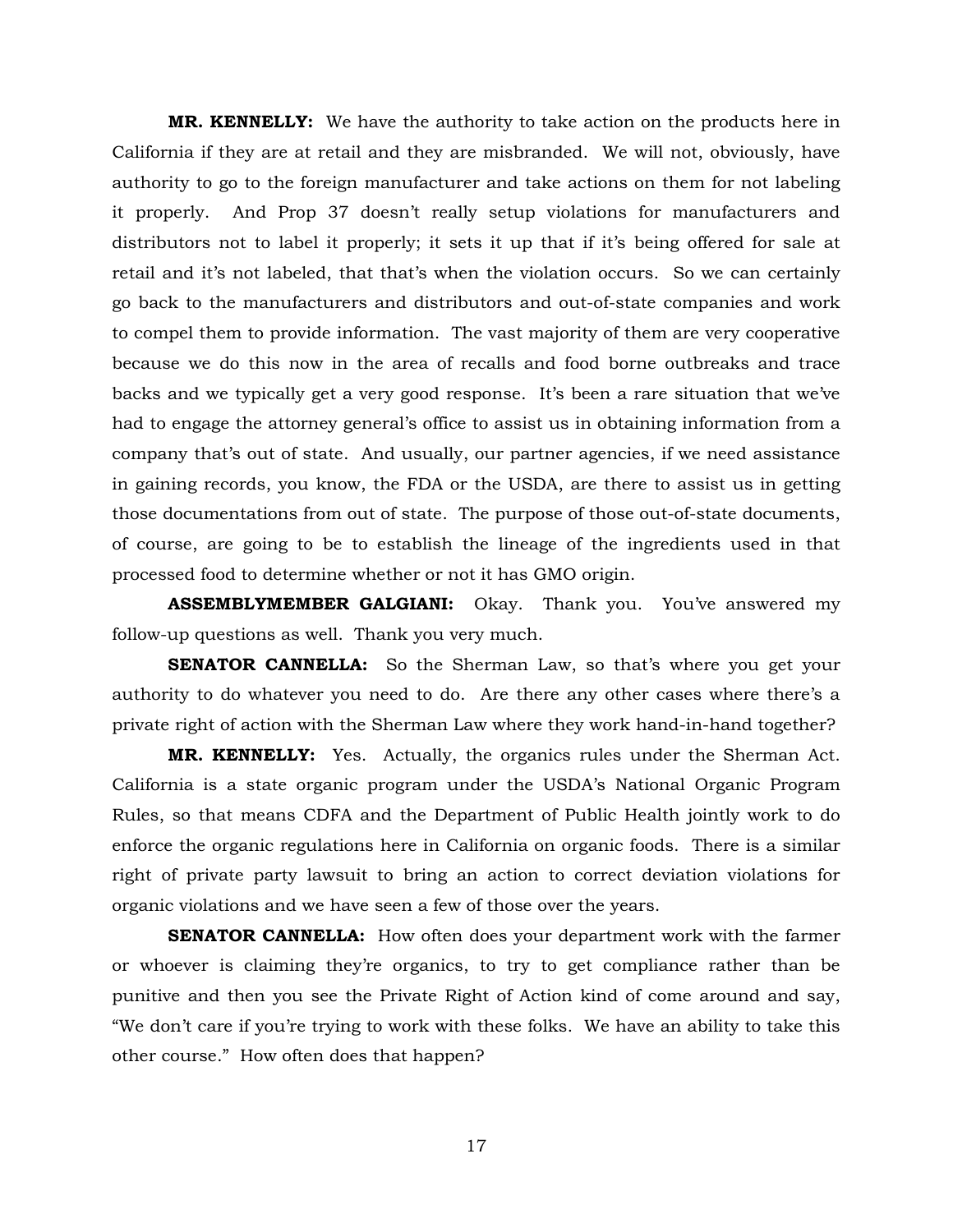**MR. KENNELLY:** I don't recall a situation where we've been working with a company and had somebody come in and try to file a private right of action in the process of us working with them. What we tend to see happening with these, is they will go and do this kind of very quiet behind the scenes review and collection of products and identification of what they believe are violations and just file their lawsuit.

**SENATOR CANNELLA:** Okay. So they don't ever come to you and say, "Look, we have a violator. We need to make sure we correct this because we're misleading the public. Can you please pursue it?" They take their own course and just go to court, typically is what you've seen?

**MR. KENNELLY:** Correct. They do not come to us. In fact, that's the first call I usually make when I see the lawsuit filed is, "Okay, you knew about these violations; why didn't you bring it to our attention so we could go out and do something about it?"

## **SENATOR CANNELLA:** What do they say?

**MR. KENNELLY:** They don't really want to answer the question. I think ostensibly it comes down to if we go in and address the problem obviously it minimizes the action that they can bring forward, so it's in their interest to go ahead with their action. Unfortunately, you know, as we've seen with some of these inorganics, they don't always have the evidence. As was mentioned previously by, I think, LAO, they can bring these actions and make allegations without a lot of documentation evidence. We have the authority to go in and get documentation; look at product formulations; get records. Private parties don't until the litigation is filed and they start doing the subpoenas and things. So a lot of times these would be filed before they really have a lot of documentary evidence.

**SENATOR CANNELLA:** Which is necessary to file a lawsuit, obviously. Okay, so the question I asked the previous panel: There seems to be some confusion. We've got some pretty smart people as far as staff goes and as the Assemblywoman goes and nobody can figure out exactly what "natural" means. How are you going to do your job if you don't have a clear understanding? Because I can see a scenario where you think you know what the proposition says. You go out, and as you state that you do and I believe, you go try to work with these companies to try to get corrective action done but you're misreading; or you don't really know exactly what the proposition is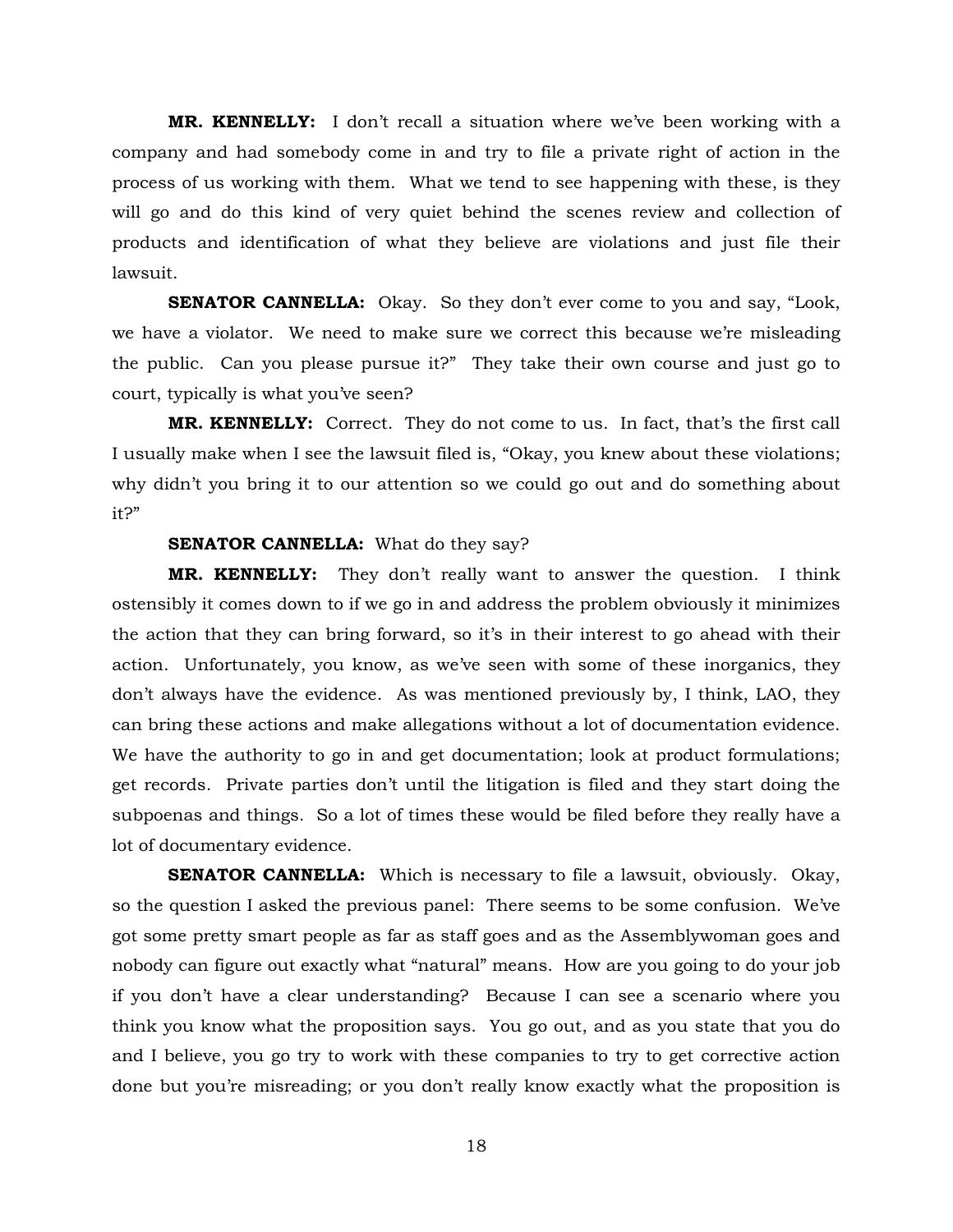going to do. Is there some confusion in your mind what "natural" is as far as this proposition lays it out?

**MR. KENNELLY:** I don't think there's quite as much confusion in my mind because "natural" has been an issue with the department and with federal agencies for years. It's an undefined term is the basic problem. While we define terms like "light" and "sodium free" and "low calorie," we don't define the term "natural" in regulation. But it's commonly looked at, and we look at it under general principles of false and misleading representation. So if you have a product that's of agriculture commodity and then it's subjected to some type of a chemical process to extract something, the resulting product is not going to be something that we consider "natural" because it's been subjected to an artificial process. Simply taking a product and heating it or cooking it does not in turn make it unnatural. So if you have a can of green beans, as an example, the green beans are natural. They're naturally produced. Simply by the act of putting it into a can and cooking it and they want to label it as "natural," we would not deem that as a violation or misleading the consumers.

I think under the provisions of this the way that the language reads, it ties it back that you can't use these defined terms "natural," "naturally grown," and so forth if it meets the definition of a genetically modified organism or processed food, but it's also tied to the fact and it doesn't meet one of the exemption criteria. I look through most of the exemption criteria. I think in large part most processed foods that are not using GMOs as ingredients in large part are going to meet one of the exemption criterions and still be able to label it "natural" if it would normally fall in between that test of does it pass that false and misleading, you know, kind of look at it. If it's not generally false and misleading in the way that you're presenting it—because of how the product is processed—we would probably deem that to be an acceptable practice.

**SENATOR CANNELLA:** You will. The state of California will. But that's not necessarily spelled out exactly in the proposition, so there could be a situation where it has to go to court to define exactly what "natural" is.

**MR. KENNELLY:** It could be litigated in court, or it could be something that could be the subject of regulations by the department to try and clarify that. We are going to have to issue regulations on the sampling and analysis protocol for third parties to certify the products are GMO free. So we may very well at this time, you know, we have the authority under the proposition to issue other regulations if there's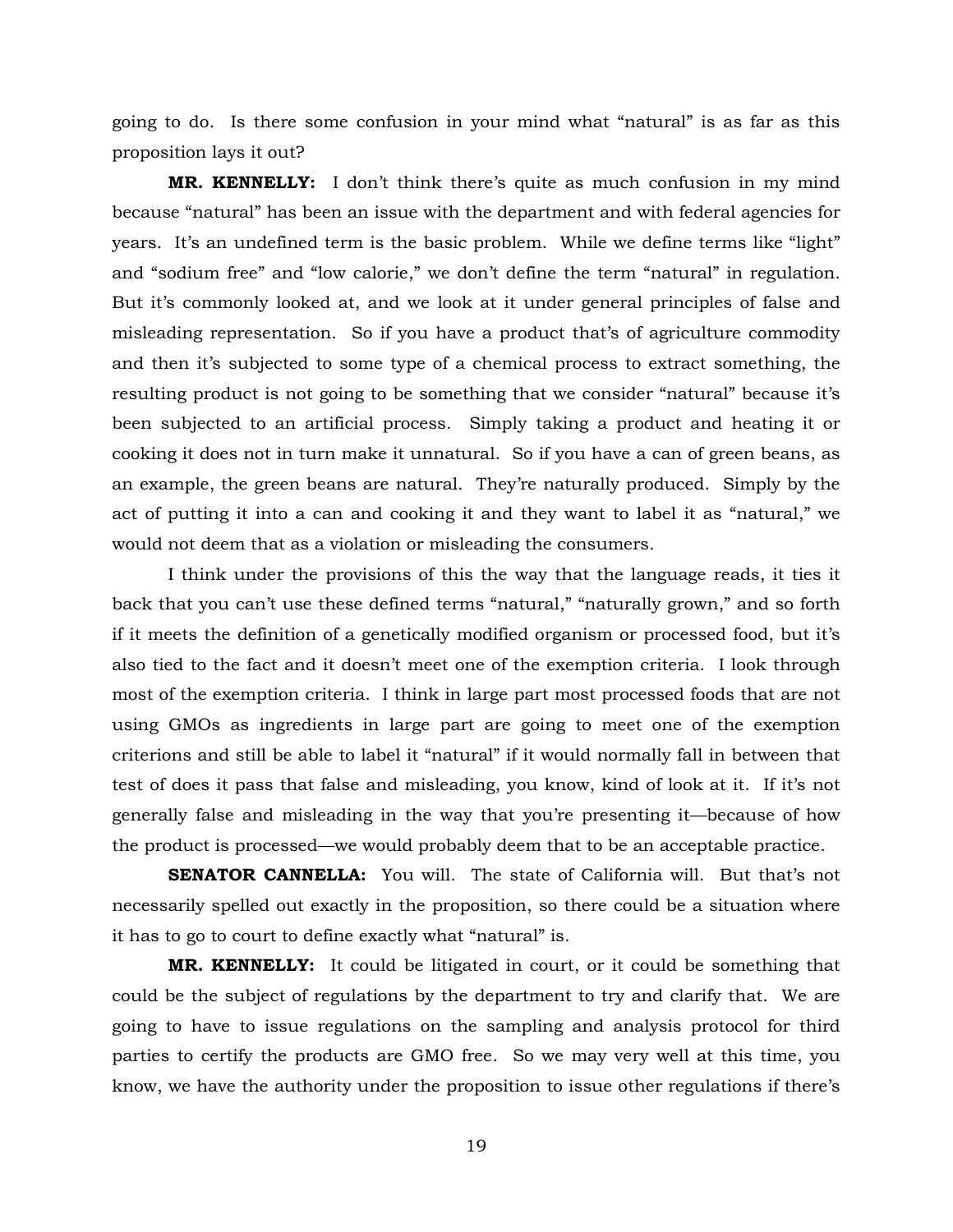that much ambiguity there. We could potentially bring in some clarification through the regulatory process and hopefully clarify that and thus minimize any resulting court actions down the road.

**SENATOR CANNELLA:** I thought I heard you say that you don't have the authority to prosecute potentially for purposely mislabeling; did you say that?

**MR. KENNELLY:** At the processor level, if a company were to do … no, for intentional mislabeling we absolutely have the authority to do that.

# **SENATOR CANNELLA:** Okay.

**MR. KENNELLY:** What I was trying to get at is if a company that is distributing to a retailer provides a sworn statement to them attesting that this product is GMO free—intentionally does that falsely—this proposition doesn't give me a penal provision to go after that company for intentionally providing them a false statement.

## **SENATOR CANNELLA:** So it would have to be civil.

**MR. KENNELLY:** So it would have to be civil or I'd have to find some other provision of existing law to go towards this company providing a false statement. Most of our laws are geared toward the product. So when we talk about them intentionally providing a false statement … now the retailer is fine because they're relying on a statement they believe to be true. They got the sworn statement from their supplier. But if we find that that supplier is bringing in GMO corn and that's what's going into that product and they knew it, they had documents about it, they may have email discussions amongst themselves about it, and they provide that sworn statement anyway; that's what we have to look at. We have some intentional misconduct there. We have a company that's really engaging in some fraudulent activity. But there's really not a provision of Proposition 37 that addresses that type of intentional misconduct with regards to those sworn statements. So again, we're going to have to look at existing law and determine the best way to be able to deal with that if that situation arises.

**SENATOR CANNELLA:** Okay. I'm just curious and you probably can't answer this; but if there is an out-of-state vendor or out-of-country vendor that sends things in and it is mislabeled and they provided this statement and it goes to the grocery store and the grocery store can't verify it, it seems to me like they're the ones that are going to get sued, not the providers down the line. Probably if you're an in-state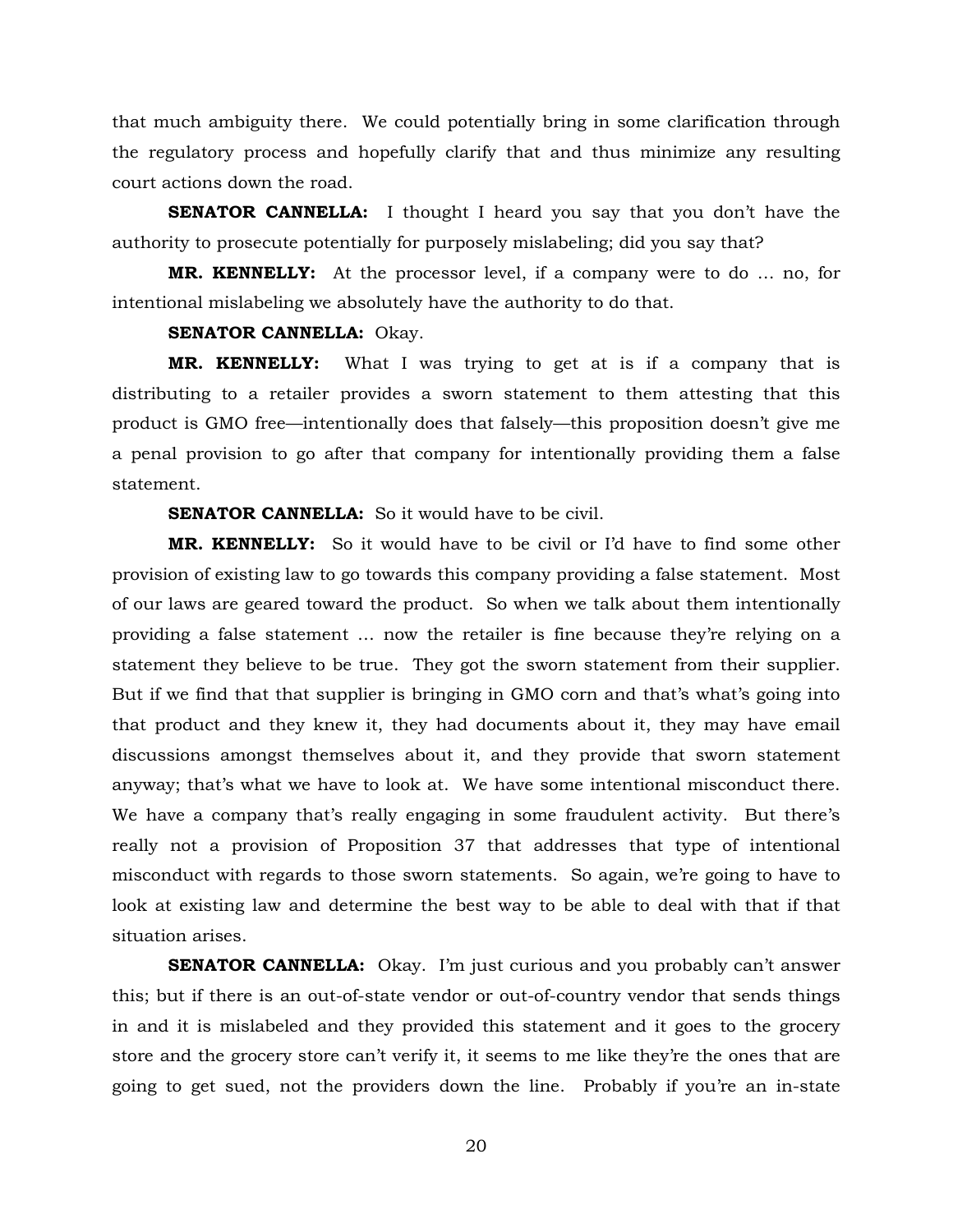farmer or processor or whatever you do, then you would be held liable, so this could set up an inequity between out-of-state/out-of-country providers.

**MR. KENNELLY:** It could. I mean, you know, we've certainly taken action on a number of out-of-state and out-of-country manufacturers over the years with the attorney general's office. Going out-of-country becomes very complicated. There's things in the Geneva Convention that the attorney general has to do in order to be able to attach assets and get at foreign company assets. Out-of-state companies, of course, you know, a little bit easier within the United States. But if they don't have assets within California, again, it can be a little bit problematic once we actually get a settlement and try to recover.

**SENATOR CANNELLA:** Okay. Thank you. You've answered all my questions. That was a very thorough testimony. I appreciate it. Any questions? Yes, sir.

**MR. HAALAND:** Thank you, Senator. Following your trail of certification; you say the retailer gets certification from the wholesaler. He has reliance on that and he's free from your end of things. Who does the wholesaler rely on?

**MR. KENNELLY:** Well, ultimately the wholesaler has to rely on who they're receiving the products from.

**MR. HAALAND:** Okay. Then if I'm the grower of corn and I provide you corn to make the product, do you have to get a certification from me that my product that I'm providing you is GMO free?

**MR. KENNELLY:** Absolutely not. No provision in the law that would require that.

**MR. HAALAND:** Then how does …

**MR. KENNELLY:** I as a businessman would certainly want to protect myself from that eventuality. And if I know that I have to provide to Safeway or to Walmart or to my companies that are saying "I'm only buying your product if you certify it as GMO free. If you don't give me that certification statement you can just leave it on your truck. I'm not going to take it and we're not going to bring it into our facility." I know that I have to provide that, so if I have to provide that—and I got to protect myself—I'm going to require that of my suppliers just as they're requiring that of me.

**MR. HAALAND:** Right. I think that goes to the point, then, from the seed producer to the farmer to the producer to the wholesaler to the retailer, everyone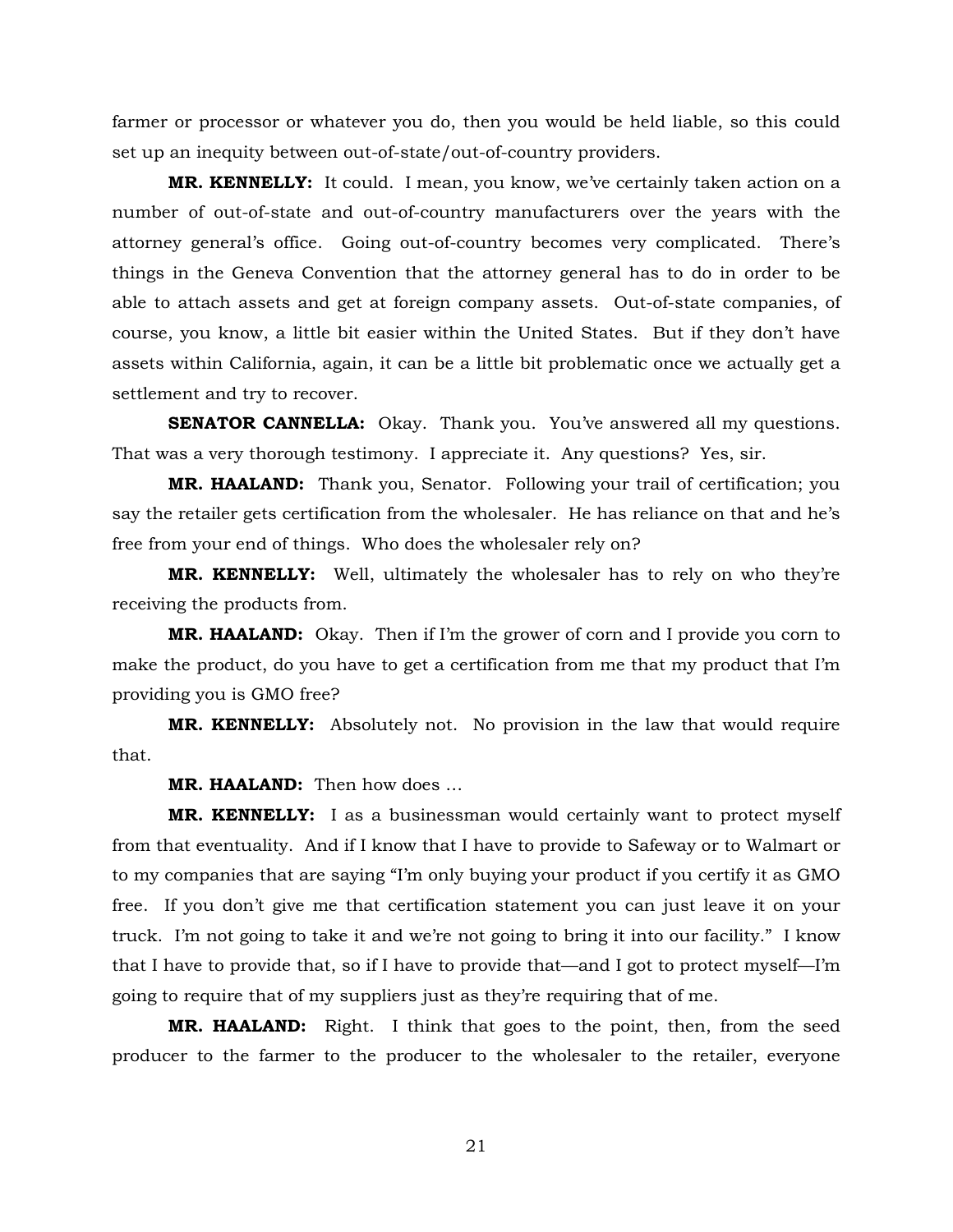should be prepared to certify that their materials are GMO free in order to be free under Prop 37 language.

**MR. KENNELLY:** I think you're going to see probably a twofold process. I think you're going to see a lot of companies using that self-certification and requesting that type of certification. We see that now in the area of bacterial pathogens where they'll ask for certificates of analysis, "Send in a sample; give me a lab report showing me that it's salmonella free or that it doesn't contain E-coli;" I think you'll see the same type of thing here. You're going to see that.

The other provision that's actually in the proposition which we'll be issuing regulations on are procedures for third parties to actually sample and provide certification that the GMO has not been intentionally added to the product. And I think that there are a lot of companies already that require third-party audits and inspections of facilities. Pretty much every major chain requires that of a lot of their suppliers. So adding this to the list could very well be something that they do as a part of that. Unfortunately, that's going to put an extra burden or an extra cost back on the producers.

**MR. HAALAND:** Which is where I was going: The consumer can expect that all products produced under this scheme will increase in price?

**MR. KENNELLY:** I would think that would be a reasonable determination.

**MR. HAALAND:** Thank you. Thank you, Senator.

**MS. ANNE MEGARO:** Hi. I have a quick follow-up question on that. You mentioned that some foods will be tested for pathogens and for food safety and then they have that certificate to show. Would there be something like that for genetically engineered foods to have that proof that it was?

**MR. KENNELLY:** As I was just describing; there is a provision in Proposition 37 that the department is going to have to develop regulations which describes the sampling and analytical methodologies for food products. So a third-party organization can go and collect those samples; send it to a lab; analyze it and have that analysis report certified that they are ostensibly not intentionally exposed to GMOs or containing GMOs. So that process exists here. Those are typically driven by the end purchaser. What we tend to see currently in the retail industry is the largest corporations, of course, want to protect themselves from all the lawsuits associated with food borne illness outbreaks and everything else. They require third-party audits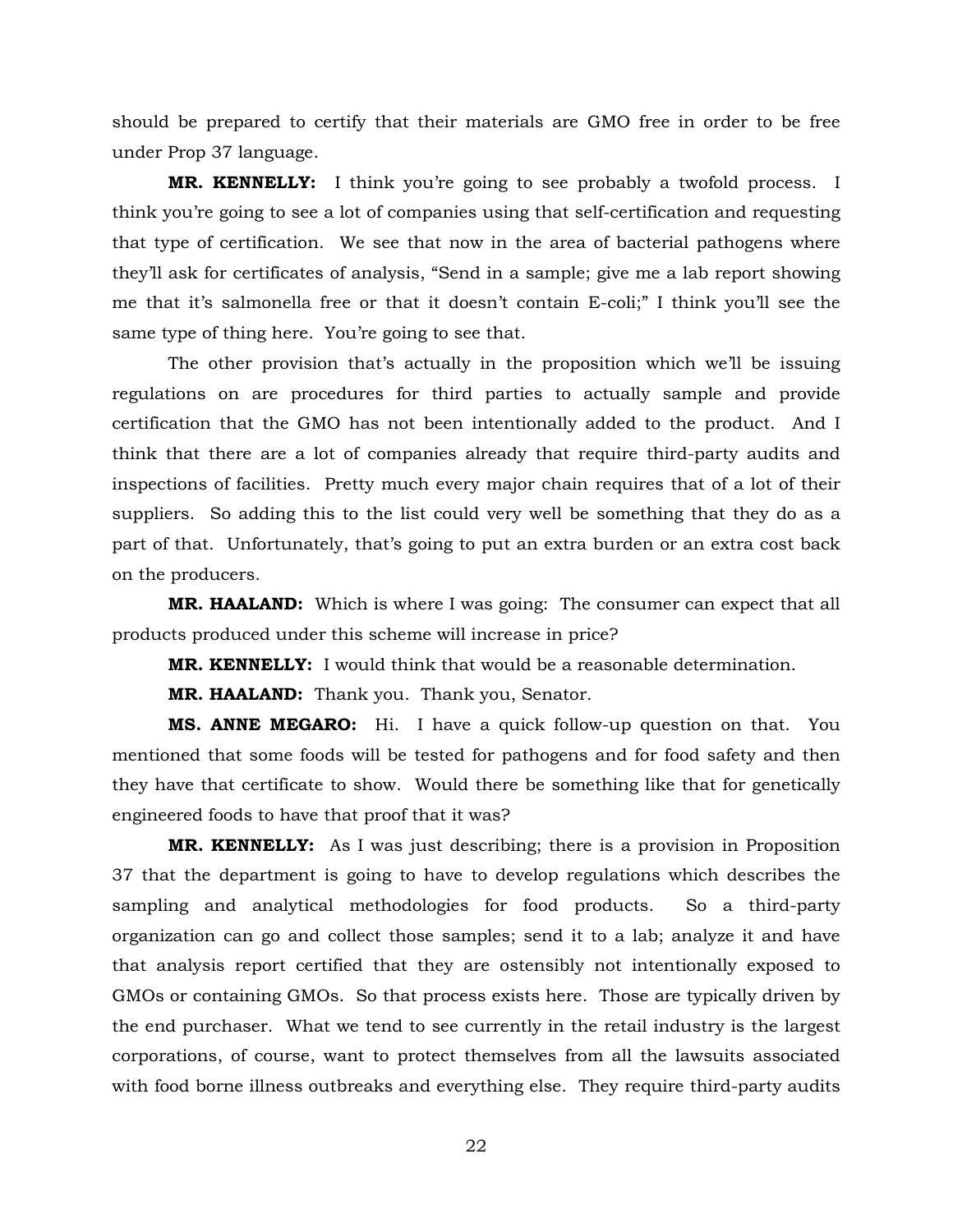of the processing facilities. They may very well require these types of third-party tests on certain products, especially if they contain a large amount of an ingredient that we know has a very high volume of GMO production in the United States, such as corn or any derivatives from corn, like high fructose corn syrup and other things—soybeans and so forth. If you see a large quantity—it's high on your ingredients list because your ingredients are listed in descending predominance of order so your highest amount is at the top—you see those types of ingredients up at the top, there's no GMO statement on it; if I were a retailer I would certainly be saying "I need a certification from you. Or I need a third-party audit and test on this to certify that this does not contain GMOs," and so I'm not going to get fined or get sued because there's no GMO statement on there.

**MS. MEGARO:** Do you have an idea of a cost estimate that that would happen?

**MR. KENNELLY:** No. I don't at this point.

**SENATOR CANNELLA:** Okay. Any other questions? All right. Thank you very much for your testimony.

I want to remind anyone that's come in late, if you do want to address us at the public comment section you need to go talk to the sergeants and fill out a card.

Next, we have the proponents of proposition 37. If they would come forward and just state your name and where you're from that would be great.

**MS. REBECCA SPECTOR:** Good morning. Thank you, Madam Chair and Mr. Chairman and Members and Staff, the Committee. My name is Rebecca Spector. I'm the West Coast Director of the Center for Food Safety.

One of the great freedoms we have as Americans is the basic right to choose from a different variety of foods in the marketplace. If we want to know if our food contains gluten, high fructose corn syrup, trans fats, or MSG, we can simply read the label. This information has empowered millions of consumers to take control of what we eat and feed our families for health, religious, environmental, or ethical reasons. However, these freedoms are being denied to the more than 90 percent of Americans who want to know if their food contains genetically engineered or GE ingredients because these are not required to be labeled in the U.S.

The intention of Prop 37 is simple. It merely requires that foods that are produced using genetic engineering be labeled as such. The initiative is intended to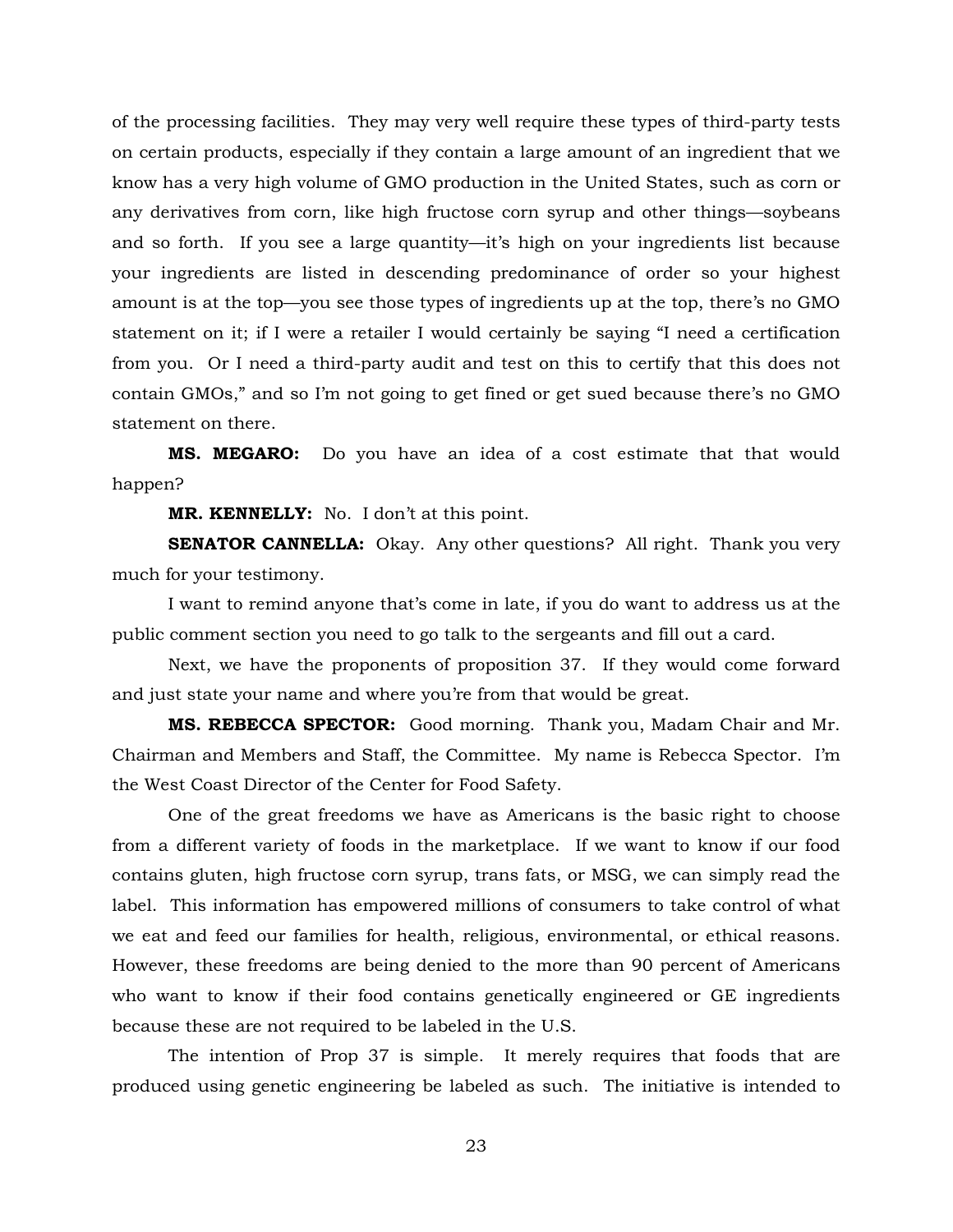provide California consumers with information about the foods they purchase that is currently hidden. Because more than 80 percent of all processed foods contain genetically engineered ingredients, such as corn and soy, this information is not provided on the food label or made available to consumers in any way.

Unlike nearly 50 other countries, including the European Union member states, Japan, Brazil, Russia, and China, the U.S. has no law requiring labeling of genetically engineered foods. As a consequence, millions of consumers are unknowingly purchasing and consuming unlabeled genetically engineered foods every day despite the fact that the U.S. Food and Drug Administration does no independent testing of their safety. In fact, documents that we uncovered in our previous litigation against the agencies, shows that scientists within FDA have indicated that GE foods could pose serious health risks. Nonetheless, FDA only holds a voluntary and confidential meeting with industry before allowing commercialization of these foods and relies entirely on the data of the industry that the industry chooses to show them. The agency does none of its own testing and makes no findings of safety.

The American Medical Association and World Health Organization have said mandatory safety studies should be required, a standard that the U.S. fails to meet. And the National Academy of Sciences report concludes that products of genetic engineering carry the potential for introducing unintended compositional changes that may have adverse effects on human health.

Numerous studies document adverse effects on lab animals fed genetically engineered foods, including allergenicity and immune system responses, inflammation and damage to the liver, kidney, testes, and other organs. Unfortunately, because there's no mandatory labeling of GE foods, consumers, health professionals, and government officials have no way of tracking if these foods are causing allergic reactions or other health effects. And I really want to stress that point: That without labeling, we have no way of knowing if these foods are causing allergies or adverse health effects. In addition to these health concerns, there are numerous documented impacts of GE crops effects on our environment, our agricultural lands, and our farm economies.

Since the onset of GE crops, more than 100 million pounds of additional herbicides have been used on U.S. farms (and that's according to USDA data). And the reason for this is simple: the majority of GE crops are designed for one purpose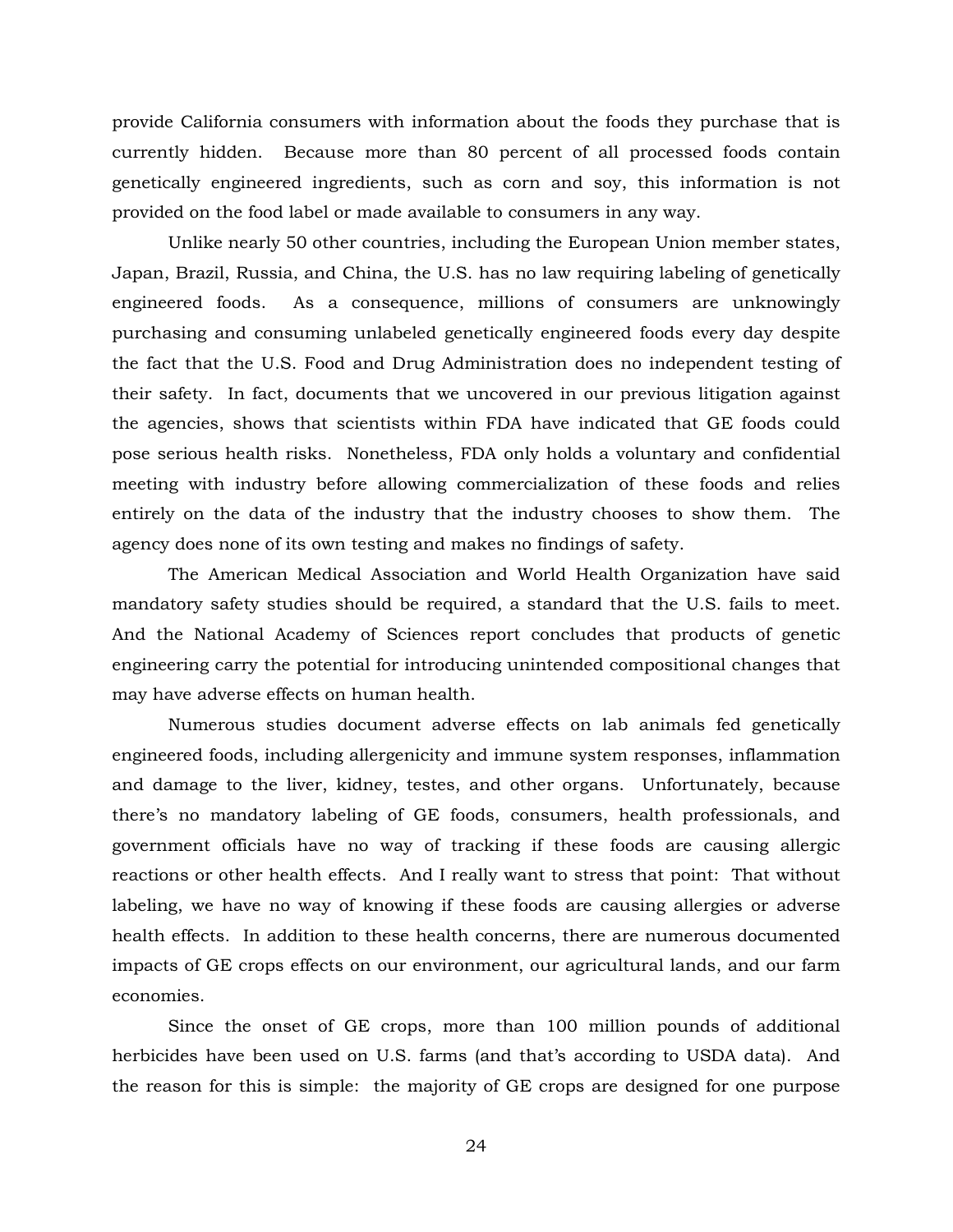and that's to be resistant to herbicides, such as Monsanto's Roundup, so that the crops can withstand greater amounts of herbicide spraying. These pesticide promoting GE crops only lead to more herbicide use causing damage to our agricultural areas and our drinking water, pose health risks to farmworkers, to wildlife, and to consumers.

Conventional and organic farmers choosing not to grow GE crops and who export to countries, such as Japan that have restrictions on GE goods, are faced with loss of their markets if their foods are unintentionally contaminated by GE material.

California consumers should have the choice to avoid purchasing foods produced in such an unsustainable manner and that are damaging to their environment and their local farm economies.

So why has the FDA not acted to require labeling? Almost 20 years ago, the FDA determined that GE foods need not be labeled because they were not materially different from other foods. In 1992, at the time the first GE crops were being commercialized, FDA limited what it considered material to only changes of food that could be noted by taste, smell, or other senses. Since GE foods can't be sensed in this way, FDA declared them to be of no material difference to conventionally produced foods and so no labeling was required. This policy was set by Michael Taylor, a former Monsanto employee, and it was and remains a political decision, not a scientific one.

In the spring of 2000, FDA announced that labeling of GE foods would remain voluntary, even though there was no indication that any company would voluntary label genetically engineered foods. And in the eleven years since, no companies have labeled. Companies that have eliminated GE ingredients and used non-GE labels on their products have faced strict regulations while the FDA lets other companies continue to use GE ingredients in secret.

Despite what critics say, labeling of GE foods is not an effort to shut down the advance of science and technology. Rather, it's an effort aimed at offering the public full disclosure, preserving the right of free choice in the marketplace, and creating a better food industry.

Requiring GE foods to be labeled should have no adverse impact on a company's ability to create new forward thinking research. In fact, if future GE products claim to offer consumer benefits, such as increased nutrition, labeling offers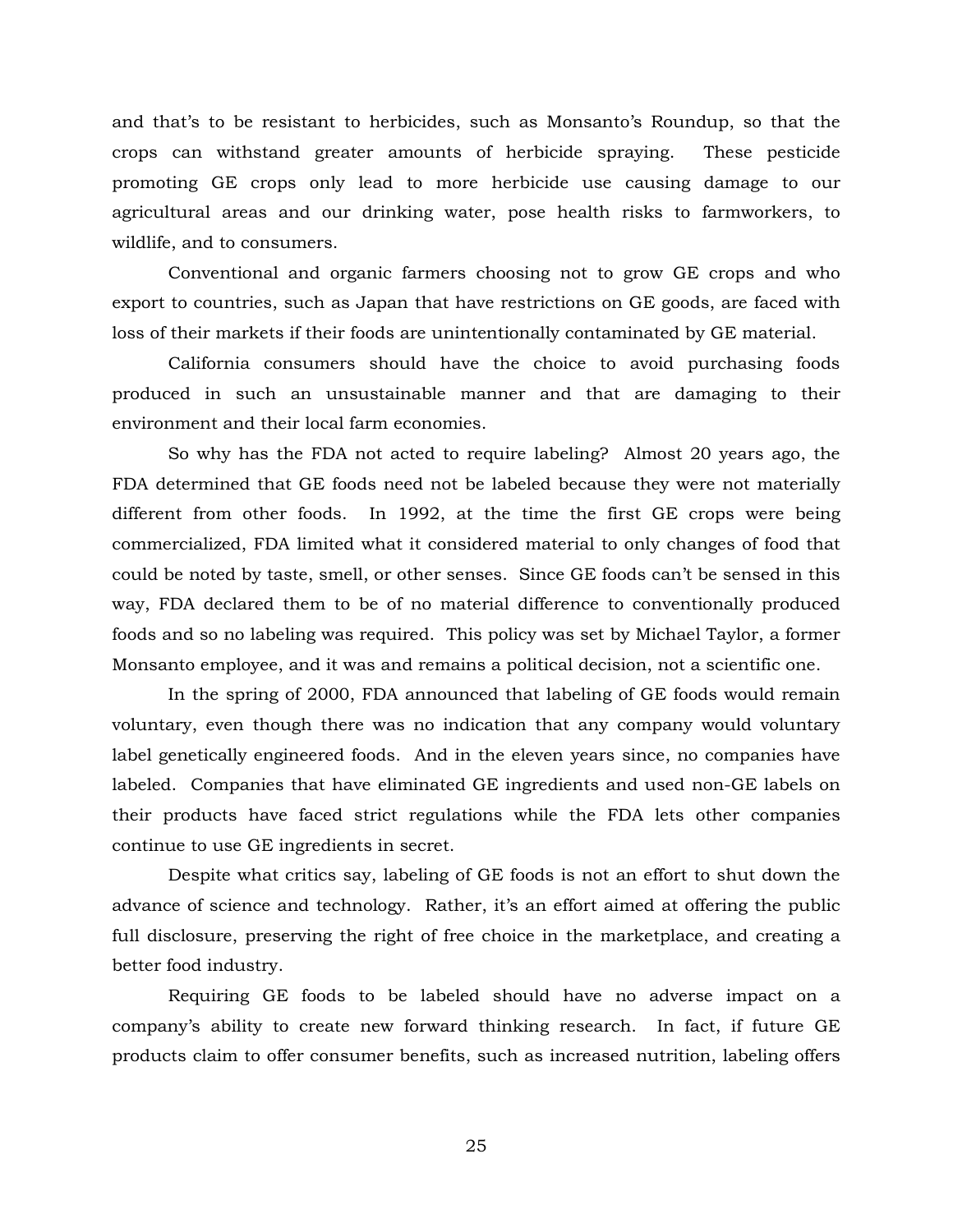these companies an opportunity to distinguish their beneficial products from other ones in the marketplace. But currently, none of these products exist.

GE labeling will not harm California farmers. Currently, the majority of GE food crops grown in the state are GE corn and GE alfalfa used for livestock feed, and foods derived from animals fed GE foods are exempt from the initiative. So for example; milk or cheese from dairy cows fed GE corn or GE alfalfa are not required to be labeled using genetic engineering.

Remember, there are only a handful of crops that are currently genetically engineered. And other than corn and alfalfa, California is not a large producer of other GE food crops, which include soy, canola, papaya, sugar beets, and small amounts of summer squash.

I also wanted to add here just a comment about the "natural" provision. The intention of the act is very clear. The title of the section is *Misbranding of Genetically Engineered Food as Natural.* So if this ever did get to a court, I think that would be clarified pretty quickly, that in addition to that, currently because USDA does not have a definition for "natural," there are currently lawsuits, so people are already suing companies for labeling GE foods as "natural." This would actually offer clarity. So if this law says genetically engineered foods can't be labeled as "natural," it would actually reduce lawsuits in that area because it would provide clarification.

Opponents claim that the initiative is burdensome to farmers and producers by requiring an affidavit from the farmer or processor that the crop or product was not genetically engineered. But farmers and suppliers are required to keep track of all kinds of information, including where their seed comes from, what pesticides are used on their crops, and what food safety procedures have been used. Keeping track of how our food is produced is a standard safety requirement that should be practiced by all farmers and food processors. It's one of the only ways we have to trace food borne illness outbreaks, pesticide use, or to recall contaminated materials.

Here in America, we pride our self on having choices and making informed decisions. Under current FDA regulation, unlike most of the rest of the world, we don't have that choice when it comes to GE ingredients in the foods we purchase and feed our families.

Since FDA has to date, refused to label GE foods, it is up to individual states to lead the way and protect our state's interests, including public health, consumer right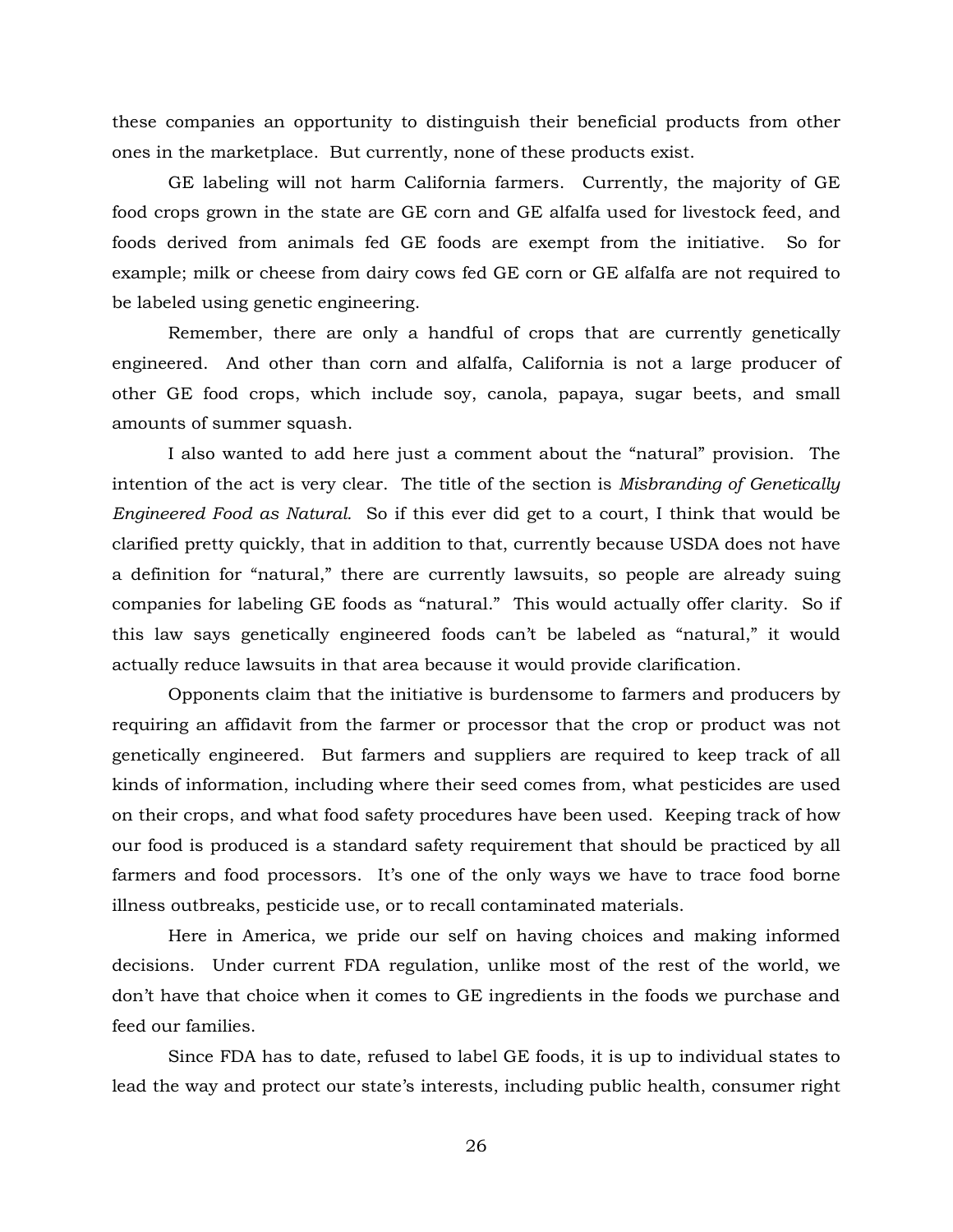to know, our farmers and our agricultural lands. Prop 37 is a step toward protecting these state interests.

Thank you.

## **SENATOR CANNELLA:** Thank you.

**MR. TOM FENDLEY:** Thank you. My name is Tom Fendley. I'm the political director for California Right to Know. I would like to thank you, the Committee, again, for inviting us to discuss this really important issue.

We at Prop 37 are thrilled to have already received the endorsements of 2,000 public health organizations, scientists, consumer protection organizations, environmental groups, and unions, as well as elected officials, including this morning we're happy to receive the official endorsement of one of your colleagues— Assemblywoman Yamada. We're also endorsed, perhaps more pertinent to this committee, by more than 2,000 farmers and food processors in California.

As we've learned—and I'll be quick on this in just reviewing the two key features because I know we've covered it—just to review: The measure at the end of the day is pretty simple. It has two key provisions. One, it requires certain foods that are genetically engineered to have a label indicating them as such. The core principle behind this requirement is simply that we believe consumers have the right to know what we are eating and what we are feeding our children. This is particularly important when one considers, indeed, that there are no long-term health studies that show these foods to be safe.

The second key feature, again, that we've discussed is that it prohibits companies from marketing a product as "natural" if it has been genetically engineered. Again, this, really, at the end of the day, is simple and the language in the measure we think will be clear to any court where it ends up if it ends up. If something has been engineered in a laboratory by inserting genes from one species into another species, it is not natural and it should not be labeled as such. It's hard to conceive of something that is more unnatural than that process. So those are the two core principles. But perhaps the more important thing to appreciate is the larger context that put Prop 37 on the ballot here in California.

Across the country and in California, we are becoming more and more conscious about the food that we are eating and we're feeding our families. Californians are amazed when they learn that most of the products on our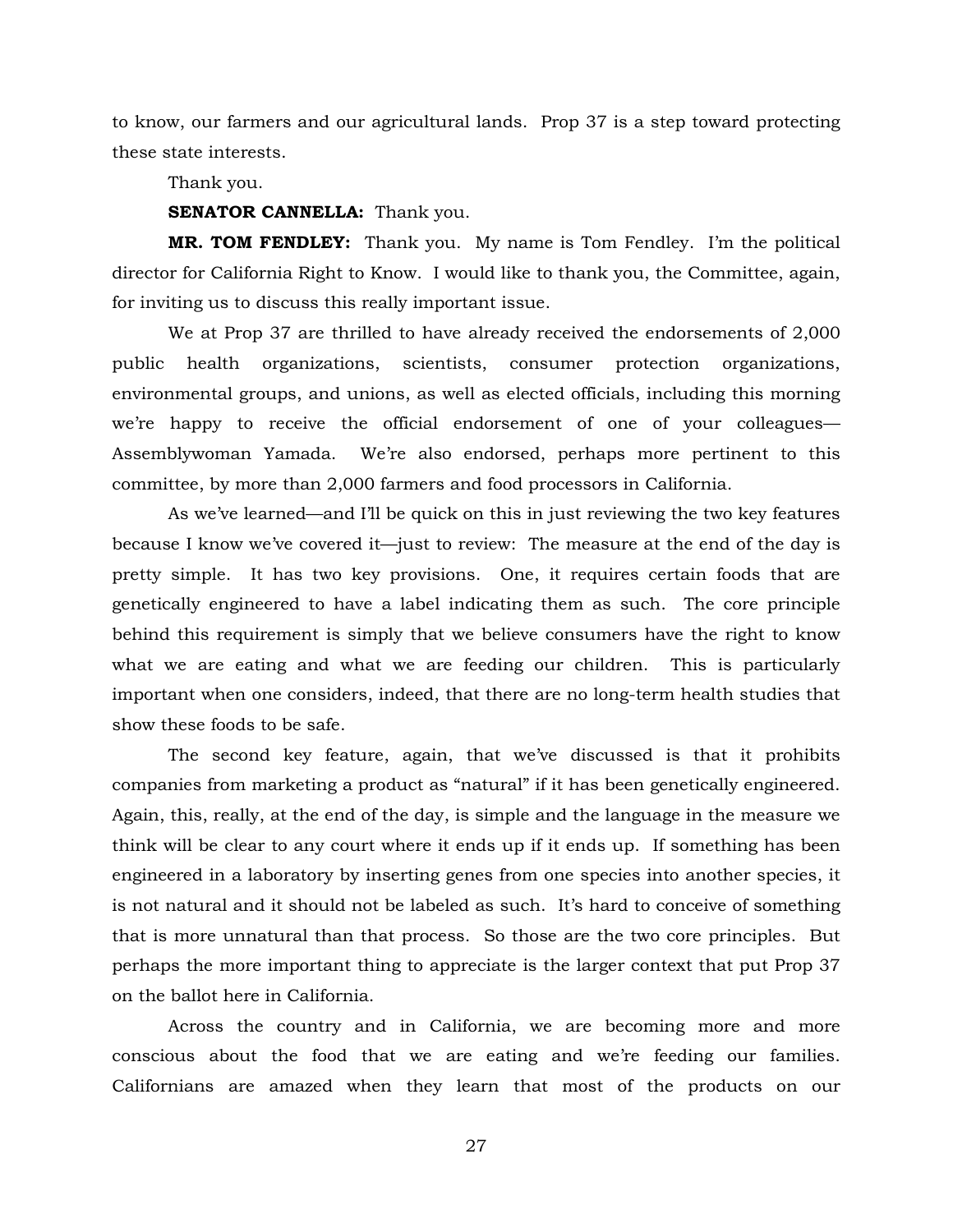supermarket shelves have been genetically engineered, even including, indeed, some that are labeled "natural." And they are equally amazed when they learn that no longterm human health studies have been made on these products. And when Californians learn that some of the same companies spending millions of dollars to oppose Prop 37 are the very same companies that already put these labels on their products in 49 other countries around the world, they wonder why Californians… why those consumers have the right to know but Californians do not.

So it's those concerns that gave birth to Prop 37 and gave birth to a very significant and grassroots movement—genuine grassroots movement in this state. Mothers, grandmothers, farmers, farmworkers, scientists, those are the people that put Prop 37 on the ballot. And after November, those are the same people that will be working with millions of people across the country to improve Citizens Right to Know elsewhere.

I would like to take just a few minutes to talk about some of the companies that are opposing Prop 37 as context not only for what we'll be hearing for the next couple of months via TV ads, but also, you know, that we've already been hearing and will soon be hearing in this very room.

The pesticide manufacturing giant—Monsanto—has already spent more than \$4 million against Prop 37. Why are they opposing Prop 37, and are their claims credible? I offer a few things to consider.

Monsanto makes most of its money selling pesticides and genetically engineered seeds. Unlike the human beings who eat their pesticide laden foods, their seeds and crops are engineered to withstand their pesticides. In fact, some of their seeds have an insecticide engineered into the seed. So when you hear the "No on 37" campaign falsely claim that genetically engineered crops mean less pesticides, please consider the source of this claim.

Dow Chemical, also a maker of GMO seeds and pesticides, has already spent more than one million dollars opposing Prop 37. They also manufacture …

**SENATOR CANNELLA:** I'm going to interrupt you. I don't know if this germane to what we're trying to do here. This isn't a political battle. We're not arguing whether we should vote for this or not. This is a hearing by a joint committee to understand the proposition, not to get into political discussion. There's plenty of time to do that. So if you'd like to speak to Prop 37 and what it does and why you think it's important,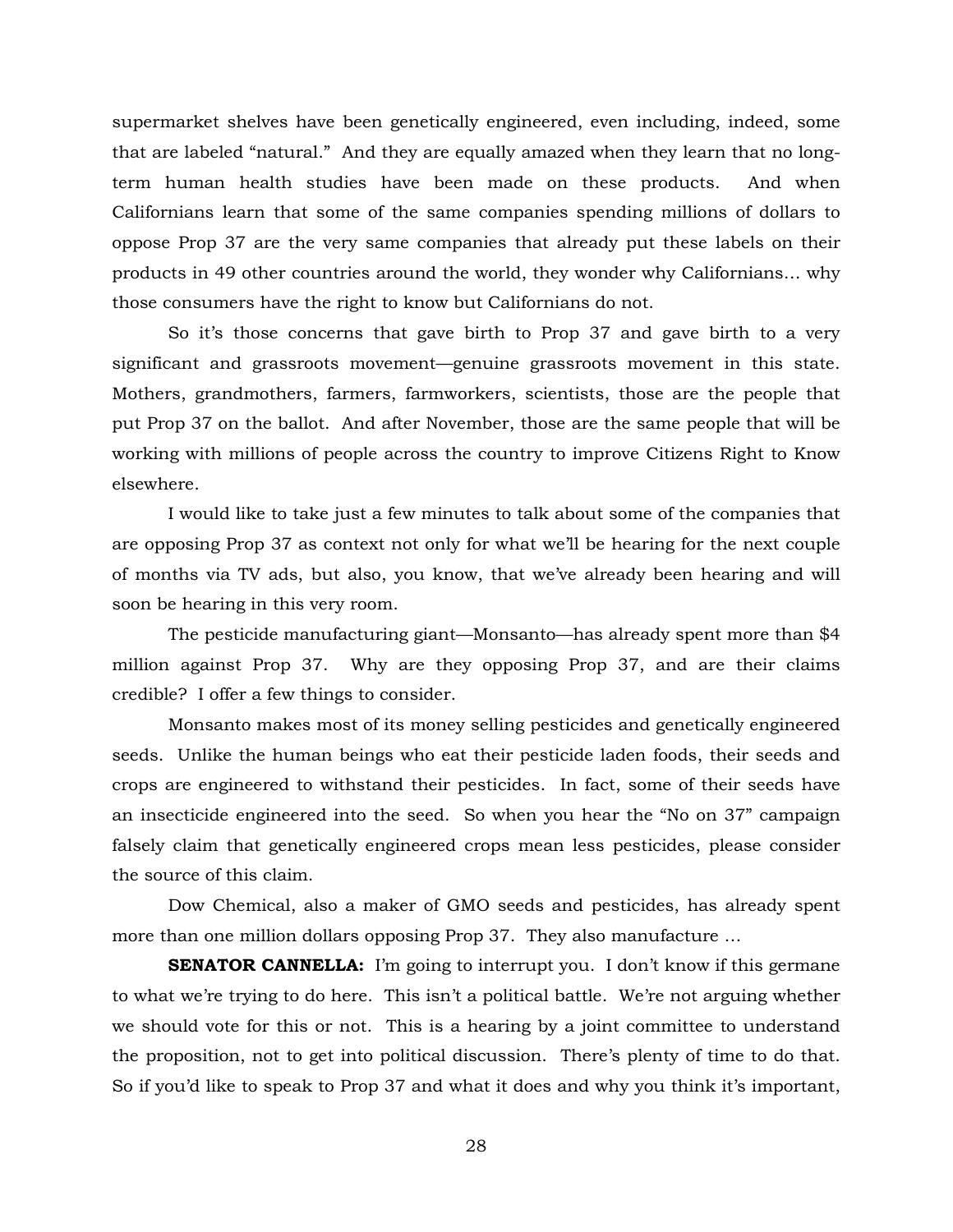that's great. But I think it's counterproductive to get down the line that you're getting down now.

**MR. FENDLEY:** I would respectfully submit that the credibility of some of the arguments that are going to be made after our panel leaves…

**SENATOR CANNELLA:** Believe me. We are not carrying the water for either side. We are trying to understand the proposition. And if they get into that level of discourse, we will ask them the same thing. So I'm telling you that you're off track as far as your testimony. If you would like to bring it back to the merits of Prop 37, continue. If not, then we're going to end the discussion with you.

**MR. FENDLEY:** Let me just ask you a question. It's an honest question for you about what you consider valid testimony and what you do not. Would you consider it valid testimony to note that some of the same companies opposing Prop 37 support labeling in the past in other countries?

**SENATOR CANNELLA:** Again, your job, you're the proponents of Prop 37, and this is an informational hearing, so we want to understand why you believe Proposition 37 is important for the citizens of California so we can properly do our job as defined by the Constitution. Getting into a political discussion really is not relevant to this hearing or quite frankly, to the Legislature in general.

**MR. FENDLEY:** Well, okay. Well, then perhaps I'll close with this. There have been remarks already made here today, and there will be more remarks made about the cost of labeling and whether or not we can expect to see cost increases, and so, I'll just offer a couple of thoughts on that subject.

#### **SENATOR CANNELLA:** Sure.

**MR. FENDLEY:** In Europe a few years after GMO labeling laws went into effect, one grocery store chain spokesman said (quote) *"In fact, no real world experience backs high cost estimates across the, then, 38 countries where mandatory labeling of GE foods*  has already been implemented. There is no evidence of GE labeling leading to any *consumer price increase whatsoever let alone a huge increase.*" (end quote)

Similarly, David Byrne, then the European commissioner for Health and Consumer Protection said, (quote) *"When the current labeling regime was introduced in 1997 it did not result in increased costs despite the horrifying double-digit prediction of some interests. Similarly when Norway introduced its current labeling regime, it did not provoke any price increase or disruption in trade.*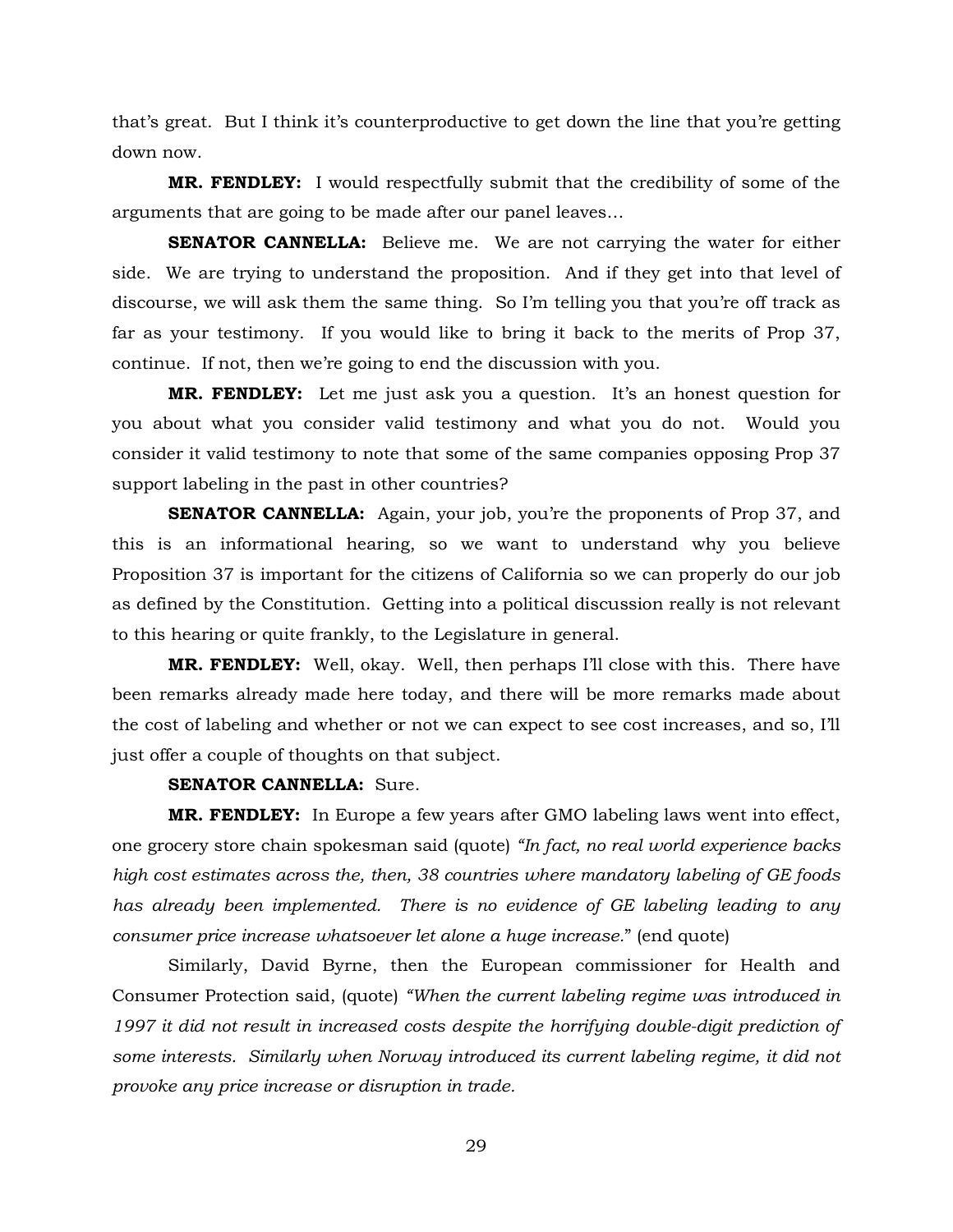As to the safety of these foods I'll offer another quote: As the editors of *Scientific American* stated, (quote*) "Agritech companies have given themselves veto power over the work of independent researchers. Research on genetically modified seeds is still published, of course, but only studies that these seed companies have approved ever see the light of a peer reviewed journal.*

Whereas one UC Davis professor commented, (quote) *"I feel biotech companies how can I say this—are influencing the way we do research.*

Several cost analyses assume a total shift away from genetically engineered ingredients. That's a flawed premise. Prop 37 is only a label; it is not a ban on genetically engineered foods. If food producers decide to shift away from GMOs, that will be their choice. Presumably, this decision will be dictated by consumers. If they find genetically engineered food is good value, they will continue buying it.

In closing, I'll just remind us of the basics. After all is said and done, Prop 37 is very simple. It will empower Californians with the right to know what's in their food just as consumers already have in 49 other countries. They can then make an informed buying decision. Meanwhile, farmers and food manufacturers will retain their choice whether or not to use genetically engineered seed and ingredients.

Thank you.

**SENATOR CANNELLA:** Thank you very much. Do you have any testimony? **MS. JESSICA LUNDBERG:** Yes, I do. Thank you. Good morning.

I'm Jessica Lundberg with Lundberg Family Farms. I'm a member of our family farm. And we have a food business that makes organic and specialty rice products which sell into the market under our family name. We're entering our fourth generation as rice farmers in California. I currently serve as the vice president of People, Planet, and Process and I also oversee our seed nursery. Lundberg Family Farms supports the California Right to Know initiative, Prop 37.

Let me tell you why we support Prop 37. And it's wrapped up in our company history. But before I do that, let me just remind us what genetic engineering is.

Genetic engineering is the combination of species that would not be combined in the environment, such as a snake and an apple, through methods which require the removal and recombination of DNA material in a laboratory. This has only been done in the last 30 years. The standard or conventional farming practices have been done for over 3,000 years. This is a new technology that we don't know a lot about.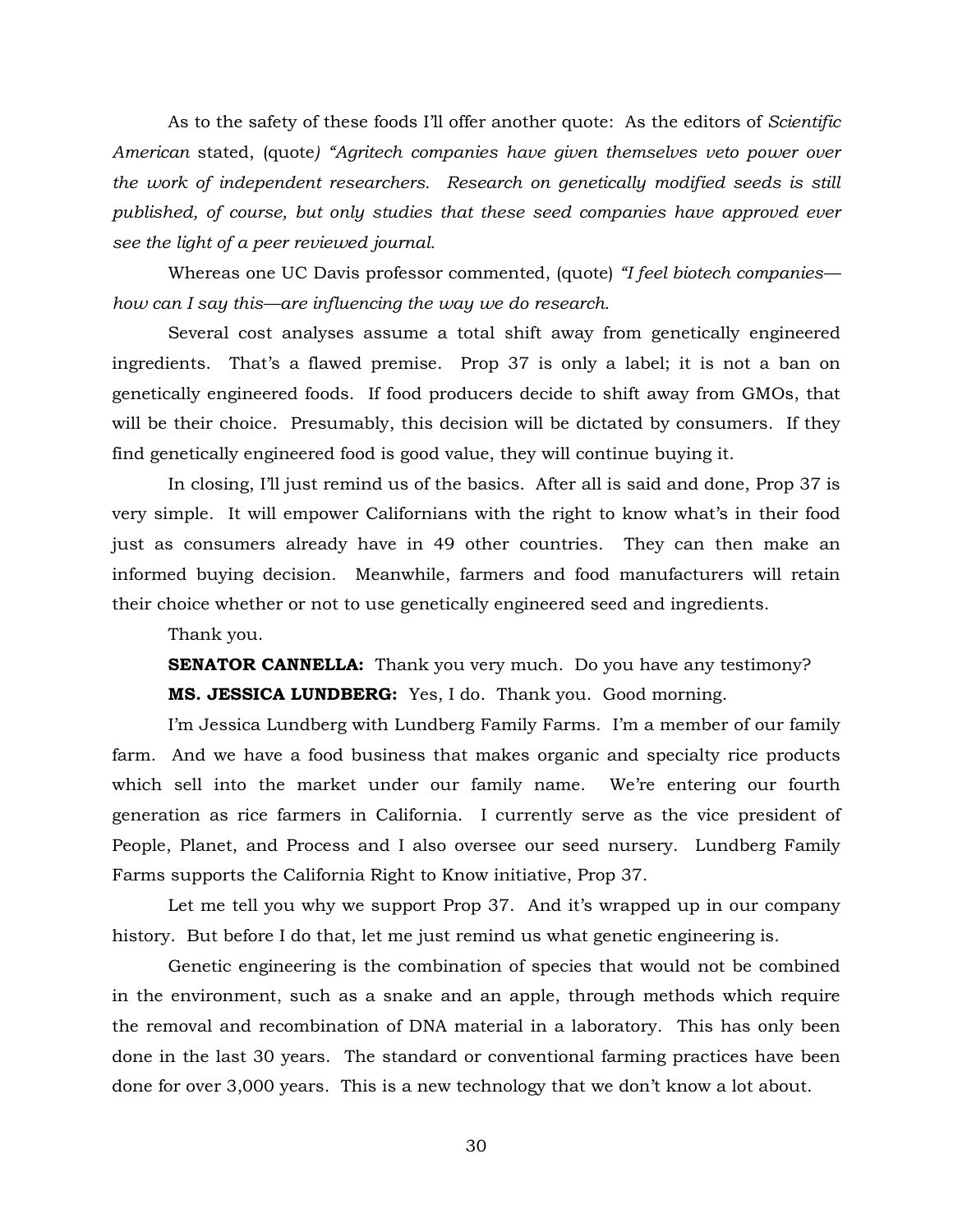Why we've taken a stance on this issue fits into our company and our family history. We moved out from Nebraska in 1937 during the Dust Bowl. It was also the Depression. When my family moved out to California to grow rice, they wanted to do two things: They wanted to farm in a way that helped build and improve the soil; and they wanted to also provide a good stable income for the family.

We started to raise rice and incorporated the process of resting the fields, growing crops that would build the soil, and turn the straws that were left after harvest back into the ground. Because of these practices in the late 1960s, we had families come to us who wanted to buy our rice because they knew how we grew it. My family decided it was a great idea to start selling directly to these families and others because they wanted to make that connection with the consumer. We built a rice mill and storage bins and started to market our own product. Through that, we did make a strong connection with the consumer and we started to understand what was important to them. The consumer was concerned about the purity of their food, the nutrition of the food, and also how it was grown. All of these ideas worked into the concern and focus that we have at Lundberg Family Farms.

So in the late eighties when this technology—genetic engineering—was starting to be developed, we started to have some real concerns because we could see that it would lead to simplified chemical dependent practices based on this genetic engineering technology. We also understood that it was a new technology. We didn't know the long-term impacts on human health or the environment and it would challenge purity because there wasn't a good way to keep engineered varieties separate or see the differences in the fields. Because of this, we had concerns.

Then there were events that crystalized our commitment to this issue. It occurred in 2006. Bayer Crop Science was developing an herbicide resistant rice called LL601. They had the rice on research plots following research protocols and said that it was under tight security and would not get out and spread in the southern rice industry. But what happened was that it did get out of control. It escaped from research trials and it contaminated the whole southern rice industry, and the southern rice industry within a couple of weeks lost the entire European rice markets. And this has been settled for over \$850 million in the courts with Bayer Crop Science. This incident verified to us that this is a new technology. It is also very difficult to control; and it has a lot of challenges to keep it separate.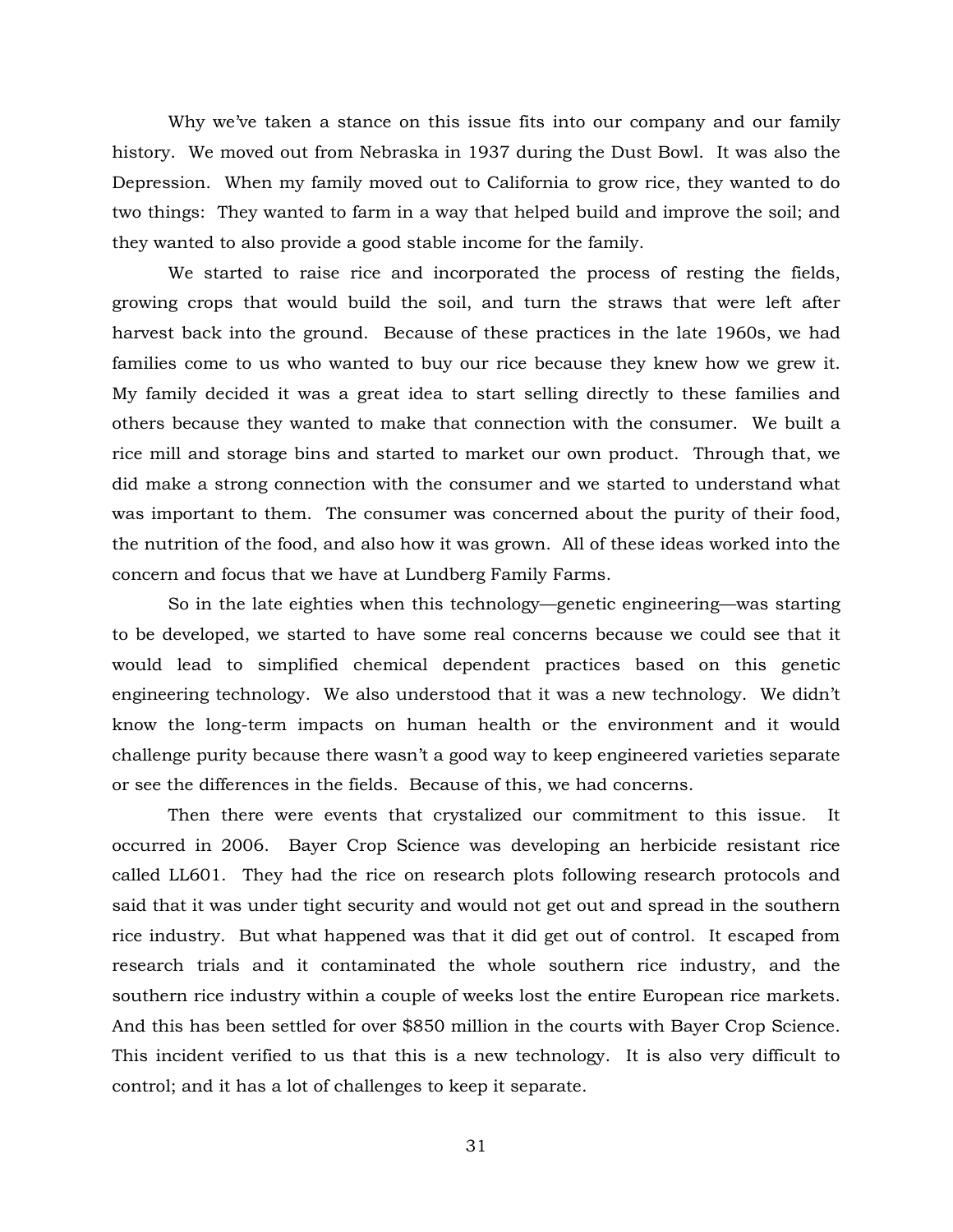What we also saw, is that the owners of this technology didn't have to worry about purity and farmers' lost markets. The GE company said they knew how to control their seed but they didn't. Perhaps this is an example that these companies don't know what they're doing. Even on the simplest level of purity and labeling would help us assure that they use best practices to meet consumers and market demands.

We and the rest of the rice industry are now required to provide affidavits of none GMO seed each year to meet our markets. The sellers of the seed have the seed tested and provide the paperwork. It does not cost us as growers to meet this requirement and it allows us to sell our products into the markets to meet our consumers' specifications.

So when the California Right to Know initiative started to develop and the movement progressed, we thought this was a great idea—to label the product. To let the consumer make a choice about what they wanted to eat. That's what got us involved in the "Yes on 37" initiative. It also brings forward a very basic idea—the folks who are selling this technology need to tell the consumers what are the benefits. If we don't have the ability to make that choice because it's not labeled, the consumers don't understand the value and the owners of the technology don't have a way to understand what's valuable to the consumer.

The idea of labeling helps build understanding with the consumer so they can make a choice. Labeling of genetically engineered products is not a ban; it just opens up the conversation to the consumer to give them the choice for value. They haven't been given a choice for value to this technology. Labeling also helps organize the supply to keep purity. The supply will have to keep things separate because it will have to meet the demands of the California market.

The agriculture and food system will organize itself to deliver cost-effective food. We're really excited to be supporters of the "Yes on 37" initiative and we feel it supports our family's history and the principles of none GMO farming.

Thank you.

**SENATOR CANNELLA:** All right. Thank you very much. We do have to take just a brief recess. But I think we both have questions so when we come back, we think around 11:20, we'll resume. And sorry for the inconvenience. We'll be right back. (*short break*)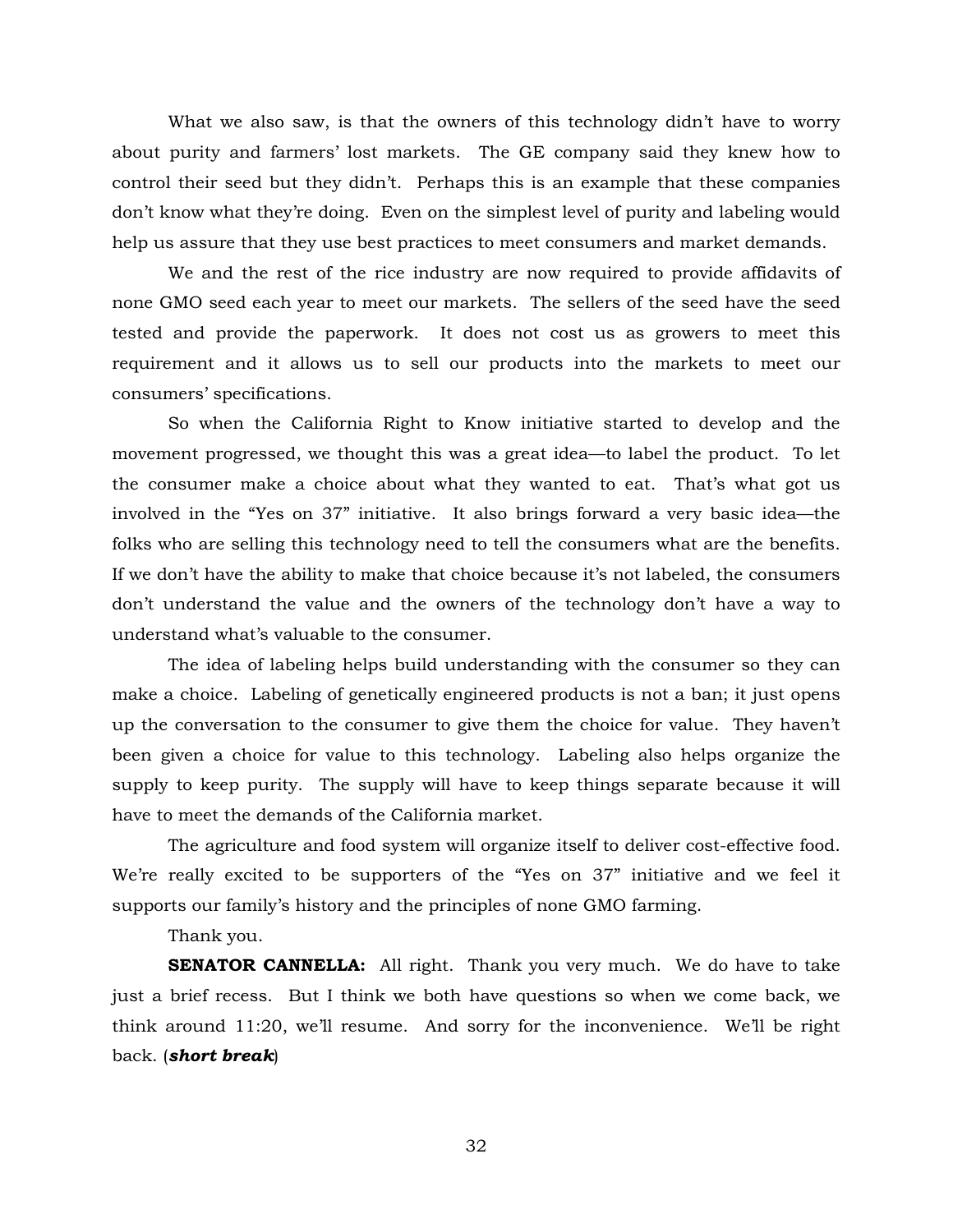Thank you for your patience. Thank you for your testimony. We do have a few questions. And I'll start this time.

So, you know, I'm all for more information. I think more information is better. I like a lot of the stuff I read when I order a hamburger—how many calories there are—what's in the food product. I think that's a good thing. My concern with this particular proposition is this private right of action. Why wouldn't the bill have just been, look, it's mandated that any genetically engineered material that's in anything cannot be… you know, just everything except the private right of action. Why did you go that route?

**MS. SPECTOR:** I think that, you know, they really wanted to make sure that the law had teeth, and so, I think that's part of the reasoning behind it. Also, the attorney general's office doesn't always have the resources to pursue these claims. And part of it was also to reduce the costs so that the attorney general wouldn't have to necessarily bring all the costs themselves.

**SENATOR CANNELLA:** Okay. So do you foresee, then, that the AG or state departments or local health inspectors probably won't do this and it will be required to have the right of action in a court? Is that the only way to implement this?

**MS. SPECTOR:** No. One thing I think is important to note is it's very different than Prop 65 in the sense that Prop 65 covers over 800 different chemicals. And a lot of the companies don't know that these chemicals are in their products. They don't know that there's lead in their product, and so, that's part of the reason the attorney general does get involved in some Prop 65 cases. And, as you know, some Prop 65 cases are brought by private party. So right now we're only dealing with a small handful. We know exactly what they are. And a producer of corn chips knows that corn is in their product. So they know that they're going to have to either label their product or get the affidavit. So it's really much more simple. And I think to compare it to Prop 65 is really not accurate. I don't think we're going to see a whole onslaught of lawsuits.

And also, remember, if somebody does file a complaint, then the manufacturer shows their affidavit, presents it to the court, the case is dismissed. It's not going to be this big trial with testing of products. It's about if you use the product. It's not if your product contains GMOs; it's if your product potentially uses it.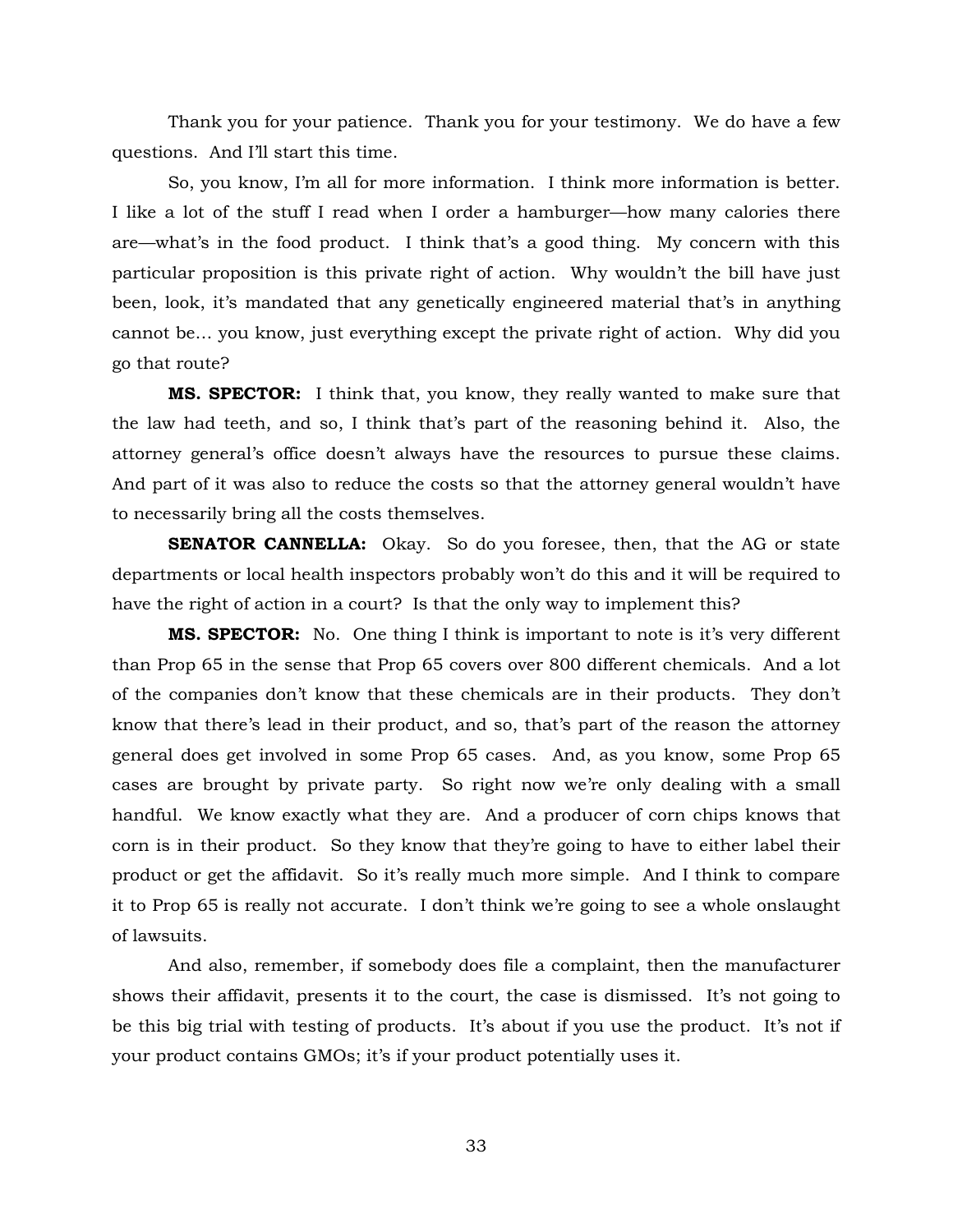**SENATOR CANNELLA:** I understand. But that said; you don't see a lot of lawsuits. But didn't you or someone submit a paper to the LAO that says the government really won't have much involvement because of the ability to sue? So it seems like the whole enforcement mechanism is the lawsuit portion, not the government ability to…

**MS. SPECTOR:** It could go either way. So it just opens it up so that the burden is not solely on the attorney general's office.

**SENATOR CANNELLA:** Okay. So did you submit something that said...

**MS. SPECTOR:** No. I did not.

**SENATOR CANNELLA:** So there was no...

**MS. SPECTOR:** I'm not with the campaign, so I don't know if…

**SENATOR CANNELLA:** All right. Well, do you know if anything was submitted?

**MR. FENDLEY:** Not that I'm aware of. Honestly, I don't know that answer to that question. I could find out.

**SENATOR CANNELLA:** All right. Well, thank you. Are any other states requiring this level of labeling? No. Not yet.

**MR. FENDLEY:** No, Sir.

**SENATOR CANNELLA:** Start with California probably, right? So how do you handle the… because my concern is again—and I don't understand the whole supply chain necessarily—but if something is grown somewhere, processed somewhere, and then ultimately it makes its way to the grocery store and the grocery store, you know, they have people to stock them on the shelves, they put them up there; it seems like the grocery stores are almost going to be the first and last line of defense when it seems like—and I'm not an expert—they would have very little interaction with the labeling. So are you concerned about them receiving the brunt of what's going to happen when they have very little impact on the labeling?

**MR. FENDLEY:** Well, I think the short thing has been addressed—and maybe one of these guys can pile on—but you know, all the retailer needs to show and presumably what they'll… the Department of Public Health, as we learned, you know, has a year to educate retailers and everyone else up the food chain about these rules. Presumably what each of these entities will do along the food chain is ask their supplier—the next person up—to give them an affidavit for any product that they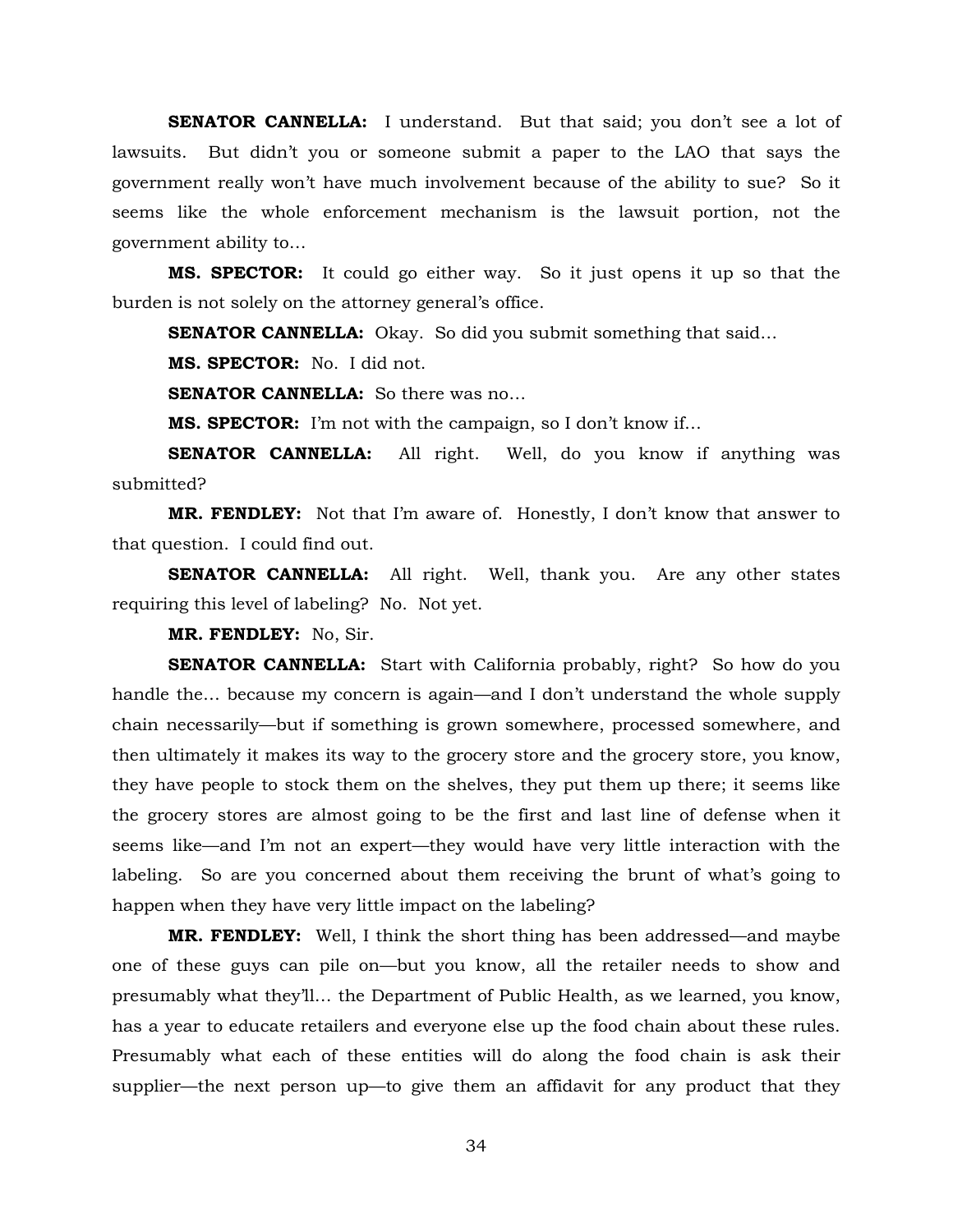think may contain genetically engineered ingredients that isn't labeled. They would simply ask for a required affidavit from their supplier saying it is. Once they get that affidavit, they're off the hook. There's no…

**SENATOR CANNELLA:** Are they? So it specifically says...

**MR. FENDLEY:** Yeah, they're off the hook. They are only required to show an affidavit.

**SENATOR CANNELLA:** Okay. So what happens if an out-of-country, you know, for, whatever, we make out-of-country, and it comes in and gets shipped in here and it goes on the grocery store and someone, some very aggressive person says, "This isn't natural and it's claiming to be natural," what happens?

**MR. FENDLEY:** I think the answer is the same. It's just any entity that's getting food from somewhere else, they presumably will want an affidavit from them a certification saying "this does or does not contain genetically engineered ingredients" as labeled accordingly. When they get that certification, regardless of where it's coming from, they are off the hook. Now in terms of the enforcement, you know, as we learned from the Department of Public Health, yeah, it gets sticky. But either way, there's not a scenario where sort of the unknowing person, entity, down the chain is on the hook legally. Prop 37 takes them off the hook.

**SENATOR CANNELLA:** So Prop 37 clearly defines that if a grocery store gets an affidavit from some provider, wherever they are in the world, and it's shown to be false, Prop 37 would not let… then there would be really a difficult case to prove through a private right of action against that grocery store?

**MR. FENDLEY:** That's right.

**SENATOR CANNELLA:** Because I'm not concerned about the Department of Health…

**MR. FENDLEY:** As I believe the gentleman (whose name I forget) from the Department of Health indicated, that that is, you know, there's no legit… it's unlikely that there's a legitimate claim that would have any merit in any court if any entity has that affidavit.

**SENATOR CANNELLA:** I have two more questions. This question is on the "natural." And I know you talked about it a little bit but again, you've got the Legislative Analyst Office, you've got the Department of Health, other people I've talked to said they said, "We really don't know what "natural" is, so how does that ever get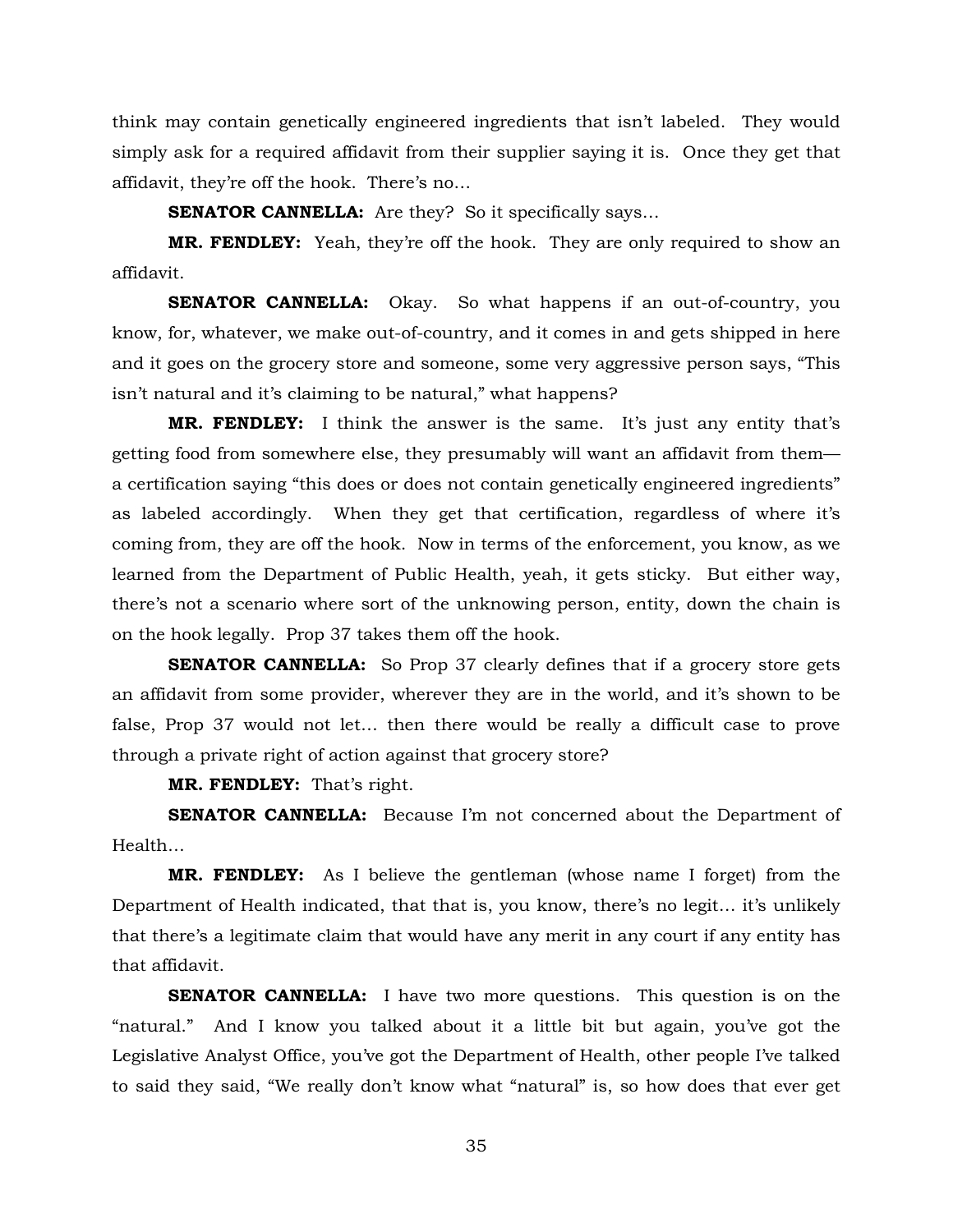worked out other than through the courts? If the people that are—their job is to understand what these mean. They don't know what it is. How does it get worked out?

**MS. SPECTOR:** Well, I think the issue is that because USDA does not have a legal definition for "natural"… right now there is a whole onslaught of legal cases against companies for using the word "natural," period. Some of those cases are specific to genetically engineered foods. Some are foods that contain other things. So again, I actually think that this would clarify, particularly, this issue. That genetically engineered foods cannot be labeled as "natural." Now, you know, I think the intention and many lawyers that we have talked to, the intention seems very clear. And as you know, in a court, that's the first thing you look at; what is the intention of this? And it's very clear that the intention is just to label genetically engineered foods; that they cannot have a "natural" claim. So it's possible that somebody could take a first case to court. It would go to court and I would certainly hope that, you know, a judge would be able to… I mean, the people at LAO are not judges. There was one gentleman that was an attorney. So I would hope that a court would be able to see that intention very clearly.

**SENATOR CANNELLA:** Okay. But it's not intent to have something that's processed to be …

**MS. SPECTOR:** Only if it's genetically engineered. I mean, I think that's clear. The title is *Genetically Engineered Foods Cannot be Labeled as Natural*.

**MR. FENDLEY:** It's a really short section. I can even read if it's useful to you.

**SENATOR CANNELLA:** That's okay.

**MS. SPECTOR:** And I think the whole bill, the whole initiative, rather, is about genetically engineered foods. And that section is specific about genetically engineered foods.

So I know a lot of this rhetoric has been going around and I actually think it's just an attempt to confuse the issue.

**SENATOR CANNELLA:** Well, I read it and I'm confused and I'm not affiliated with either side. So I'm just saying it's not totally clear.

**MS. SPECTOR:** Yeah. I understand.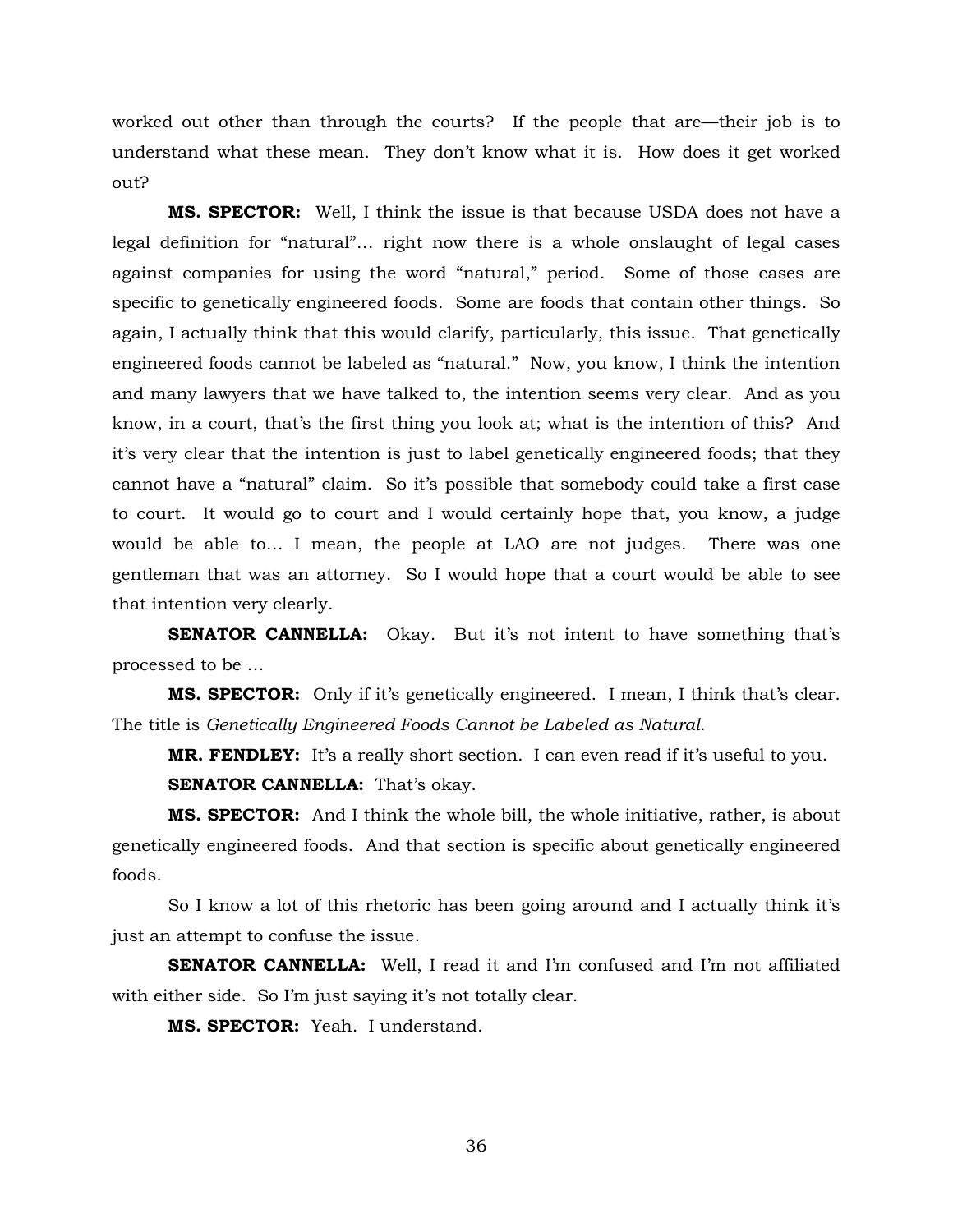**SENATOR CANNELLA:** So why didn't you just take the route of the Legislature? I mean, why the initiative process rather than the traditional route to change law?

**MR. FENDLEY:** Nineteen other states tried the legislative approach and they failed.

**SENATOR CANNELLA:** Was it ever tried in California, because we are different here?

**MR. FENDLEY:** There was a measure to label genetically engineered salmon that did not make it through and that's just one species. So, yes. There was an indication at the ballot process. And look. To be clear; the other reason is just the nature of this movement. Again, not to get too politically oriented, but, you know, this is a grassroots movement—it's the people's movement—that put this on the ballot and I think that is reflected in the fact that it's a ballot measure.

# **SENATOR CANNELLA:** Okay.

**MS. SPECTOR:** Yeah. And I do want to echo that. Because as our organization, we promote labeling of GE foods at the federal and state level, and we are sponsors of Assemblymember Huffman's bill to label GE foods, but this came from the ground up. This did not come from the Center on Food Safety. This did not come from other nonprofits that are working on labeling. This really came from the ground up. And it's really been astonishing for me, from a professional perspective, to watch just thousands of people just coming around and wanting to volunteer and to get this moving and to raise money; and it's all come from the ground up.

**SENATOR CANNELLA:** Okay. Well, thank you very much. You've answered my question. I'll turn it over to Assemblywoman Galgiani.

**ASSEMBLYWOMAN GALGIANI:** So the Natural Products Association has come out with concerns that this will place all of the suppliers, manufacturers, processors at risk. And watching what happened with Prop 65 and the litigation windfall that followed, how would you respond to that?

**MR. FENDLEY:** My colleague can, I think, speak to the Prop 65. But you know, as to the Natural Products Association coming out opposed to Prop 37, you know, I think the first thing, obviously, is they can speak for themselves for their own reason, so I don't want to put words in their mouths. But it is true that there are many companies out there right now that label their products as "natural" that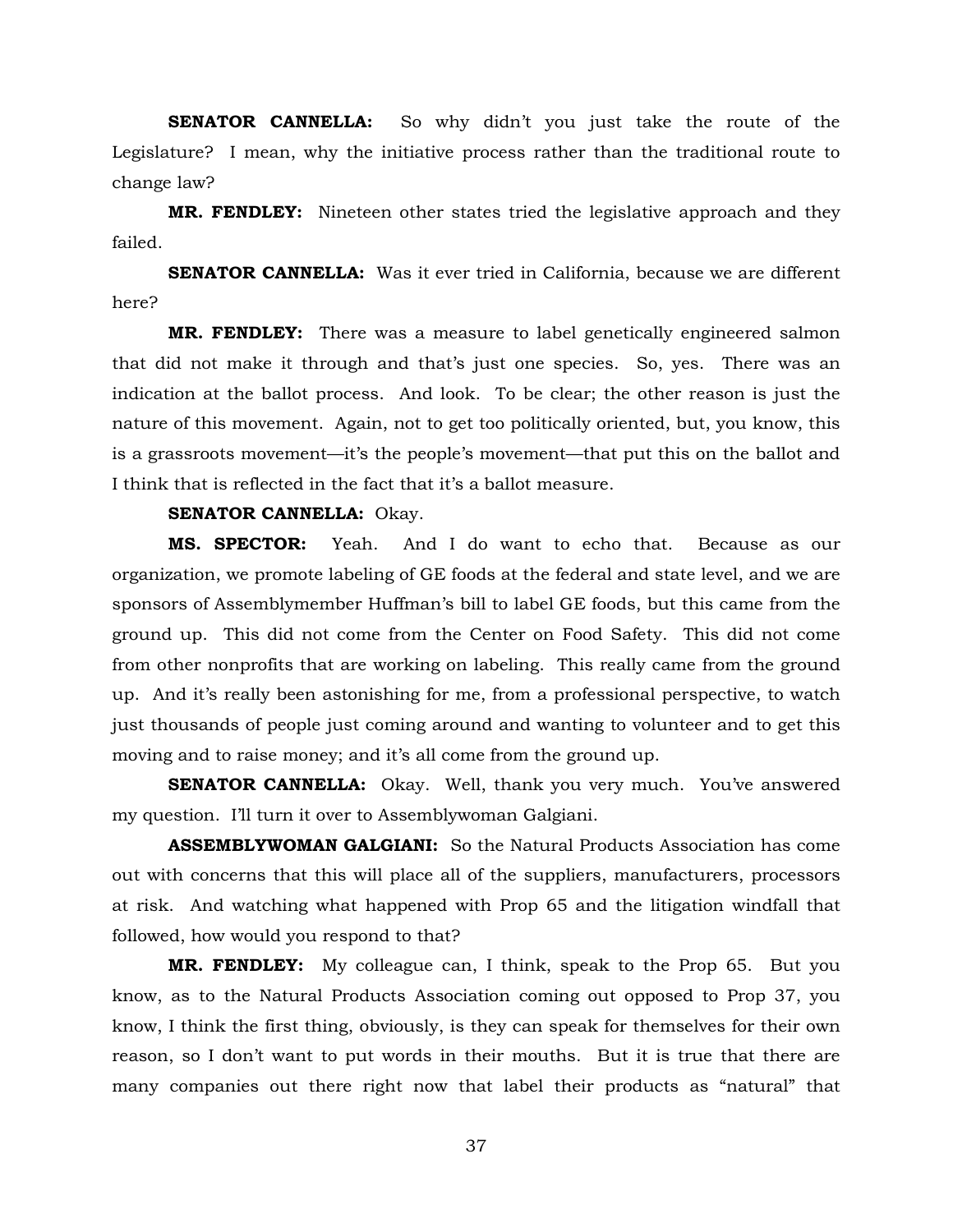contain genetically engineered ingredients. They would still like to label their products as "natural." Prop 37 will prohibit them from doing so. And we think that is a fair and important part of the measure in fact. So it wasn't very surprising to us that the Natural Products Association came out against Prop 37.

**ASSEMBLYMEMBER GALGIANI:** Do you think that there's any clear direction or safeguards in the proposition so that small farmers are not hurt?

**MR. FENDLEY:** Maybe you can clarify the… how are you concerned about small farmers being hurt? Maybe you can clarify what your concern is.

**ASSEMBLYMEMBER GALGIANI:** What is there to ensure that there's clear guidelines about what they can and can't do, and how does that education process to occur? How are we to help them make sure that they're in compliance so that they're not being sued and put out of business for unintentional things because of something that's not quite right?

**MR. FENDLEY:** I'll make one point and then Jessica, our resident farmer, can perhaps expand on it. But the measure does have an exemption very clearly in it wherein any crops that are inadvertently and unknowingly contaminated by genetically engineered seeds, if that farmer in other words is sort of the victim of someone else's, you know, crops blowing into their field, they are not required to label. They are exempt from labeling requirements, so they are not on the hook legally yet at any level whatsoever. So this measure was designed to label foods that are knowingly and deliberately containing genetically engineered ingredients, not, sort of, innocent farmer victims. And it's very clearly… like I say; the innocent victims are very clearly exempted in the measure.

**MS. LUNDBERG:** I think also the provisions of the initiative that state—like the uses of some of the GE crops being fed to livestock, that the animals that are harvested don't need to be labeled. So when you look at the development of these crops; how they're being used, how that might directly affect a farmer or a supply chain that's maybe more of an individual family selling their products into the marketplace with meats or cheeses and things like that, those provisions have been put into the law.

And then the idea of this isn't a testing base; it's an affidavit base. So if you're growing a crop and if a farmer is growing a crop and they know that they're selling into that system that says "we don't want it," or "yes, we're going to be labeling it," well,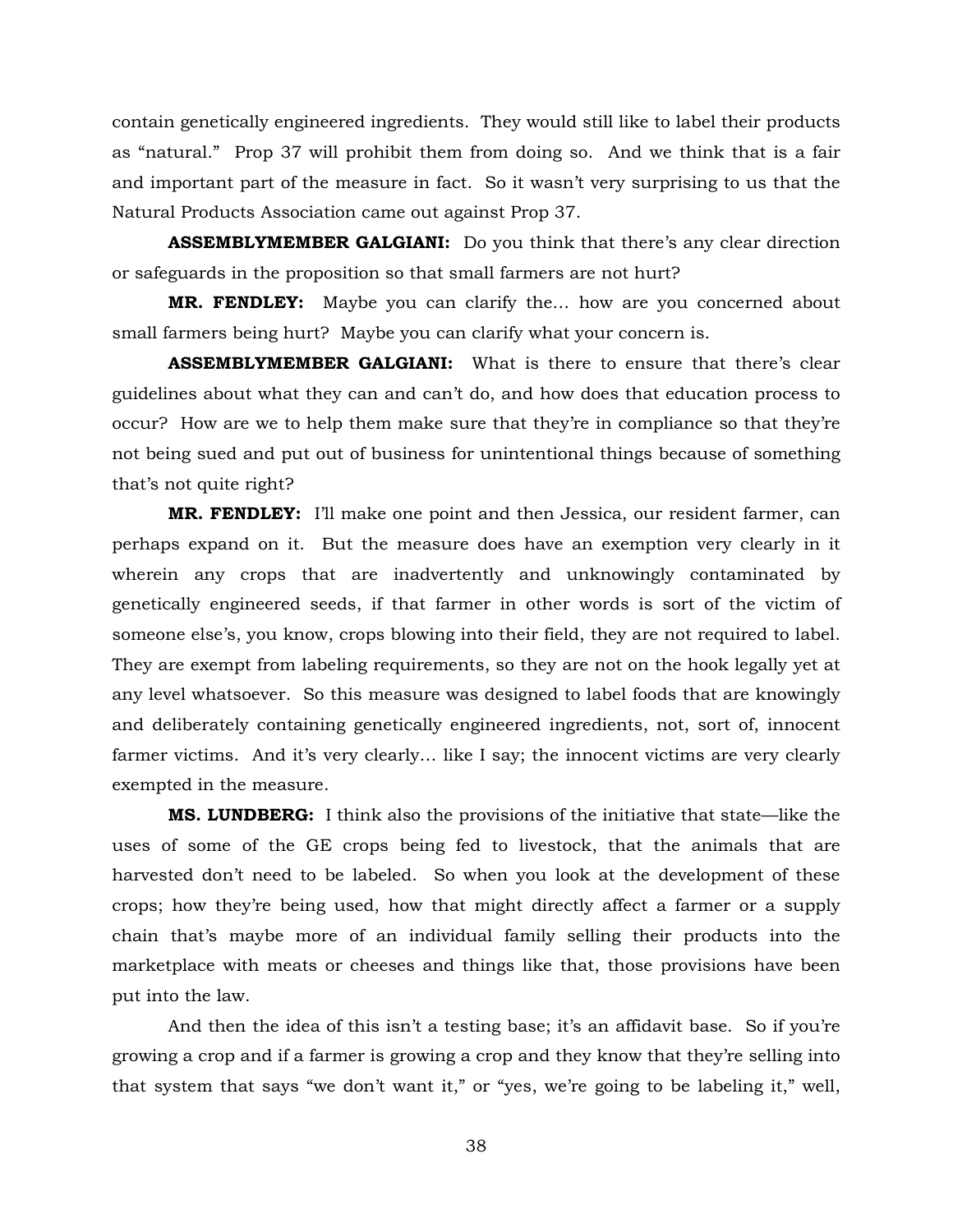then, they will go back to their seed supplier and ask for an affidavit. The farmer doesn't have to test the seed. They will get an affidavit from their source of seed. Or they will have an affidavit that they produced their own seed and they didn't plant a GE seed. So it's built into the system to keep it fairly simple and straightforward and to not but that burden on the farmer.

**ASSEMBLYMEMBER GALGIANI:** What about dairy farmers whose cattle may be, perhaps, eating feed that is genetically modified?

**MR. FENDLEY:** They're exempted.

**ASSEMBLYMEMBER GALGIANI:** They are exempted?

**MR. FENDLEY:** Yes. This doesn't exist yet; only if the cow itself were genetically engineered would that meat or dairy from it need to be labeled.

**ASSEMBLYMEMBER GALGIANI:** Okay. Thank you.

**SENATOR CANNELLA:** Thank you very much for your testimony. Sorry for the brief recess. Thank you.

**MR. FENDLEY:** Thank you very much.

**SENATOR CANNELLA:** Oh, wait! I'm sorry. One more question from staff.

**MR. HAALAND:** Thank you, Senator. It's more of a process question. And you indicated that the defense to any action is a certification from a provider. The difference between the Department of Public Health going in and having an issue with a label, is they go in effectively in a fairly nonthreatening "we need you to come along" process. Under the terms of Prop 37, my defense is only offered after the lawsuit is filed. In other words, you take my firm to court because I've mislabeled under the terms of the proposition and my defense is that I have this certification from my wholesaler that there was nothing in this to make me liable. In California, we've now opened the chain through discovery to go to the wholesaler and find out what the basis is for his certification, which then takes us down the path of going down the chain, if you will, to make sure that everybody along the chain is essentially providing truthful labeling information. And the upshot here is, is that it strikes me as being somewhat akin to a fishing expedition. We're going to be able to file the legal action against a retailer who, then, after spending some amount of money—which probably won't be small—defending himself against an action for which he already has certification. The processor now has to go through that same process. And aren't we going to be clogging up—as the Senator indicated—aren't we going to be clogging up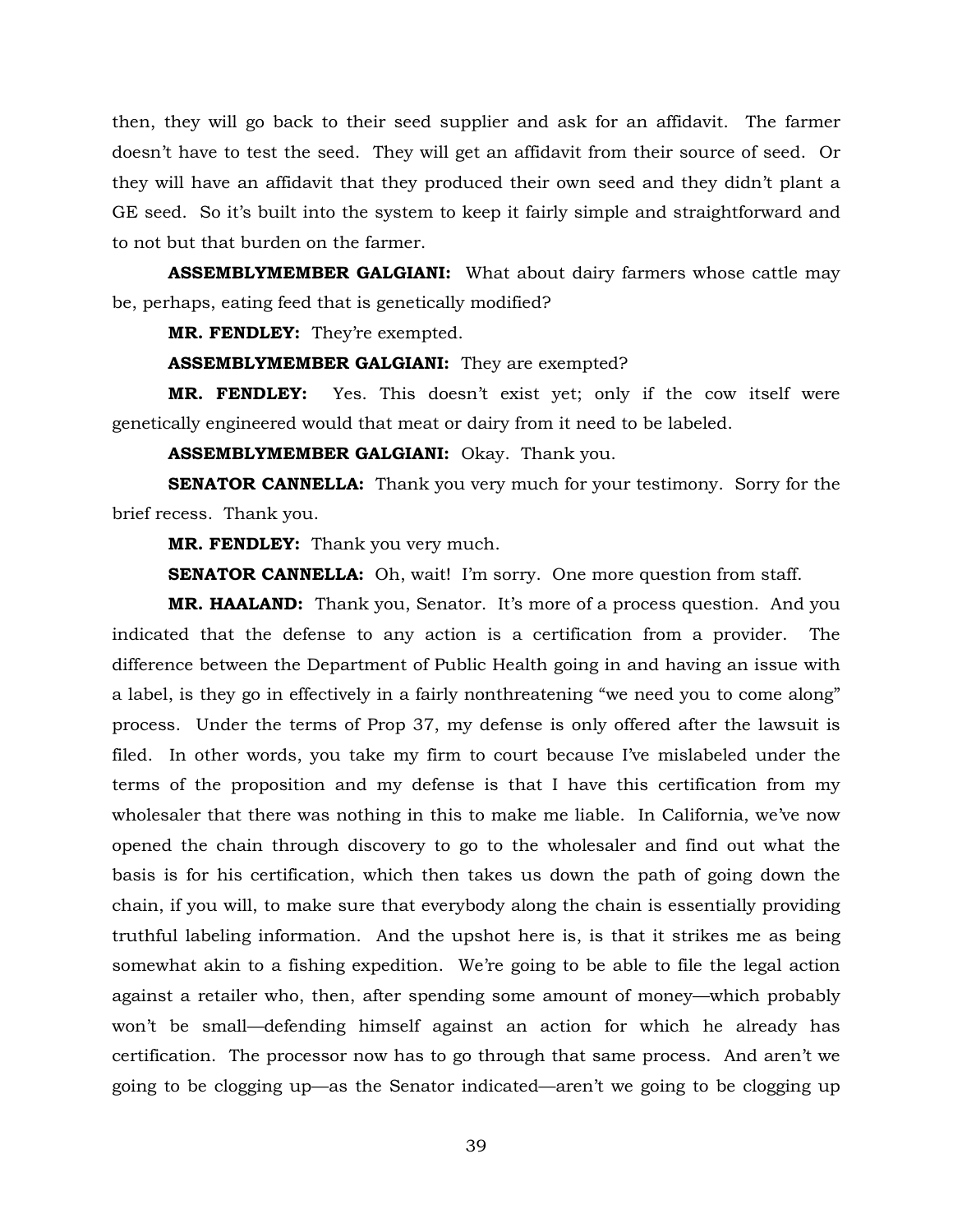the legal process through this discovery and following the seed trail, if you will, to find out who actually was responsible for the provision of the offending product. So in essence, there is going to be a significant cost to anyone that is subject to this. Because as you indicated, the government is not going to come… they're not going to run through each store and make sure that each product is properly labeled. They don't do that now. So how do you… in as much as DPH has the responsibility to make sure this happens, and this is now very broadly opening up to private rights of action as the Senator noted, you're going to increase some fairly significant legal costs by virtue of the fact that I have to prove my innocence after the accusation is made and then the trail becomes a hot pursuit.

**MS. SPECTOR:** Well, I think it's very clear that there's not really a lot of evidence to be shown. The evidence is an affidavit, which already producers up the supply chain have to provide to suppliers of all kinds of issues, including origin of the product and all these food safety regulations, so it's really not very onerous. They're already doing it for other things. So it's providing a piece of paper—an affidavit—and, yes, it has to follow the product up the chain. This is already done. It will continue to be done. So in essence, the idea is that they would be prepared and have the affidavits. And then if there was a lawsuit filed, they would provide those in their… I would guess—I can't speak for the lawyers that will, you know, defend them—but a motion to dismiss the evidence and that's it. I would find it hard to believe it would go to full trial unless they do not have the affidavits.

**MR. HAALAND:** That wasn't the point of the question. The point was…

**MS. SPECTOR:** But that's how you incur costs, right. I mean…

**MR. HAALAND:** No. You incur costs by being sued in this state. Ask restaurants that have people roll in and say that they're violating ADA, okay. So again, the issue here …

**MS. SPECTOR:** This cannot be compared to violating ADA. I'm sorry. This is a piece of paper that a company…

**MR. HAALAND:** Well, comparing genetically engineered food to food borne illnesses, which the Department of Public Health is required to track, in which this proposition will take funding away from, I think there's an equation.

But the point here is is that the defense to the individual under the private right of action won't be available until the action is taken.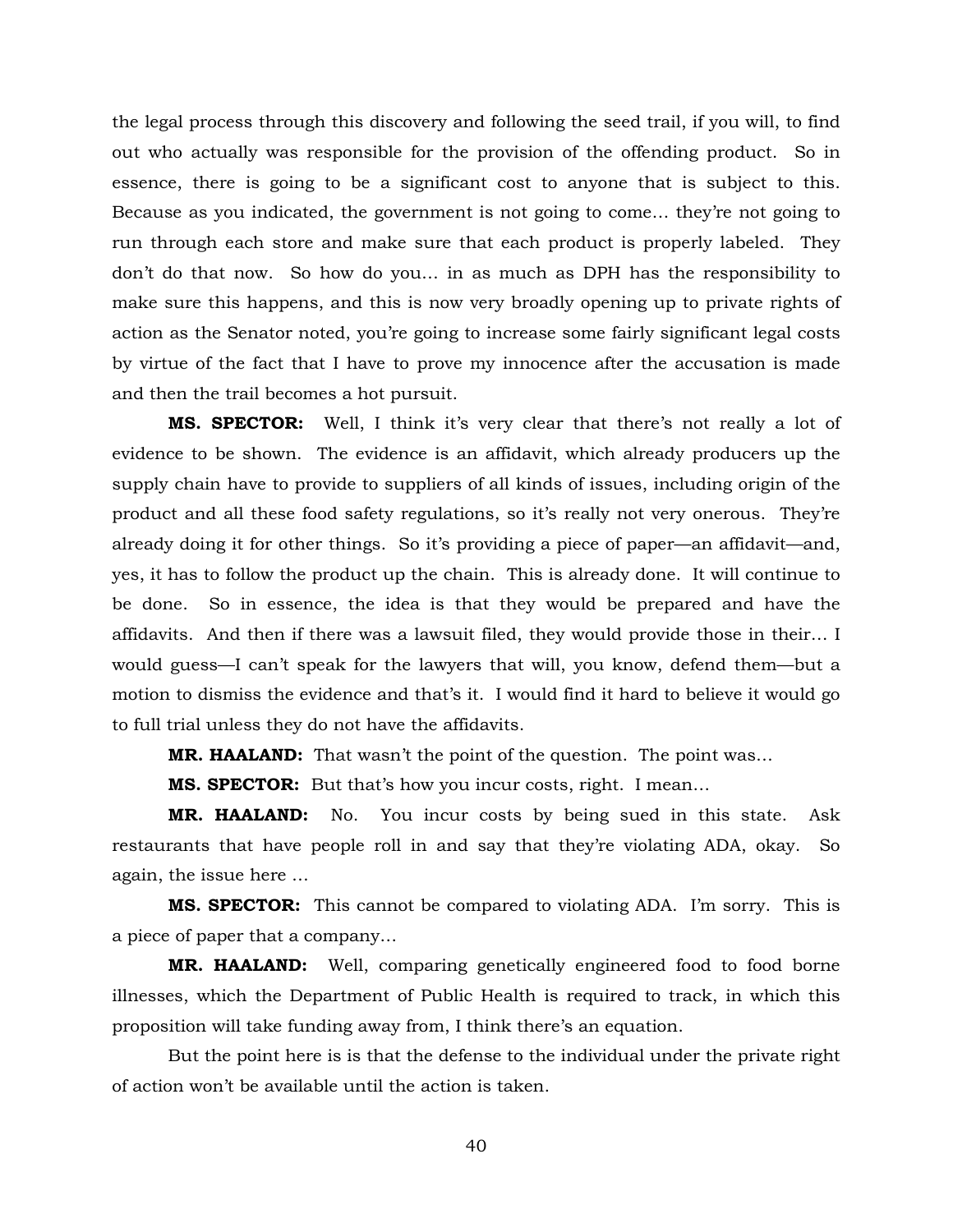**MS. SPECTOR:** I understand.

**MR. HAALAND:** And then, each step along the way is going to be required to provide that type of defense. That's where the cost is going to come into play.

Thank you.

**SENATOR CANNELLA:** Just briefly, I have a copy of that letter I was referring to is from James Wheaton. I don't know if he's affiliated with your movement. But it just said that "*the initiative is written to require minimum regulatory oversight*" and just this first paragraph:

*"The initiative is self-enforcing by authorizing a private right of action of citizens and the attorney general's office to file suit for violations similar to California Proposition 65. This provision will serve as a deterrent to noncompliance, mitigating the need for active enforcement by the Administration."*

So again, I think more information is good. I do have faith in our state agencies to enforce, you know, for compliance. But it just seems like, and it may not be your intent, and it sounds like it's not, but it just seems like the entire mechanism is the private right of action. And I just think we've had several of these types of things in California which have been counterproductive. So we'll see. We'll see what the citizens want to do and then we'll see how it's implemented.

Anyway, thank you very much.

All right. Our final panel is Opposition to Proposition 37. If they would come forward. I will just reiterate what I said to this last panel: That this is not a political hearing. This is a legislative hearing. And let's refrain from any political comments. We just want to know about the merits of the proposition: If you're in opposition, why you're in opposition. Not personal or political references to the other side. I think that's counterproductive and I will stop those immediately. So thank you.

Go ahead. Yes. Thank you.

**MR. KENT BRADFORD:** Good morning. Thank you very much for allowing me to be here. My name is Kent Bradford. I'm a professor of bioscience at UC Davis and director of the Seed Biotechnology Center at UC Davis.

I'd like to first just give a little bit of background about plant breeding and how crops are developed and the relationship to genetic engineering. We do many things to create new crops (improve varieties) based on genetics. That is, we genetically modify them all the time by all the techniques we use. That is, standard breeding techniques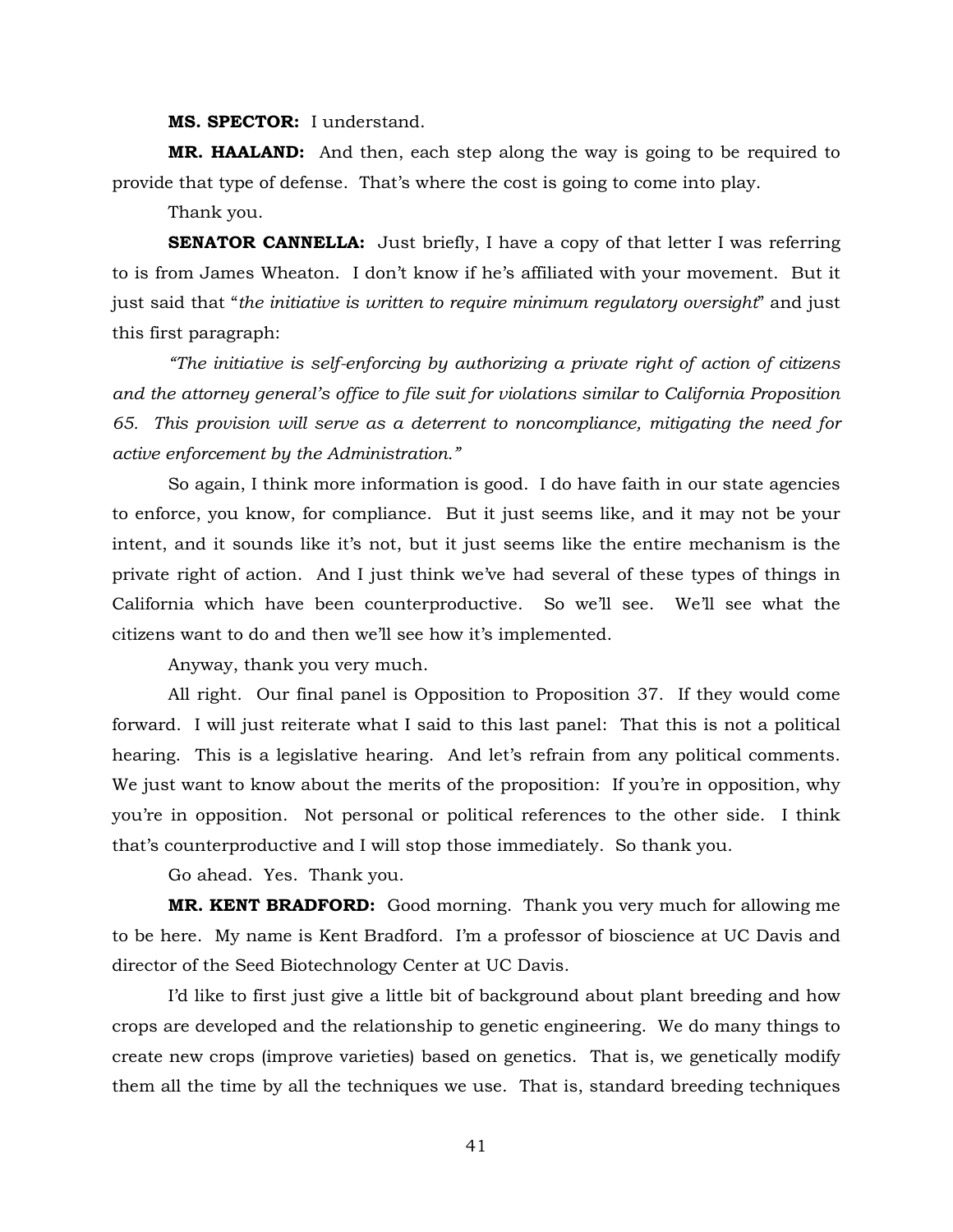and other types of approaches all modify the genetics of our plants in one way or another. That's how we make progress.

Today we have some newer techniques. That is, we can be very targeted, very specific in what we're trying to do. If we need to just enhance one trait, one property of a plant, we have the capability of doing that now.

It's been mentioned earlier about this may involve using properties from different species. I'd like to just mention that all of our tree crops, all of our walnuts, almonds, fruits, citrus, grapes, and so on, we take advantage of multiple species to produce those crops. That is, nearly all of those are produced from grafted plants in which we have one species on the bottom; we put another species on the top. So if you look at all of our walnut orchards, they're black bark on the bottom, they're white bark on the top (Black walnut on the bottom; English walnut on the top). So we're taking advantage of, already, properties of multiple species in ways that stretch back a very, very long time.

What we have the ability to do now is graft, because by grafts we can essentially graft single genes into chromosomes and only move the traits that we need. This, in fact, makes the whole process safer (not less safe), more precise, more controlled because we don't have to go back and cross wild varieties. You know, all of our commercial domesticated crops, in fact, use traits that have been introduced from their wilder relatives. That is, there are mate crosses in almost every major crop with wild relatives and have, through genetic techniques, traditional techniques, and genetic engineering, in some cases, been able to utilize those. So really, the process, most scientists agree, is similar in kind to what we've been doing. They use slightly different methods.

The foods produced from that that the proponents of Proposition 37 want to put warning labels on have in fact been eaten by… in trillions of servings. As we've mentioned, the vast majority of these foods are fed to animals. And we feed and utilize billions of farm animals every year. I think that if there were really serious safety issues, health issues, our livestock producers would have noticed that. That is, the vast majority of corn and soybeans, as we've heard, in the U.S., utilize these products. And it's hard to imagine that we could have the types of potential health issues that have been described occurring without that being known to our livestock industry.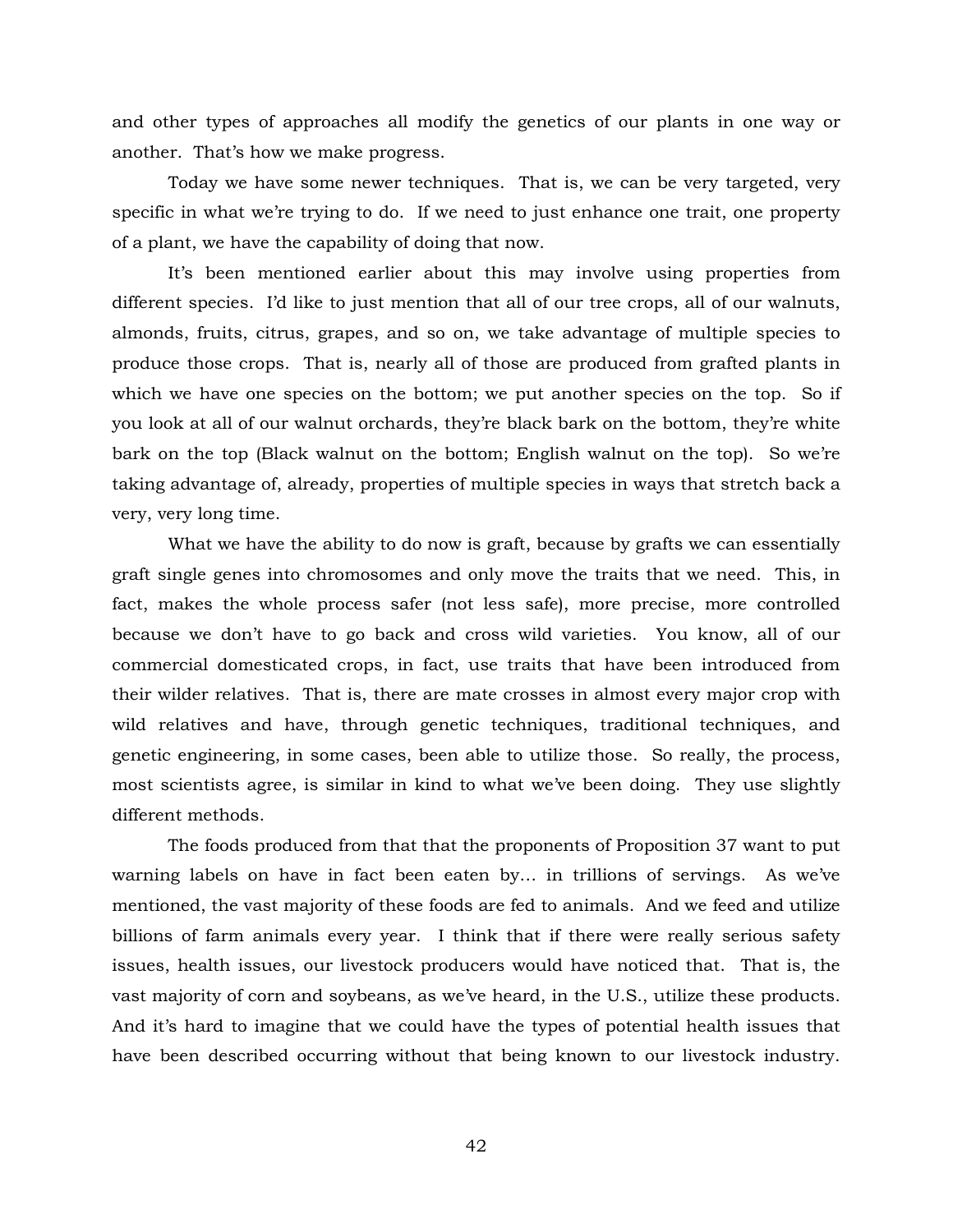And certainly, we have no documented cases yet of any health issues to humans or animals directly due to genetic engineering.

We have many, many studies around the world indicating the safety of genetically engineered foods. I'll just mention the European Union, which is not in favor of genetic engineering. For over a dozen years they've supported 400 studies, millions of dollars in studies, and in the end they also had to include they had no evidence of any serious health or safety issues. Similarly, the National Academy of Sciences and other organizations in the end that have analyzed these crops, have identified no fundamental issues with the genetic engineering process itself. In fact, as recently as June this year, the American Medical Association stated (quote) "*There is no scientific justification for labeling of bioengineered foods."* (unquote)

I'd like to also talk a little bit about the issues that have been raised about testing, and so on, and some other issues that are in the Proposition 37. One thing that I'm quite concerned about, frankly, is that initially in 2014 it actually puts a threshold on the content above which a product would need to be labeled. It will go to 0.5 percent in 2014, and apparently to zero in 2019. That's stricter than in any other country in the world. Even the European Union, the threshold is 0.9 percent, slightly less than one percent. The reason that's important is because the procedures needed to achieve a certain minimal level get increasingly expensive as you go lower. We have industries even in the Midwest where a large fraction of our crops are genetically engineered successfully selling non-engineered, non-GM products even into the European Union because they can meet that one percent threshold. But if that threshold goes to zero, the costs go up exponentially. It becomes virtually impossible in open production in the field to meet the zero tolerance.

It was also mentioned a moment ago, that this is not a testing base rule; it's just an affidavit rule. But in the end, if it establishes a threshold, that is, there is a certain threshold above which you need to label, it will inevitably involve testing. I would say it's scientifically virtually impossible to confirm a zero percent rule. That is, you would have to sample the entire product to know that there was nothing there, particularly as we move to very, very low levels, which puts at risk marketers who with one sample may give a zero test, the next sample could give a positive test because it's been sampled. It's like a needle in a haystack. You may get the needle if you sample enough.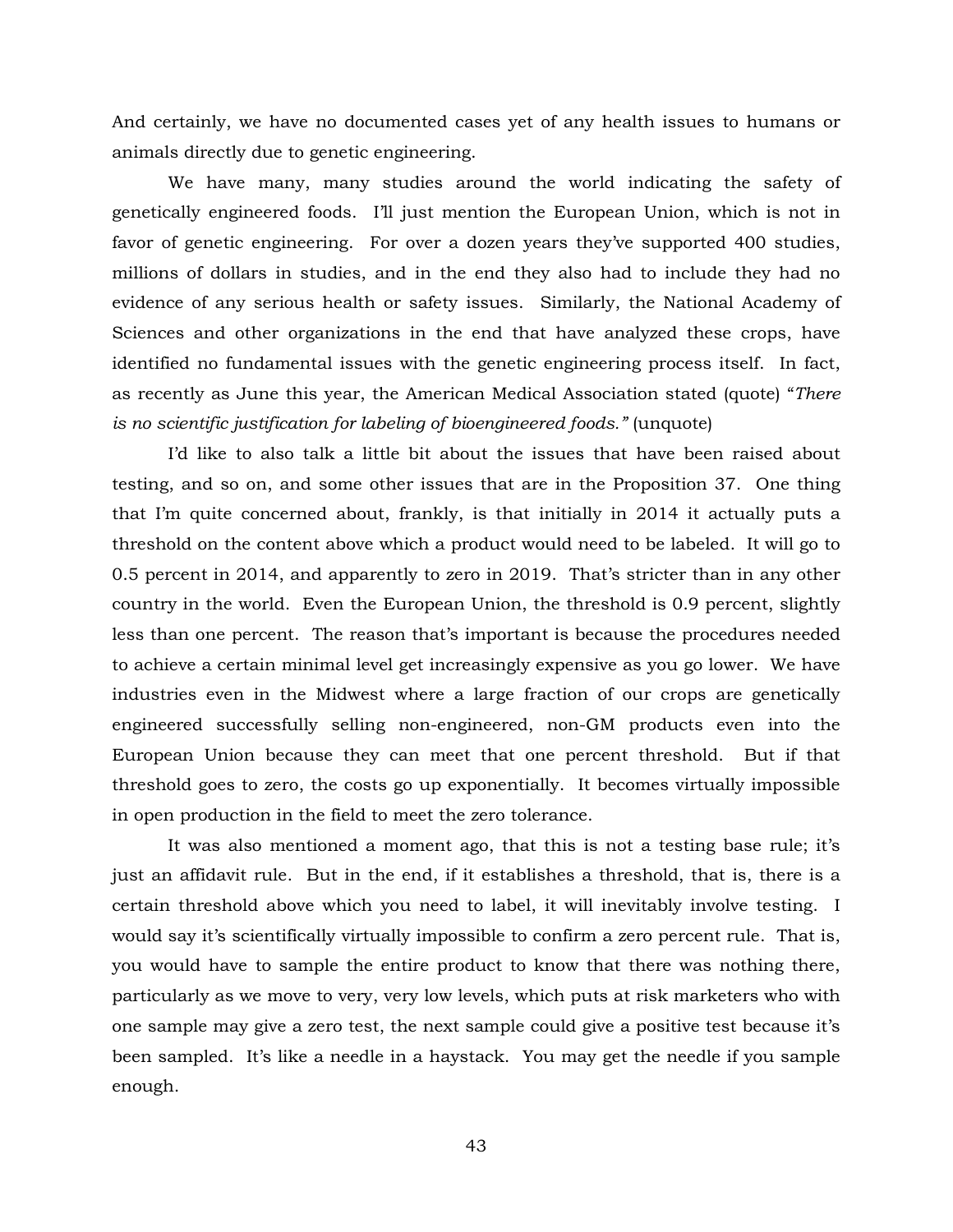The other problem is that all of our tests have a certain fraction of false positives (meaning, that you will get a positive test even if there's nothing there). So this again puts marketers at risk because it's always possible someone will take the test and will find a positive which may be false because we're measuring very, very low levels. That is, we actually have a zero threshold. It becomes very much a difficulty in doing that.

Another point that I would like to make, is that in fact genetically engineered crops have environmental benefits. We've had 15 years now of experience with this. And in fact, the utilization of herbicide tolerant crops has enabled conservation tillage. We have farmers who don't own plows anymore because they can control their weeds in other ways. This has many benefits on reducing soil erosion, in enhancing organic matter and soil, in fact, hopefully, sequestering carbon out of the air into soils if we stop plowing enough. This has been a huge benefit. We have used more of a certain… some certain herbicides but we have replaced herbicides that have a much greater impact on the environment. So the overall impact of herbicides has gone down considerably. Insecticides that are used in corn and cotton have been much more dramatically reduced. There's no question on any side that we have reduced the use of those insecticides which are the ones that tend to have the most likelihood of collateral injury to humans and particularly for workers who are applying these in fields. If we can reduce the application of these insecticides, we would really like to do that. And that has been done. And those crops where it's been used, they have done that.

Again, because the adoption rates of these crops and the acreages on which they're grown are so large, the environmental impact has in fact been enormous. There have been many studies already to show the impacts, the benefits to not only the purchasers… in fact, there was a study in the Midwest that showed that with insect resistant corn, \$2.5 billion of benefit went to the purchasers of those crops. Over \$4 billion of benefit went to those who did not purchase the crops. How? Their use reduced the overall insect pressure so that even those who did not use those crops had lower costs to control their insects. It's been very evident in cotton as well. That overall we've been able to much lower the overall pressure and save costs for everyone using these crops.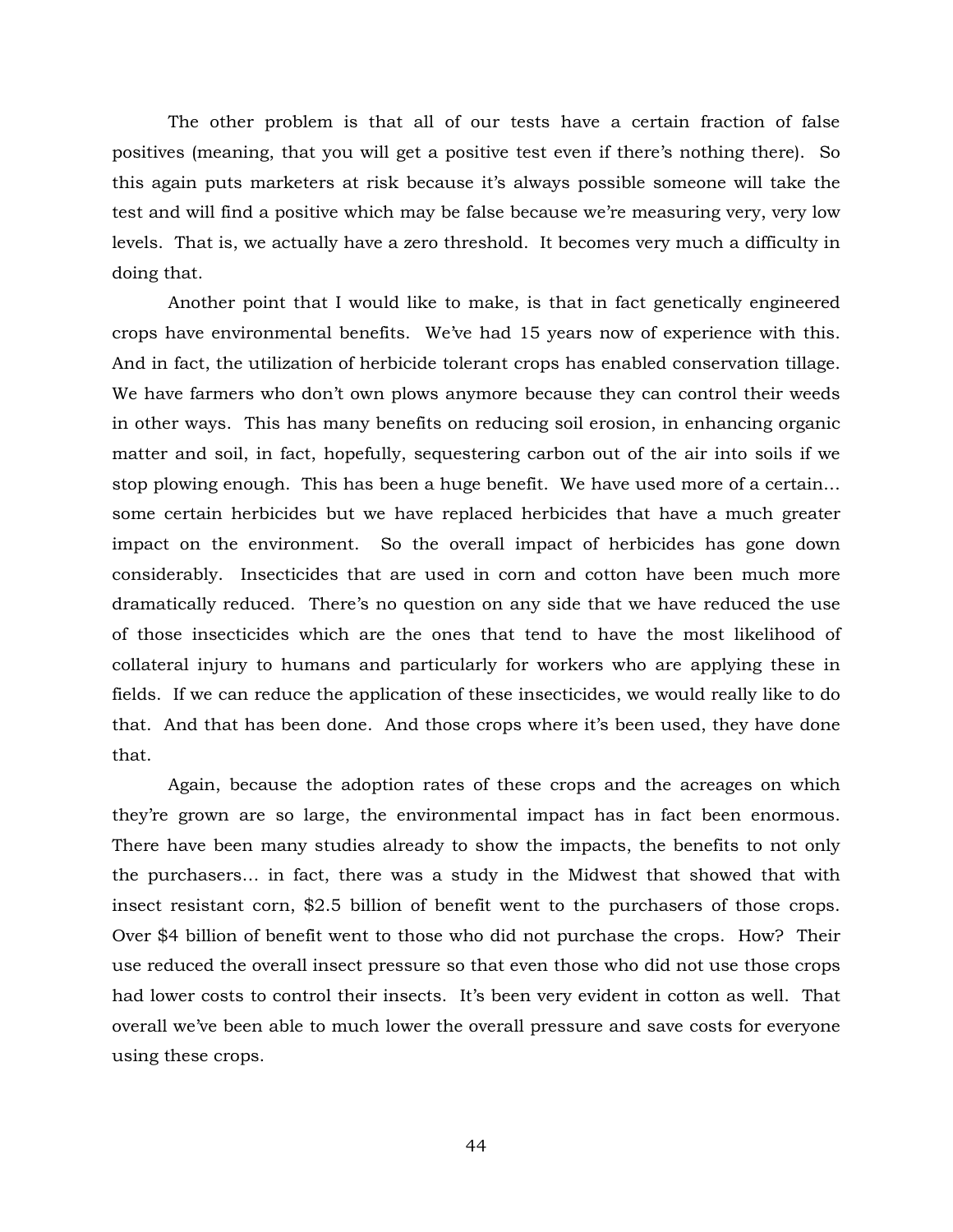The final thing that I'd like to mention is that a labeling requirement such as this, which would certainly push back into the marketing stream for these types of crops, would certainly be a disincentive for further investment in genetically engineered crops, including those that are in the pipeline that would be targeting much more important traits, such as drought tolerance, salinity tolerance, heat tolerance, issues that are very, very important in California. Water use, as I'm sure you're aware, is a key issue in agriculture in California. We have already proof of concept of these types of advances that can be done using genetic engineering. So I just have to ask whether, in fact, this is a strategy that as a society we should pursue. That is, to put additional hurdles, de facto warning labels on a total technology. This is not like saturated fat or calories or something; this is an entire technology. Not specific to the product, an entire technology that we're going to label foods for. I think it's clear to say—with the clear intent to create some fear, some concern in the consumers' minds—that will have an impact on the market. That will have an impact on investment in these scientific advances. And we are going to forego as a society, advances that we need and that the global population needs. We need to feed 9 to 10 billion people in about 30 years and we need these tools.

Thank you very much.

## **SENATOR CANNELLA:** Thank you.

**MR. JAMIE JOHANSSON:** Thank you. Thanks for the opportunity to speak with you today. My name is Jamie Johansson and I serve as second vice president of the California Farm Bureau Federation, California's largest agricultural organization with over 70,000 members. More importantly, I farm 80 acres in Butte County, a farm I started with my family in 1993. Primarily, I farm olives for the olive oil market utilizing bulk olive oil sales in a private label that is sold wholesale to retail markets direct off the farm. And currently, I participate in four farmers markets a week.

With California farms currently in full harvest swing, it is always amazing to reflect on the thousands of variables throughout the year that have to go right on a farm just to get to the point of selling your harvest. However, failure on a farm usually only requires one thing to go wrong and without a doubt the smaller the farm the more vulnerable you are. Proposition 37 would only add to those risky burdens that are carried by California farmers to meet consumers' needs.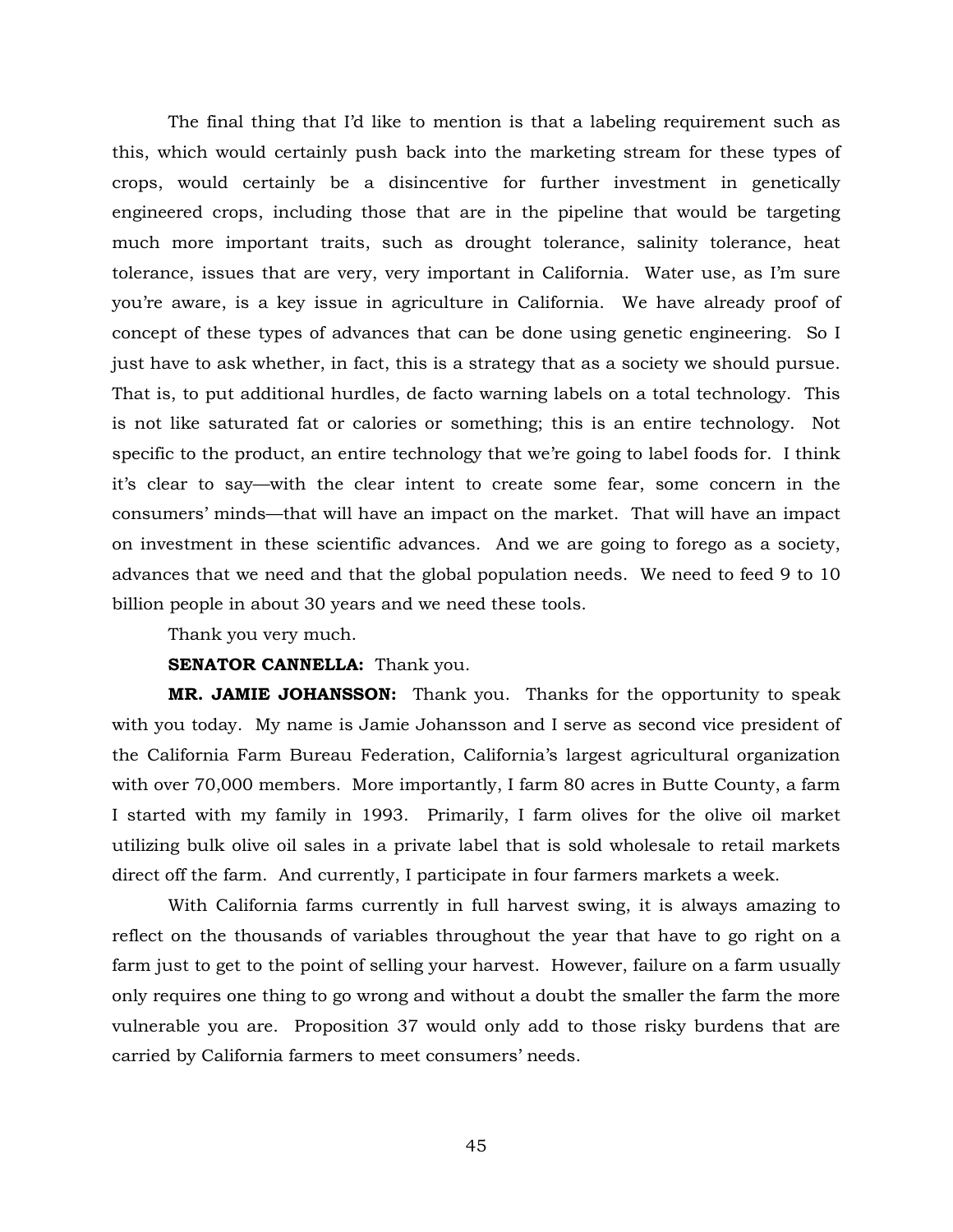Proposition 37 as written, does not bring one benefit for any California farmer. It does bring additional economic risk, a financial burden that is disproportionately carried the smaller your farm is.

A recent study at the University of California, Davis estimated Prop 37 will create \$1.2 billion in additional costs for farmers and food processors. Costs that will be paid for by California farmers without returning one benefit to increased food safety for your family, greater nutrition for your family, or a cleaner environment for our communities. This \$1.2 billion does not include the additional costs that will be placed on retailers who help keep California farmers in business. But if there's one thing I've learned in the short 20 years I've been farming, those costs are recovered through lower prices to the farmer and/or higher prices to the consumer.

One misconception is that this initiative will only impact those farmers growing genetically engineered crops. The fact is; there's going to be a high cost for California farmers to comply with Prop 37's requirements even for those who have made a conscious choice not to plant genetically engineered crops.

Based on the July 18th final analysis of Prop 37 by the Legislative Analyst's Office concerning verification of being GE free, California farmers should expect to pay more in record keeping, in costly third-party verification that retailers will require of their farmers and food processors. All will be necessary to avoid frivolous lawsuits that enforcement of Prop 37 can lead to. A very real example of these costs is experienced by farms with their own product label when it comes to a legitimate concern like food safety.

On my farm we pay nearly \$500 a year to California's Department of Public Health to have an inspector visit our farm and ensure our farm products meets health and safety requirements and we have the appropriate paperwork in order to obtain a license. Under certain circumstances throughout the year, a farm may be required to have an inspector revisit their farm for an additional hourly cost. However, most retailers do not treat a health license by the state of California as an end in reducing their legal exposure. In addition, my farm is required by retailers to purchase product liability insurance that costs an additional \$1,000 per year. These types of costs are very real barriers to small farms and businesses, so much so that this year this Legislature sent a cottage food bill the governor's desk which seeks to lower those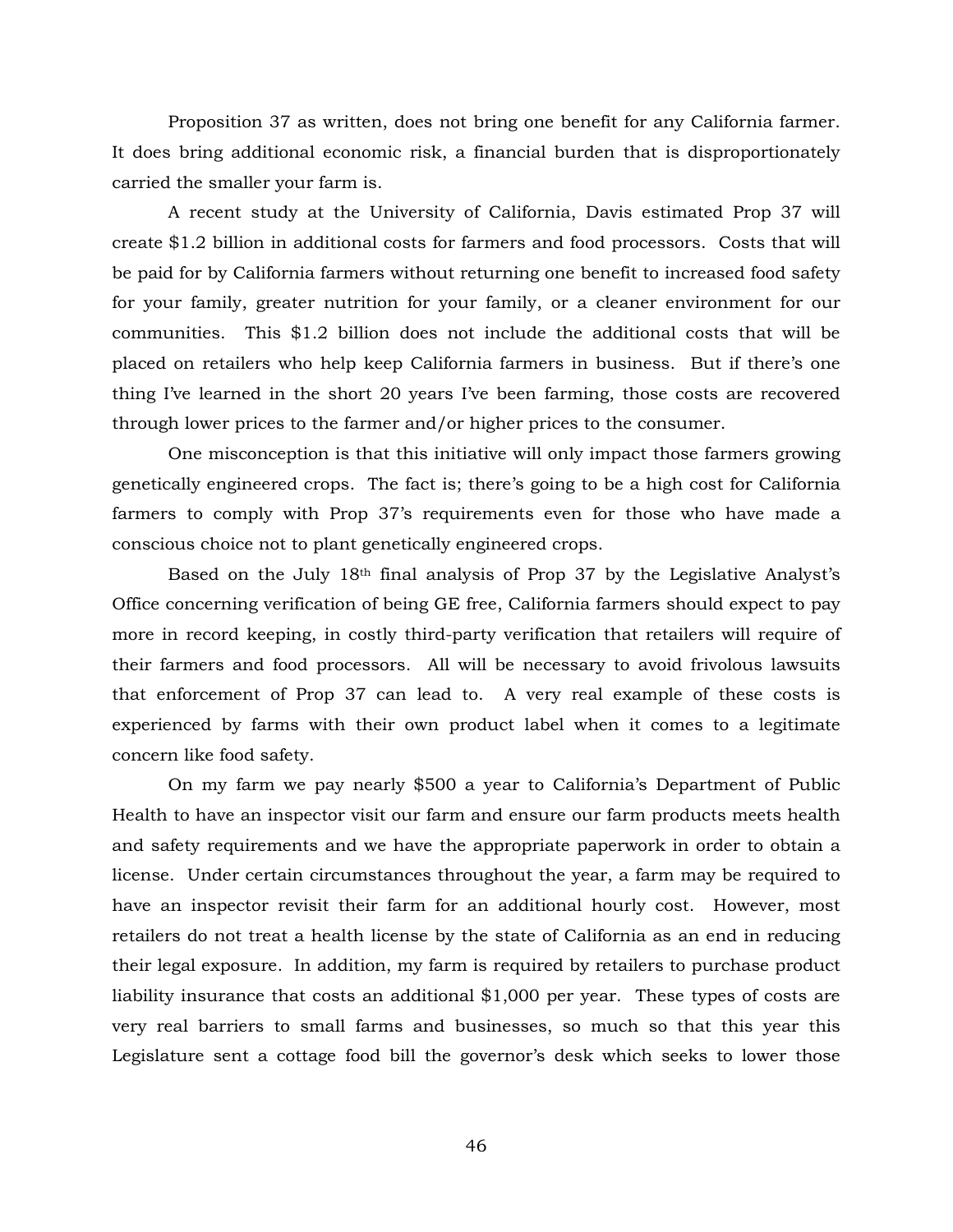barriers for small businesses trying to enter the marketplace. Prop 37 only increases the size of that barrier.

The text of Prop 37 makes clear that documentation will be required to prove that unlabeled products are free of GE ingredients. Grocers, retailers, and farmers will have to track and keep records for tens of thousands of food products, which will be a logistical nightmare. Without a clear paper trail, farmers are exposed to potential liability.

And as Ron Fong will get into in more detail, Prop 37 contains a private cause of action enforcement mechanism that makes these lawsuits all the more likely to occur.

Prop 37 requires certification record keeping, maintaining separate production channels for California versus other destinations, all of which would be a significant burden on the food industry in California. Food processors in California and national food processors serving California consumers would be required to certify that all their ingredients were GE free, including ingredients from farm commodities that are not grown using genetic engineered seeds. This is complicated when you consider how many non GE farm commodity crops are used in processed foods.

For example; a dairy cooperative that blends sugar or corn sweetener into yogurt or ice cream could face legal action unless they could fully document that all the ingredients used in the California product were GE free.

California cooperatives that serve the national market would face higher ingredient costs and the competitive disadvantages in that market, or would have to incur costs of segregating ingredients and processing batches separately for the California market only. Again, we estimate these additional costs would total about \$1.2 billion for farmers and food processors.

Prop 37 would also hurt farmers as a result of a provision that would prohibit processed food products that have been cooked, baked, frozen, dried, or processed in some other way, from being labeled or advertised as "natural," even if they do not contain a GE ingredient.

I grow olives and make olive oil. Olives are not a genetically engineered crop. Under Prop 37, it has been interpreted by many entities, including a superior court judge, the attorney general, and the Legislative Analyst's Office, I could not simply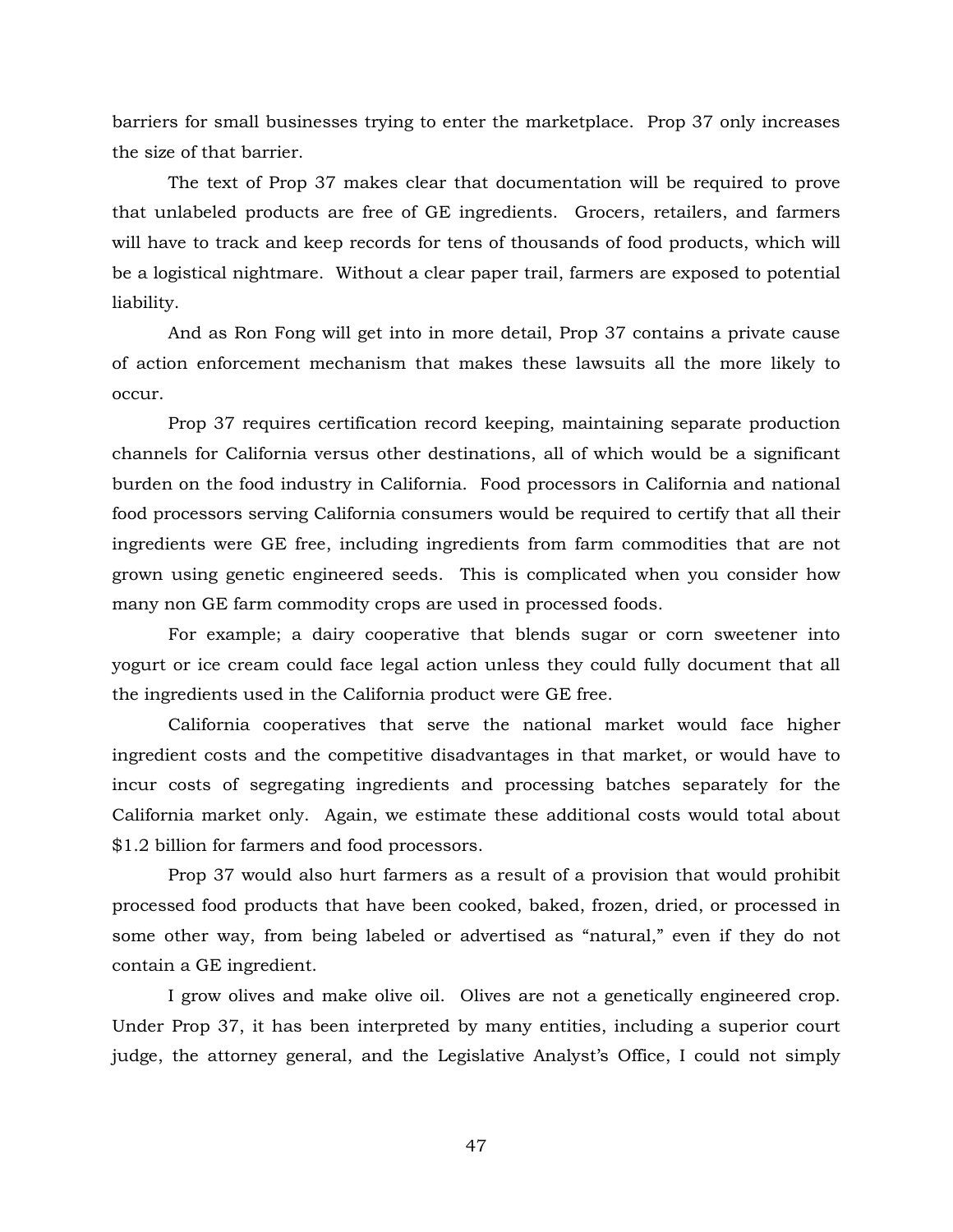label my olive oil as "natural" under Prop 37. There is a potential that I could not use the word "natural."

Under Prop 37, a raw almond could be marketed as "natural," but the same almond that has been salted and canned could not. Apples could be labeled "naturally grown" but applesauce made from the same apples potentially could not be advertised as "natural applesauce" simply because the apples were cooked. It makes no sense.

The ultimate goal of the initiative's funders is to prevent the use of modern biotechnology in farming and essentially ban foods that have any GE ingredients. They see labeling and aggressive litigation as a means of accomplishing this goal.

The initiative would close off opportunities for farmers and food producers who might want to take advantage of future advances in crops bred for disease and pest resistance, drought tolerance, improved growth, nutrition, taste, as well as other benefits.

Putting a de facto warning label—which is the words of the proponents of Prop 37—putting a de facto warning label on foods that are perfectly safe does not benefit consumers. The only people who will benefit are the trial lawyers who helped to write Proposition 37.

The impacts to California's farm community are why California Women for Agriculture, Western Growers, the Agricultural Council of California, and dozens of other ag groups representing California farmers, have joined California Farm Bureau to oppose Prop 37.

Thank you.

## **SENATOR CANNELLA:** Mr. Fong.

**MR. RON FONG:** Good morning, Mr. Chairman, Madam Chair. My name is Ron Fong. I'm the president and CEO of the California Grocers Association. Our membership is quite diverse. We represent the large grocery retailers, a broad base of independent grocers, wholesalers, and a wide variety of manufacturers and suppliers that sell groceries to consumers. You can probably imagine that Prop 37 has been a high priority and a topic of a lot of debate within our association.

According to the state legislative analyst, retailers, such as grocery stores, would be primarily responsible for complying with the measure by ensuring that their food products are correctly labeled.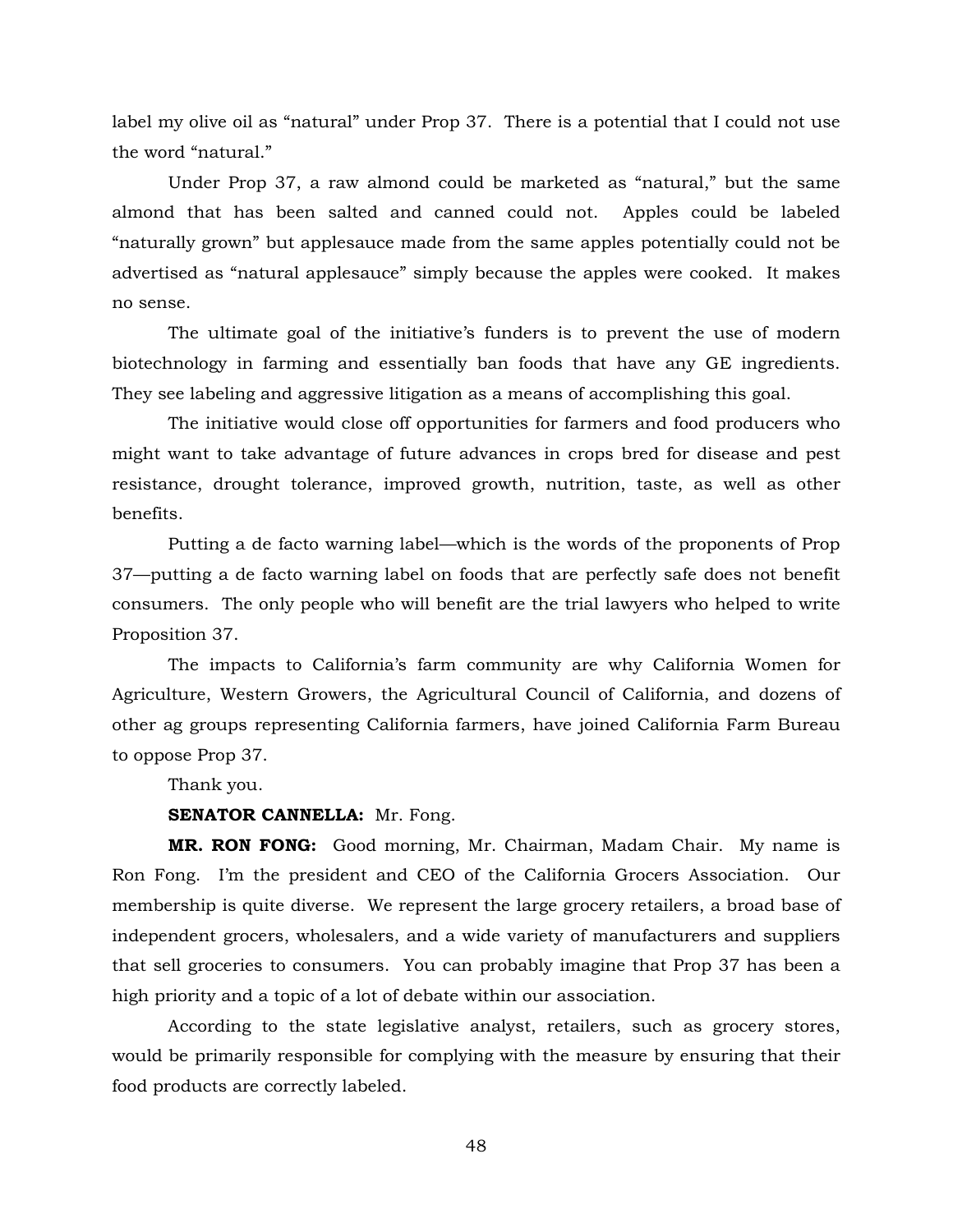Now I think I'll focus the bulk of my testimony on that portion of the discussion as we've heard from many smart people ahead of me about the farming and the technology of the initiative.

I heard from earlier testimony that this is a simple initiative. I think I even heard that the legal process would be quite simple. Somebody sues a grocery store; all we have to do is show, you know, the disclaimer from the manufacturers and all would be said and done. I would submit to you that that is not how the legal process works related to these types of lawsuits; and we know that by defending many lawsuits from Prop 65.

Grocers would be responsible for a paper trail on every ingredient of every product that we sell and that's potentially hundreds of thousands of products requiring paperwork down to the seed level. An average grocery store, 50,000 squarefoot grocery store, that you probably shop at on the weekends, contains over 100,000 SKUs in different varieties of categories coming from different suppliers. So at this point, you know, we submit that it would not be a simple process to keep a simple trail of paperwork. Is it the retailer that keeps the paperwork? Is it the supplier that keeps the paperwork? The wholesaler? Is it the store? Do you have to keep the paperwork with each delivery that you come? That's just going to amount to a nightmare of potential paperwork and record keeping.

Prop 37 would create a litigation nightmare (no doubt about it) for grocers who would need to comply with all of its requirements. The proposition in our opinion is not a right to know; it's a right to sue. And when it comes time to sue, grocery retailers will be on the frontline, no doubt about it.

As a colleague of mine aptly put it: When lawsuits are filed the lawyers might not be able to figure out where your Cheerios come from but they sure as heck will know where they bought it, and that's us, the grocery retailers.

I feel that grocery retailers have lived and learned from Proposition 65. In the last two decades, Prop 65 has been abused by lawyers seeking to shake down grocers into paying huge settlements that benefit only the trial lawyers. Similar to Prop 65, the food labeling proposition creates a new category of lawsuits allowing private citizens a right to sue, claiming that a food company, a grocer, or a farmer has violated the labeling provisions. Like Prop 65, the food labeling measure would require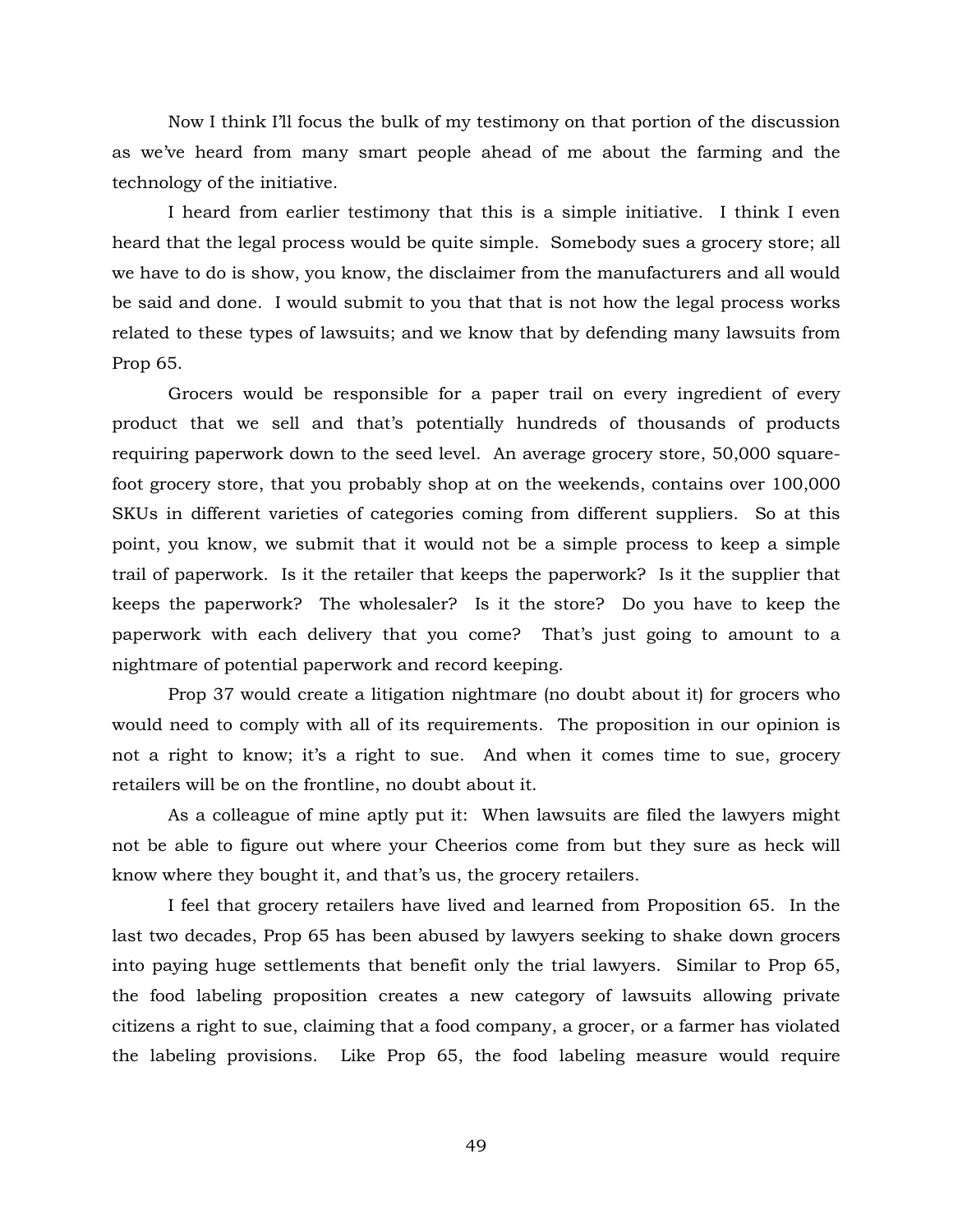businesses to pay attorney fees and other legal costs incurred by the plaintiff lawyers, and we've seen plenty of that with Prop 65 lawsuits.

I was just listing a few in recent memory over the past couple of years, Prop 65 lawsuits, and I can name five or six: acrylamide in potato chips, caffeine in different products, lead in fruit juices, plastics on sandals that we sell in the general merchandise department, naturally reoccurring mercury in seafood, so that is just the tip of the iceberg on lawsuits that we have faced in the past.

Prop 37 does little to inform consumers on whether or not the food that they are eating is genetically engineered. That's because Prop 37 is full of loopholes and exemptions that really make no sense. For example; soy milk requires a label but cow's milk does not. Dairy products, eggs, meat and poultry are all exempt even though those animals are fed GE grain. Dog food with meat requires a label, but meat for human consumption does not. Fruit juices require a label but alcohol made with some of the same GE ingredients are exempt. Food in grocery stores, you have to label, but the same food in restaurants are exempt. If the proponents of 37 were so concerned about the right to know, why would they exempt so many of these categories?

The reality is, Prop 37 is not a simple labeling measure as was described by previous witnesses. It's filled with lawsuits, loopholes, increased costs for the consumers, and that's the bottom line.

Thank you very much.

**SENATOR CANNELLA:** All right. Thank you. I'll start with Assemblywoman Galgiani, if she would like to start the questions.

**ASSEMBLYMEMBER GALGIANI:** Can one breed a new non-GMO crop variety that could cause health or allergenicity problems—concerns?

**MR. BRADFORD:** Well, it's possible. In normal breeding, non-transgenetic breeding, we do go back and use wilder versions of some crops. Some of those do in fact have higher levels of certain toxins or things like that. Those things have been removed through domestication. But when we have to go back and use those earlier types in order to breed in traits, it is possible for that to happen. It hasn't been demonstrated yet. That is, we haven't done that in most cases, or virtually in any case. But the threat is always there. That's why it's much better to just make a small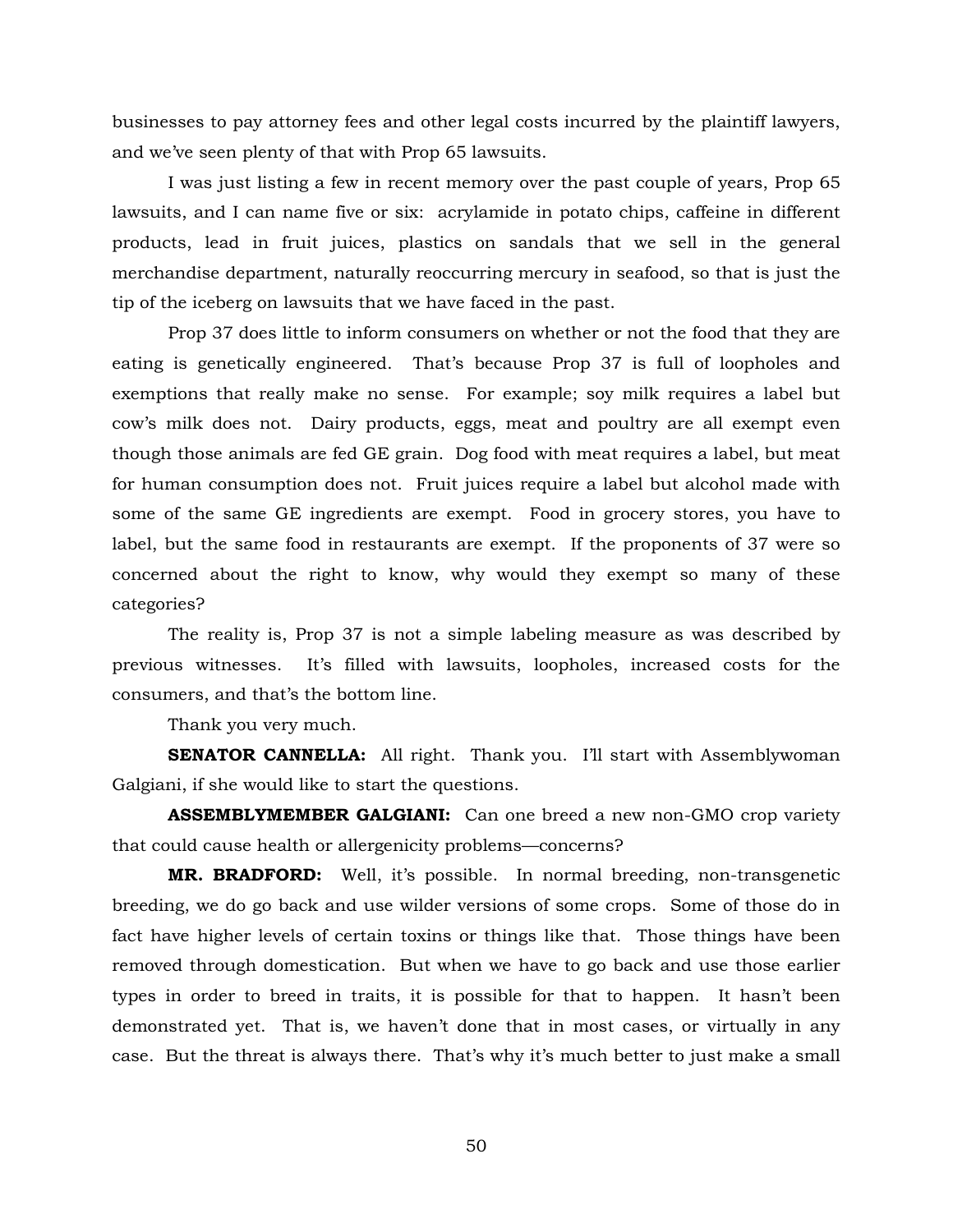change in a crop that we already know is safe—that is nontoxic—and make a change that we've already characterized.

We have a project, for example, to move a disease resistance from peppers in to tomatoes. Peppers and tomatoes are very closely related. But we can't actually use traditional breeding between them. We are already eating these genes in peppers. If we could just get it in a tomato, we wouldn't have to use pesticides, like copper, to treat those tomatoes and stop that bacterial disease. So it just make a lot of sense then trying to go back, way back into the timeline if you will, and rebreed all those crops.

**ASSEMBLYMEMBER GALGIANI:** Okay. Is there a government process that addresses this that you're aware of?

**MR. BRADFORD:** A government process of?

**ASSEMBLYMEMBER GALGIANI:** That protects against bioengineered products.

**MR. BRADFORD:** Well, we have a regulatory system that's been described. That is we have three agencies that evaluate genetically engineered crops before they're commercialized. The USDA looks at them in terms of their safety as a plant that we would grow, the FDA looks at them from their food safety point of view, and the Environmental Protection Agency looks at them if they involve pest control.

It's been mentioned that the FDA does not require this consultation. That's true but it's true for every whole food. That is, the FDA does not require any whole food product to be put through their process. It's always a consultation. And the FDA does not sanction or rule that any foods are safe. It's always the liability of the manufacturer, and the marketer retains that liability. You will find no food where the FDA absolutely declares "this is safe" and they take the responsibility on themselves. So the process is exactly the same that is used for any other whole food product. And in fact, all genetically engineered products on the market have gone through that consultation.

# **ASSEMBLYMEMBER GALGIANI:** Okay.

**SENATOR CANNELLA:** A question. So genetically engineered, would you consider that "natural?" I mean, you talked about how wine grapes are made and oak trees and various things, but would you consider genetically engineered food to be "natural?"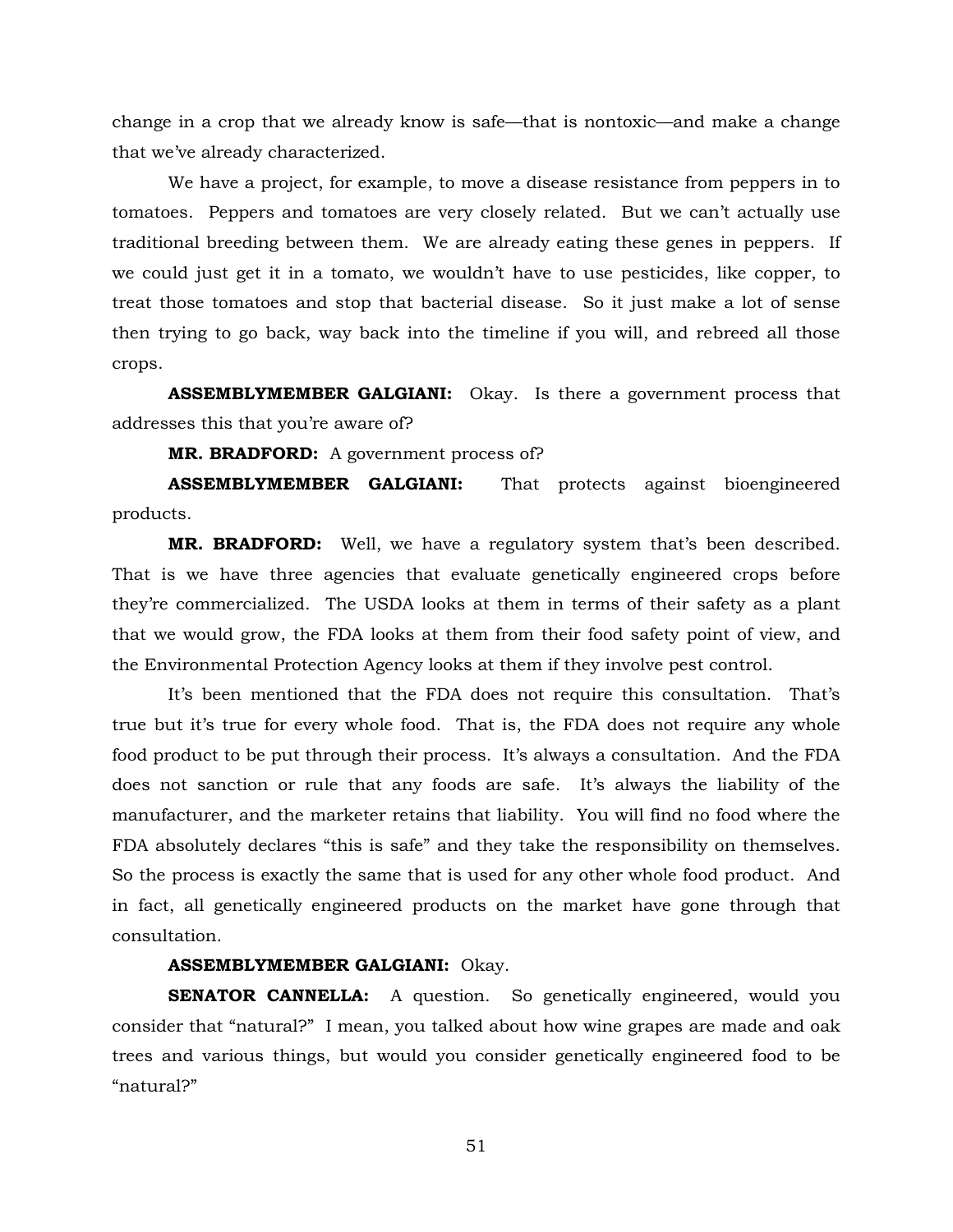**MR. BRADFORD:** I think defining "natural" is very difficult. I think you could take it two ways. You can say none of the foods we eat are natural because they're all domesticated crops. That is, we've only recently discovered where corn came from. It's very difficult to identify its progenitor because it's so changed through the domestication process. So is that natural because it's been changed over 3,000 years rather than the last 30? It's very difficult to say.

My own view though, is that the use of these technologies is as natural as other breeding technologies and is beneficial. I think it would be a great boon for organic production myself, my own view. For example; the BT products we have, that same product can be applied as a spray in organic production. It's organically improved. If we allow the plant to make that exact same protein itself and protect itself from the insects, now we encounter regulatory issues, labeling and all these other issues. So my own view is, I believe it's equally natural myself.

**SENATOR CANNELLA:** Okay. So if on the packaging it's just "natural" is taken off, are you exempt from all the provisions of this proposition or do you have to also label "genetically engineered" on the label?

**MR. JOHANSSON:** If you used genetic engineered products \_\_\_\_\_\_ you would have to. Or if you didn't want to put it on there, you would have to prove. It's just another aspect…

**SENATOR CANNELLA:** So it's not just to be able to call it "natural," if there is any genetically engineered…

**MR. JOHANSSON:** Certainly you couldn't be labeled "natural" if you utilized genetic engineering.

**SENATOR CANNELLA:** I got that part. But I'm just wondering if you just take "natural" off it, are there any other—and maybe you're not the right person to ask but are there any other things you have to do? Do you have to label it "this product is genetically engineered," or something? Or is it you just can't use the term "natural?"

**MR. JOHANSSON:** You would have to prove one way or the other. It's interesting, you know, in the labeling thing it actually, you know… the proponents of Prop 37 and those people generally opposed to genetic engineering, Prop 37 actually makes it more difficult for those farmers—conventional farmers—who chose not to use genetic engineering in terms of they now have to pay the cost to prove that.

**SENATOR CANNELLA:** Really? You have to prove you're not using...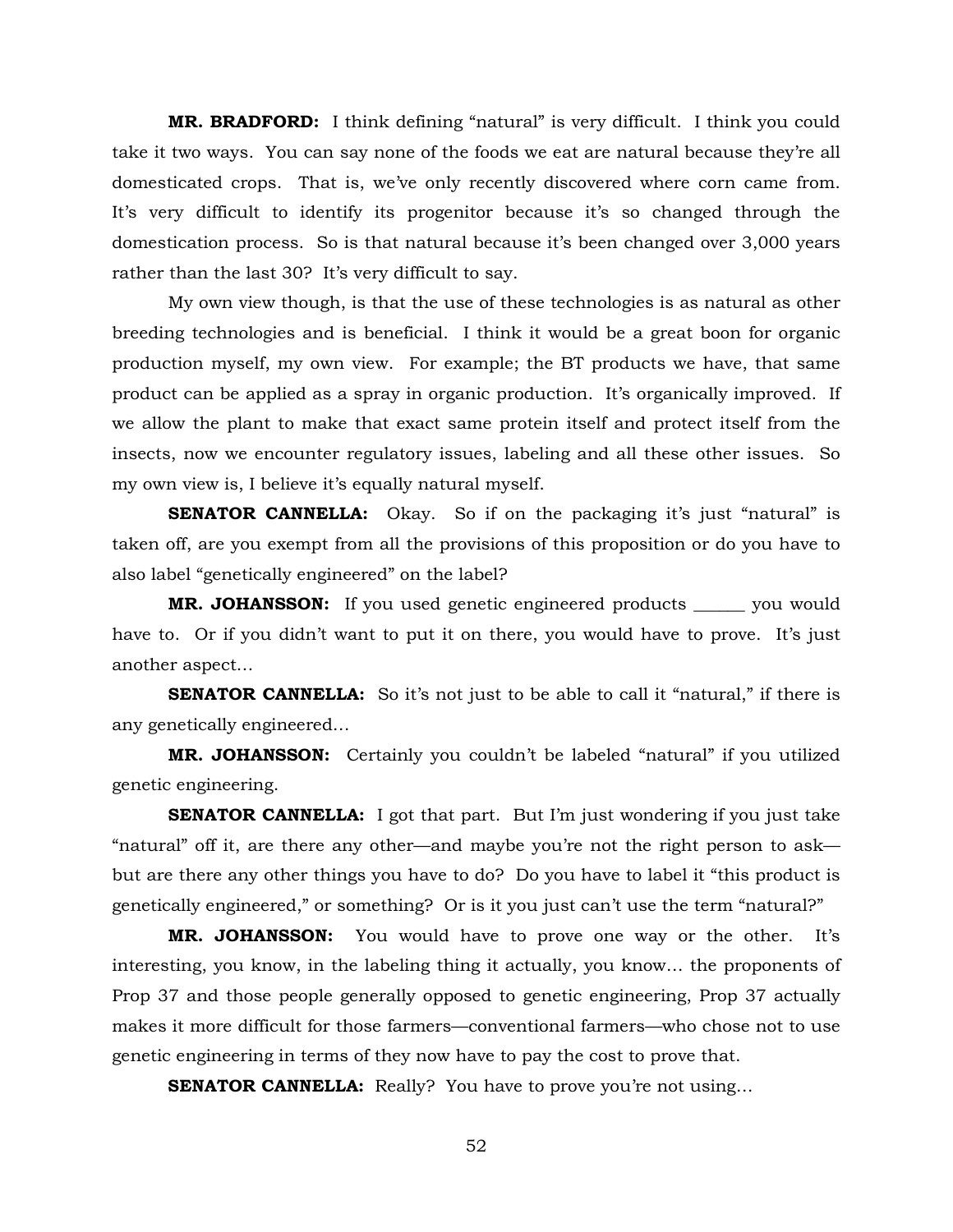**MR. JOHANSSON:** If you're not certified organic and you do not want to put on "it may have been made with genetically engineered products," you will have to back that up and you will have to show that it went through the proper channels that you're clean.

**SENATOR CANNELLA:** So is that the understanding of staff as well? It's not just you can't call it "natural;" if you don't put that "this is genetically engineered," you have to prove that it's not genetically engineered? Wow! Okay. It seems like a lot there.

So practically what happens? Let's say no other state follows suit. Nobody else follows our lead, which typically happens, by the way, in the California. We do something and nobody follows. Could you see a scenario where just all of our food goes out of state? They say, "Fine, we've got plenty of consumers. We feed the world in general. If California is going to make it so difficult we'll just ship most of this to other states." Is that a scenario?

**MR. FONG:** I can tell you from a manufacturer's standpoint (I can't speak for the farmers) but we did get some counsel from some of our products that are manufactured out of state. Take cereal. You would literally have to stop the line and start a new line for the California packaging, right, because it has to have a different type of label, which is different than the 49 other states. So that is possible in that can be done, obviously, through technology, but it's going to raise your cost of goods sold and in California we're going to pass it onto the consumers.

**SENATOR CANNELLA:** Is there an estimate on how much that could increase that? Maybe someone mentioned something. But do we know how much that could increase the cost?

**MR. FONG:** I don't have that figure for you, Senator. I'm sorry. I could probably get it to you, though.

## **SENATOR CANNELLA:** Okay.

**MR. JOHANSSON:** I think the important thing, Senator, is that when it comes to that market determination what farmers will do, really, they'll read the market like they do now. There already is the opportunity for those farmers willing to participate in a market that is GE free. Either they can do that through the certification process of being organic, or they can actually volunteer and go through a third-party verification that they are GMO free. So I think the ultimate outcome of Prop 37 is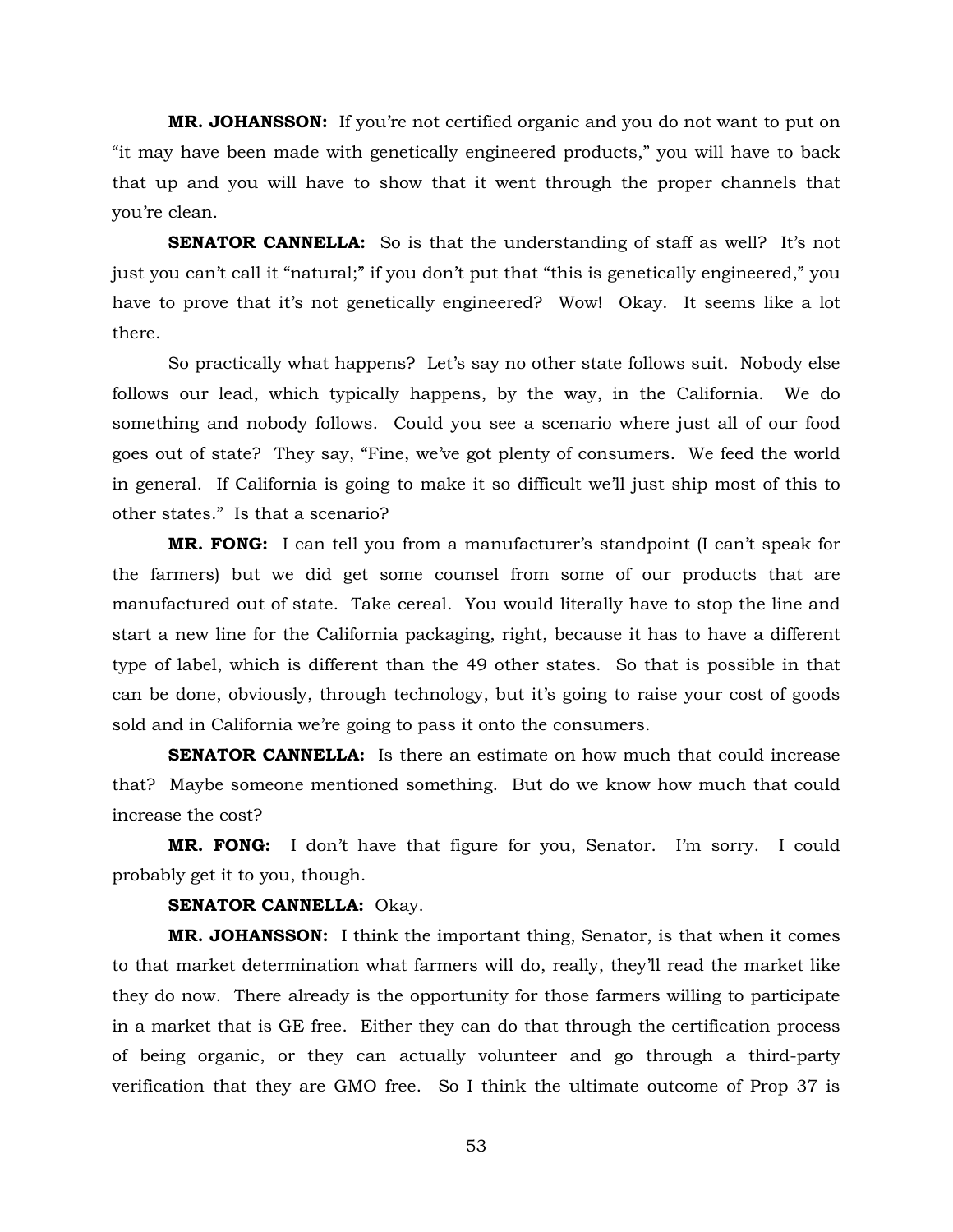farmers, as they do now, will just weigh the cost of doing business either in state or out of state. And it's a great unknown.

**MR. BRADFORD:** Could I follow up with a comment? For example, 95 percent of our sugar beets grown in the U.S. are genetically engineered. So that's beet sugar made in the USA, that if someone produced a non-GE product but in fact added a little sugar to it, now it would be captured and have to be labeled. If we decide not to use that beet sugar, then the other source is sugar cane sugar of which we grow very, very little. So in a sense, we're exporting our supplies of sugar out of the country because we can grow a lot of sugar beets but we don't have the climate for growing much sugar cane.

**SENATOR CANNELLA:** And I should have asked the previous panel. I apologize. But what would the label look like? I mean, the font, does that specify what it has to be? I mean, is this all identified so that if this passes people can start doing it? Do we know those parameters?

**MR. FONG:** I believe that would be promulgated through regulations at some point when we get to that point. But it hasn't been determined yet.

**MR. JOHANSSON:** There is the potential that that itself would even be litigated as far as what people wanted to see and what was appropriate. So again, even getting to the point of being able to put on a label, this will be run through courts.

**SENATOR CANNELLA:** Okay. All right. Thank you very much. No further questions? No. Oh, wait!

**ASSEMBLYMEMBER GALGIANI:** I had one question. So you'd be required to go through a third-party certifier; who would that be?

**MR. JOHANSSON:** Well, there already is an organization out there that will do it voluntarily for those businesses wishing to service those consumers who want to be GE free. So, you know, who that will be is yet to be determined. And really, the ultimate will it be just a sworn affidavit, as previously mentioned here, that maybe it is just raise your right hand kind of thing? It just really doesn't work that simply as we see in the food marketplace. But it has to be constantly backed up. And even something as simple as, you know, again, getting a public health license to sell your product isn't good enough for most wholesalers and retailers and vendors. They actually want that backed up by a third party. In this case it would be a product liability insurance. So it's going to be costly one way or the other.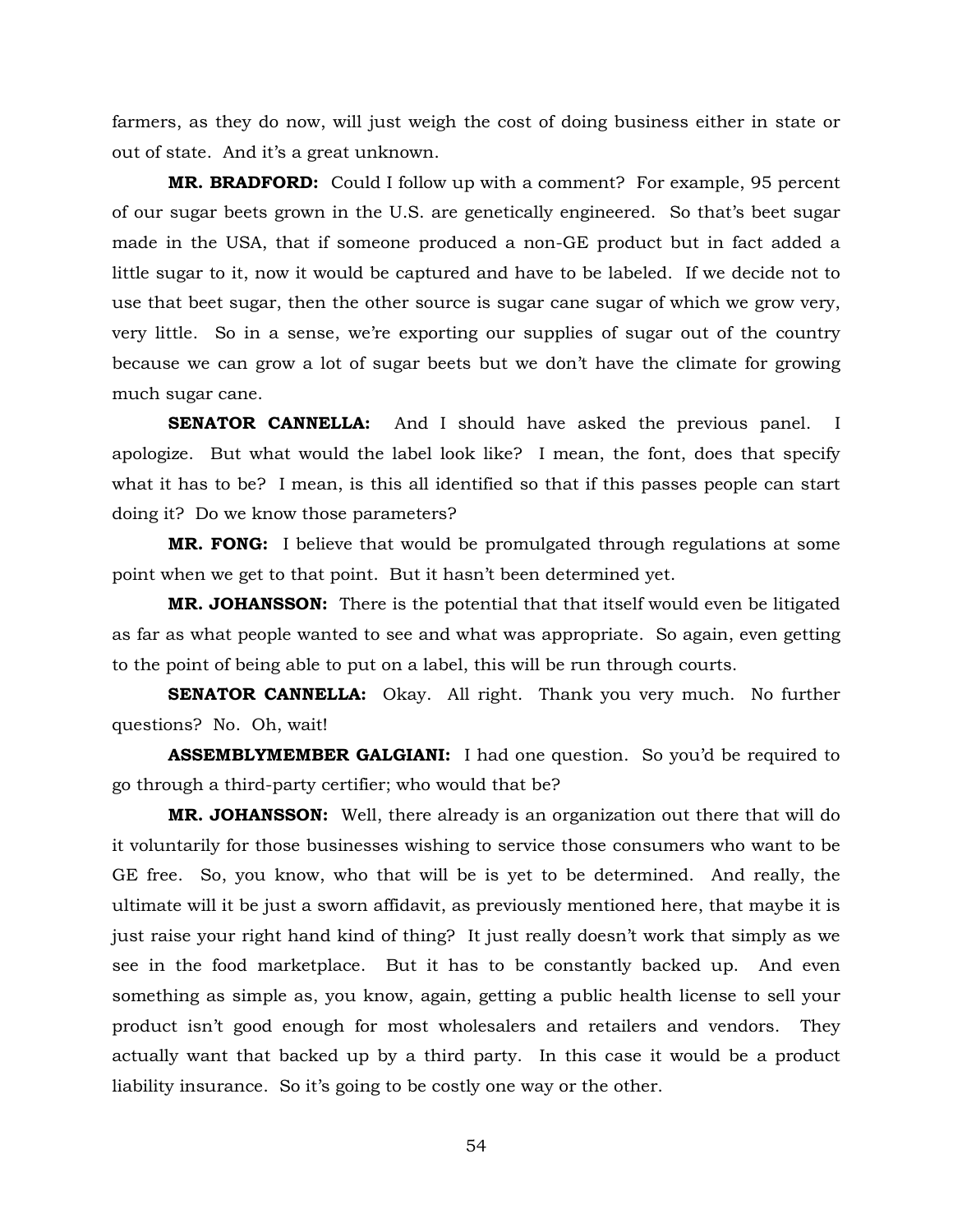#### **ASSEMBLYMEMBER GALGIANI:** Thank you.

**MR. HAALAND:** Senator, thank you. For anyone on the panel real quick: As we've seen in Prop 65 issues, and I presume that you will look and you believe that Prop 37 will create the same environment as was noted by one of the witnesses here. There is currently a process or a system whereby consumers can have GE free products. It's called organic farming. And we have quite a national and state infrastructure in place to establish and make sure that those parameters are maintained. You noted that the proponents have indicated that there needs to be a GE warning label. In as much it's impossible to garner complete and full compliance with any law or regulation that's put forward, what do you see the impact—maybe you've already addressed this—but do you see Prop 37 being more of a head hunting tool than a product information or consumer information, since we already have fairly extensive costly systems in place to provide that type of information, as the Senator said, whether it's the calories in your hamburger or the organic nature of your food?

**MR. FONG:** You know, as I stated in my testimony, I mean, the initiative is marketed as a right to know. We see it from the retail side as a right to sue. Because we've lived and learned through Prop 65, I feel like it's an initiative that has already been tested and the real life effect is that retailers are going to feel the brunt of the right to know by having trial attorneys sue us for different types of products and we're the last line of defense, so to speak, so we're going to be left holding the bag—plastic or paper.

**SENATOR CANNELLA:** Okay. Thank you very much. All right, next, we're going to go to the public comment. Again, you'll have two minutes. I think I'll just call you up. There's 12 of you actually. If you just kind of want to go up against the wall and then come up. I think Susan Lang is number one. And keep your comments limited to two minutes. I'll cut you off at two and then we'll get through all the public comments.

**MS. SUSAN LANG:** When I see "trans fats" on a label I don't consider that to be a warning; I consider that to be honest disclosure. I'm the mother of two boys ages 8 and 10. We've had health issues, especially with my younger son. When doctors weren't able to diagnose his problems or help him very well, I did my own research about health and diet. I discovered through research and experience that what I choose to feed my children day-in-and-day-out is the most important factor in keeping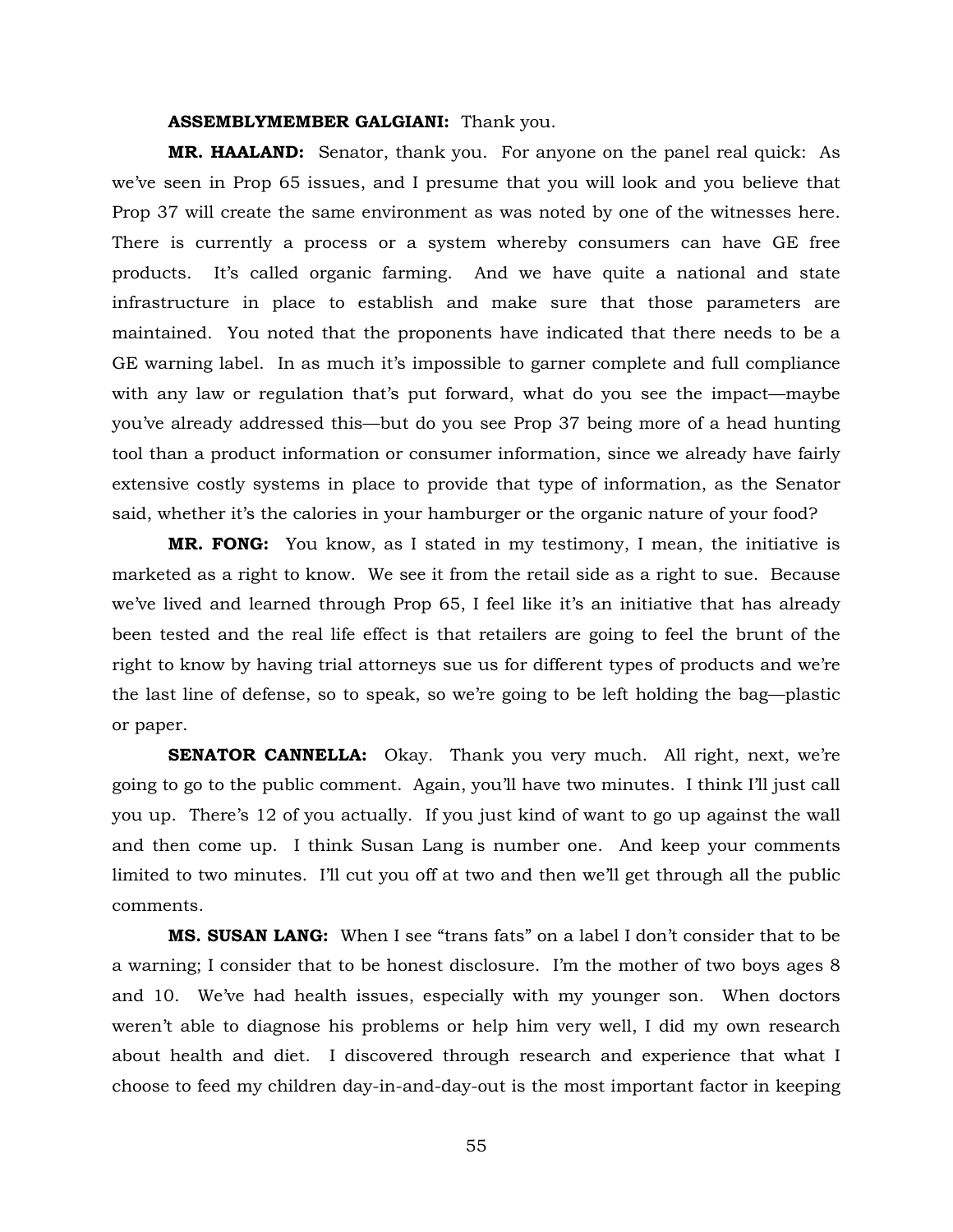them healthy. I choose wholesome, natural, nourishing foods. And, yes, I am a label reader.

Also through my research I learned about GMOs. I've read enough to know that there are many unanswered questions about these brand new foods and that there have been animal studies pointing to serious health consequences. I learned enough to decide that genetically engineered food is not something I will be feeding my family.

I don't have all the answers about GMOs and I can't say for sure what effects GMOs would have on my children or my children's' children. But neither can anyone else say because the long-term health studies aren't taking place. Actually, we and our children are the subjects in this giant feeding experiment.

In my reading I learned enough to know that I shouldn't trust the companies that are making and patenting genetically engineered seeds and telling us that they are safe. Their motive is clear. It's profit at all costs. My motive is clear too. It's to protect my children. Since the FDA, the USDA, and the ag biotech industry will not proceed according to the precautionary principle, I will. That's why I need labeling at the store so I can choose the best food for my family. I'm already a pretty well informed consumer, probably more so than most of the mothers I meet who have absolutely no idea that they're feeding their children genetically engineered food on a regular basis. I'm doing guessing at the grocery store even so. It's time to take the guesswork out of my shopping and time to let the other less well informed mothers in on the secret of genetically engineered food. And by the way, genetically engineered foods are created by crossing …

**SENATOR CANNELLA:** That's two minutes, Ms. Lang.

**MS. LANG:** Thank you.

**SENATOR CANNELLA:** Thank you very much for your time. Next is Kristie Stevens.

**MS. KRISTIE STEVENS:** Mr. Chairman and Committee, I'll be brief. Just so you know, I'm a credible witness. I do have a degree in biology. I have a Masters in Ag Education from UC Davis. My degree is from Berkeley.

I come from a long line of farmers. I care about farmers and I care about healthy food tremendously.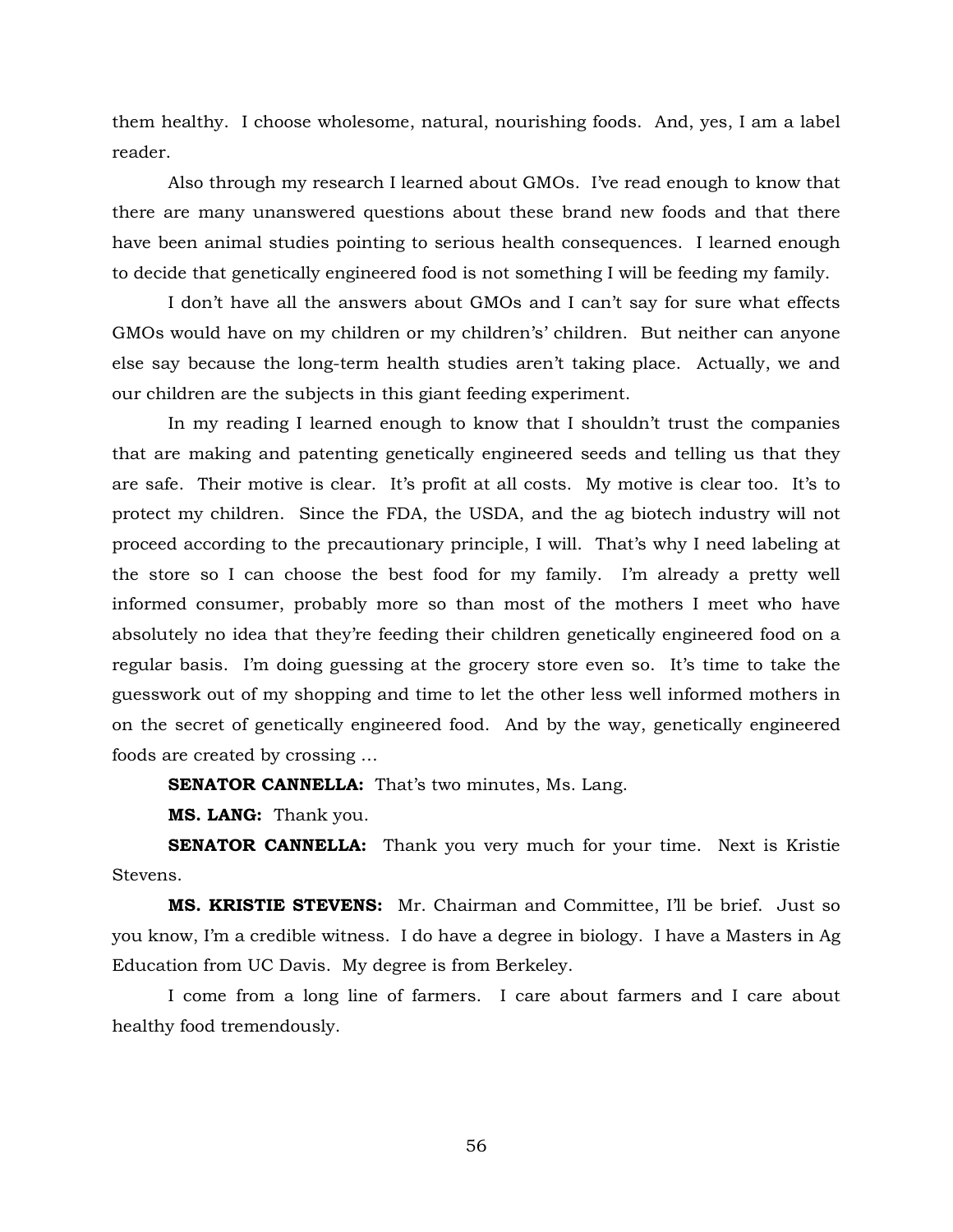I'm pro science. And I think genetic engineering is fine in the medical field where there are strict protocols and strict controls on the product. That doesn't happen with genetically engineered crops.

So why do I think they should be labeled? Most genetically engineered crops are wind pollinated. You talk about organics. Well, organics aren't safe because these crops—as the farmer so nicely pointed out—drift. They've drifted all the way into Mexico and they have infected indigenous corn raises in Mexico. Pollen goes a long way. You can't contain field crops that are wind pollinated.

Transgenic. Even your legislative analyst was talking about, "Oh, it's just a cross-breeding process. And I'm not a PhD plant geneticist, but I can tell you that genetic engineering is very different. As proved by Arpad Pusztai at the Rowett Institute in Scotland, the very process of genetic engineering, where genes from another organism are shot in with a gene gun or they're carried in with a retro virus, actually disrupt genetically the parent genome. It becomes mutagenic (more unstable). The FDA's own scientists, and in fact, Monsanto's own scientists in the early days, said that there are potentially unknown allergenic and mutagenic consequences of the very process of genetic engineering. And it's not grafting. And it's not selective breeding, which has gone on for thousands of years. There are natural barriers to maintain species integrity. Genetic engineering goes way beyond that.

**SENATOR CANNELLA:** That's your two minutes.

**MS. STEVENS:** In your fields you have tomatoes and…

**SENATOR CANNELLA:** That's your two minutes. Thank you very much.

**MS. STEVENS:** I would respectfully request someone else's two minutes.

**SENATOR CANNELLA:** No. Thank you, ma'am. Thank you for your two minutes. Thank you for your testimony. Next up is Nancy Griffith.

**MS. STEVENS:** Thank you so much.

**MS. NANCY GRIFFITH:** Hello. I'm a Sacramentan and a retired teacher. And I'm just here on my own volition because I'm concerned about GMO foods. They are untested on humans so I'm concerned about health. And a lot of things have longterm consequences. For instance, now it's been shown that plastics can cause ADHD in children. So we don't really know what's going to happen in the future.

Some animal studies have shown on hamsters that GMO foods cause reproduction problems and even hair growing in their mouth.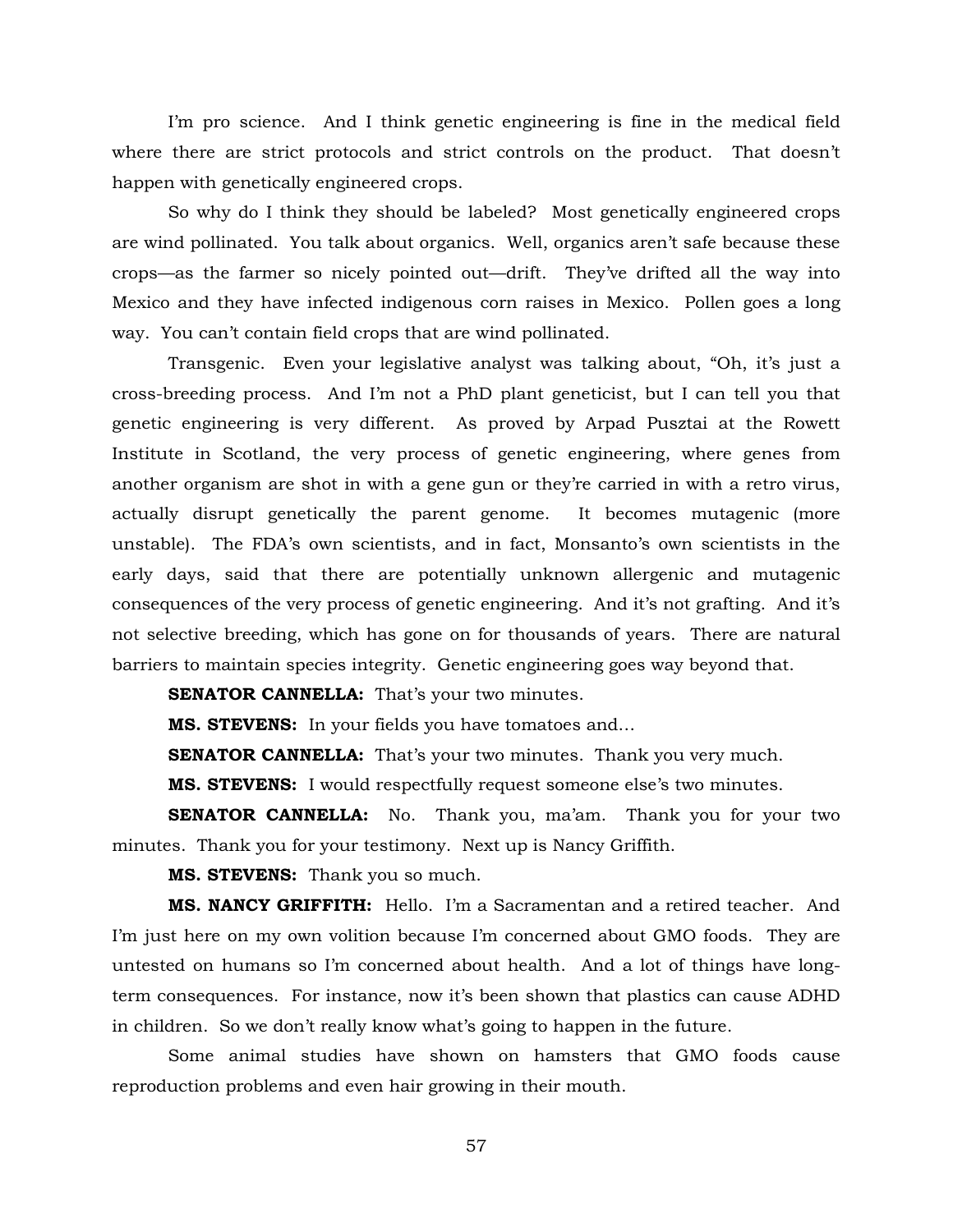I think I have a right to know right now in order to avoid GMO corn and soy. I have to use products that are labeled "organic." I think my need to know is greater my right to know—is greater than corporations wish to hide.

I'm concerned about the environment. Roundup Ready means that you use more Roundup and other toxic chemicals and those find their way into water and aquatic life.

I'm concerned about small farmers because like people have mentioned, the GMO crops drift into other farmers' fields and then they are sued by Monsanto and put out of business for illegally using their GMO products.

I'm concerned about farmworkers because they are exposed to more toxics.

I'm concerned about the narrowing of diversity as one or two types of corn or soy, for example, are used.

I'm concerned about the cost. Not the cost to the farmer, but the cost to all of us—our health and our environment in the future.

And I'd like to say that Prop 37 only requires labeling.

**SENATOR CANNELLA:** Thank you very much. Next, Michael Greene.

**MR. MICHAEL GREENE:** I am Michael Greene with CDS Consulting and representing the California State Grange. I'm here today to speak in favor of Proposition 37, known as the California Right to Know Act, which will be on the November ballot.

The California Grange is a community-based organization with about 10,000 members of over 200 local granges and is celebrating its 140th year of continuous operation in California this year. Our members helped collect almost a million signatures this spring to qualify the initiative for the ballot.

The initiative is straightforward. It will simply require that food sold in California retail outlets, such as supermarkets but not restaurants, be labeled if it contains genetically engineered ingredients. Labeling of genetically engineered foods is standard procedure in the rest of the industrialized world. More than 40 countries, including all of Europe, Japan, and China, already label genetically engineered foods. California should be a leader for this country on this important issue.

The Grange believes that consumers have a right to know what's in the food they purchase, eat, and feed their children just as we have a right to know how many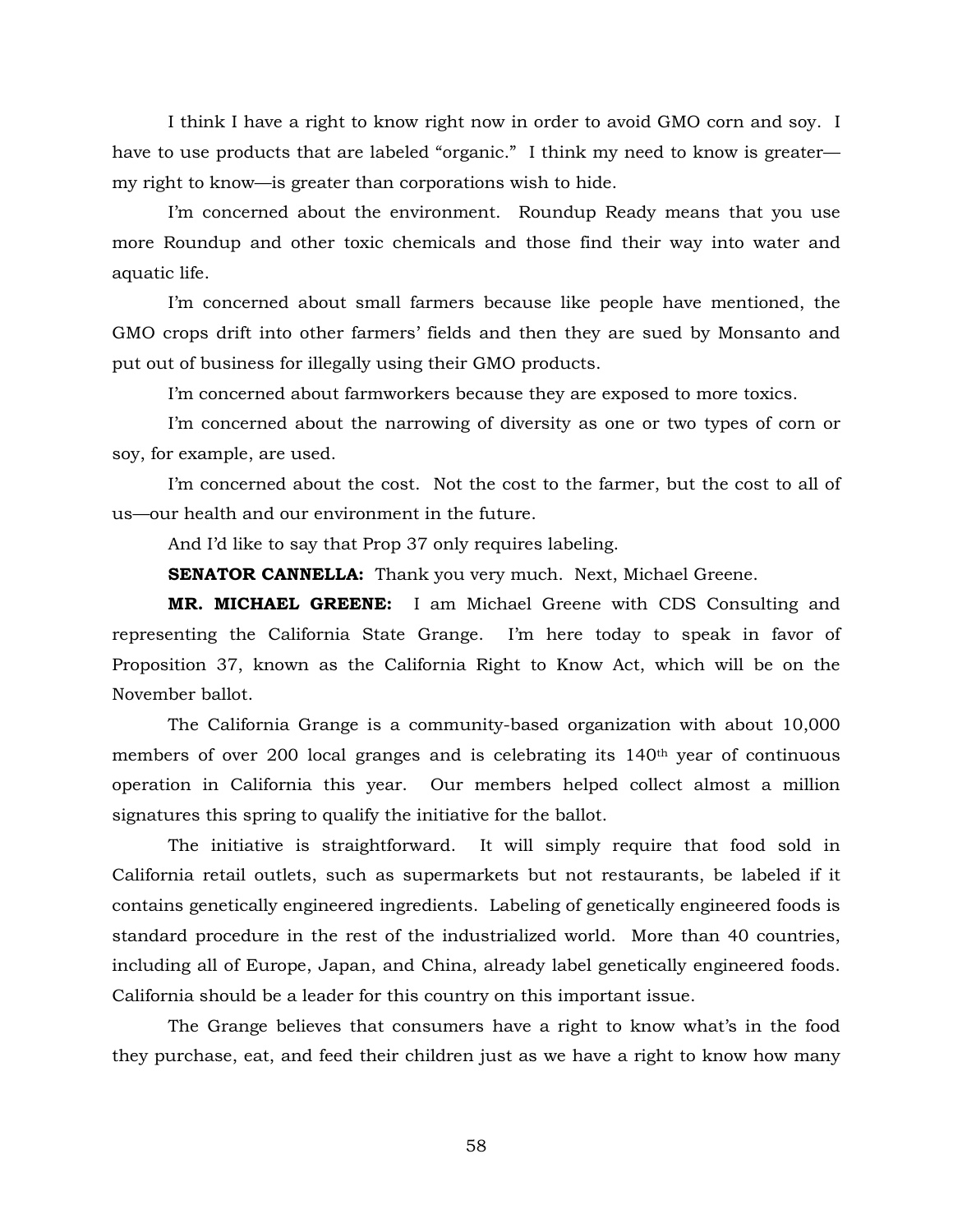calories are in our food or whether food comes from other countries, like Mexico or China.

Polls consistently show the overwhelming majority of voters in the United States and California agree that genetically modified food should be labeled.

Please vote to ensure passage of Prop 37. Thank you.

**SENATOR CANNELLA:** Thank you. And again, this is just an informational hearing. We will take no action today.

Next up we have Rodney Robinson.

**MR. RODNEY ROBINSON:** I am Rodney Robinson. And, I am an eater that wants to know where precisely, or more precisely, what is in my food. Hence, Prop 37 is very important to me.

The California Legislature and legislatures in 19 other states had ample opportunity to enact appropriate laws dealing with the labeling of genetically engineered food. However, all of you have failed to do so. This prompted me to get involved with this initiative effort over a year ago and I vigorously helped to get this initiative on the ballot. I've read it numerous times. I invite all of you to reread it. It's very clear and simple.

To the issue of "natural," and your question regarding almonds: The candied almond, I believe, would be considered "natural" if it used cane sugar for its candying, or if there were no genetically engineered items involved with the candying process. However, if that candied process used high fructose corn syrup or corn sugar or, you know, other such genetically engineered items—beet sugar, for example—then it would require a label and it would not be able to use the term "natural." I think it's pretty simple and clear cut.

Now this gets to an issue. I was recently on a road trip. I stopped late at night into a Safeway to get a quick little snack and I thought, "Ah, peanuts. I'll get a bag of Planter's peanuts or a container of Planter's peanuts," and I noticed that the label indicated that it had used canola oil rather than peanut oil. Well, I can't…

**SENATOR CANNELLA:** Sir, I want to hear the rest of your story. You need to tell me outside after this meeting. But unfortunately, I'm going to have to cut you off at two minutes.

**MR. GREENE:** That's two minutes already? **SENATOR CANNELLA:** It was.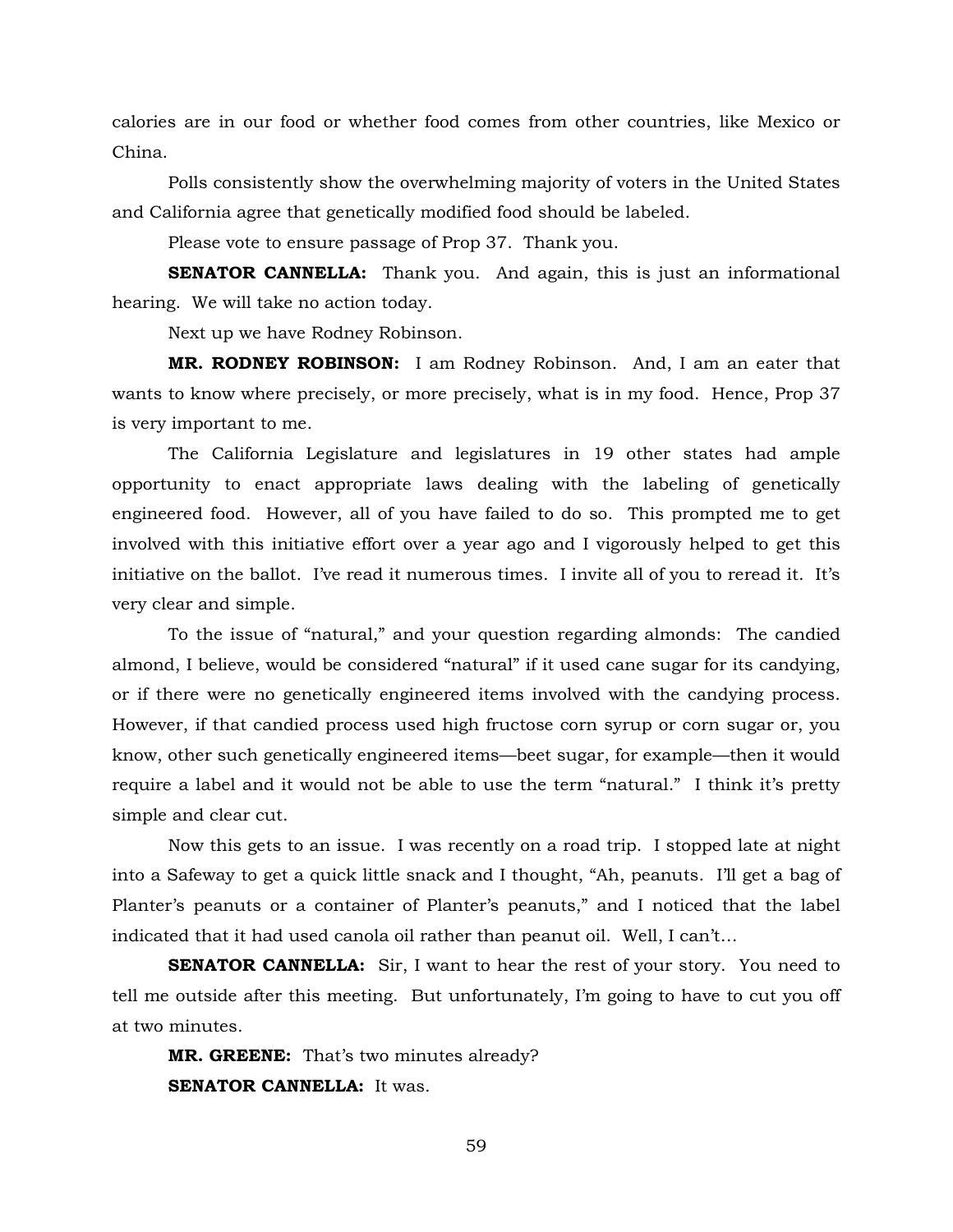**MR. GREENE:** I'm sorry. Thank you.

**SENATOR CANNELLA:** Thank you. Next up is Jessica Denning.

**MS. JESSICA DENNING:** Thank you so much, Senator Cannella and Assemblywoman Galgiani, for having this opportunity to speak. I'm a science teacher from the Grant District for 20 years. We had a tire shop, so I identify with people that are businessman, for 60 years in Sacramento.

I just want to know when I go to the store to feed my family which one of these is genetically engineered and which is not so I know what I'm buying. And I'm just asking for a simple label. That started me on \_\_\_\_\_\_ point person for labeling genetically modified foods in Prop 37 in Sacramento.

John Rowan, who is president of the Vietnam Veterans Association, asked President Obama if he would not allow the approval by the USDA of Agent Orange sprayed corn. In January, this 2-4-D, which is half the chemical (Agent Orange) was approved to spray on corn. So when you're buying corn wouldn't you want to know, wouldn't our Vietnam veterans want to know, whether our land is being crop dusted, whether it's going into our waters, whether we're eating Agent Orange. They have six pages in the Manual for Officers of disorders from Agent Orange and yet the FDA says (sorry, I'm nervous) that there's no long-term effects from having chemically engineered foods. There's pesticide. This is registered as a pesticide with the EPA. It's not tested by the FDA because they take the data from the companies that themselves make it. But we know about PCBs. We know about DDT. They know they lied. We know we have all those lawsuits and damage. So we're just asking for our children to know.

Also, Prop 65 is a bounty hunter thing. There's no bounty. The money goes to the State. It will enrich the State if there's any lawsuit. The people that make lawsuits don't make any money but the cost of the lawsuit. So that goes to you; maybe it should go to public health to help enforce.

And I have a lot more things to tell you.

Think about StarLink corn. Think about L-tryptophan. When you say that there's no known health effects; it killed a lot of people but it was never tracked because we don't label it.

**SENATOR CANNELLA:** That's two minutes. Thank you very much.

**MS. DENNING:** Thank you very much. I really appreciate it.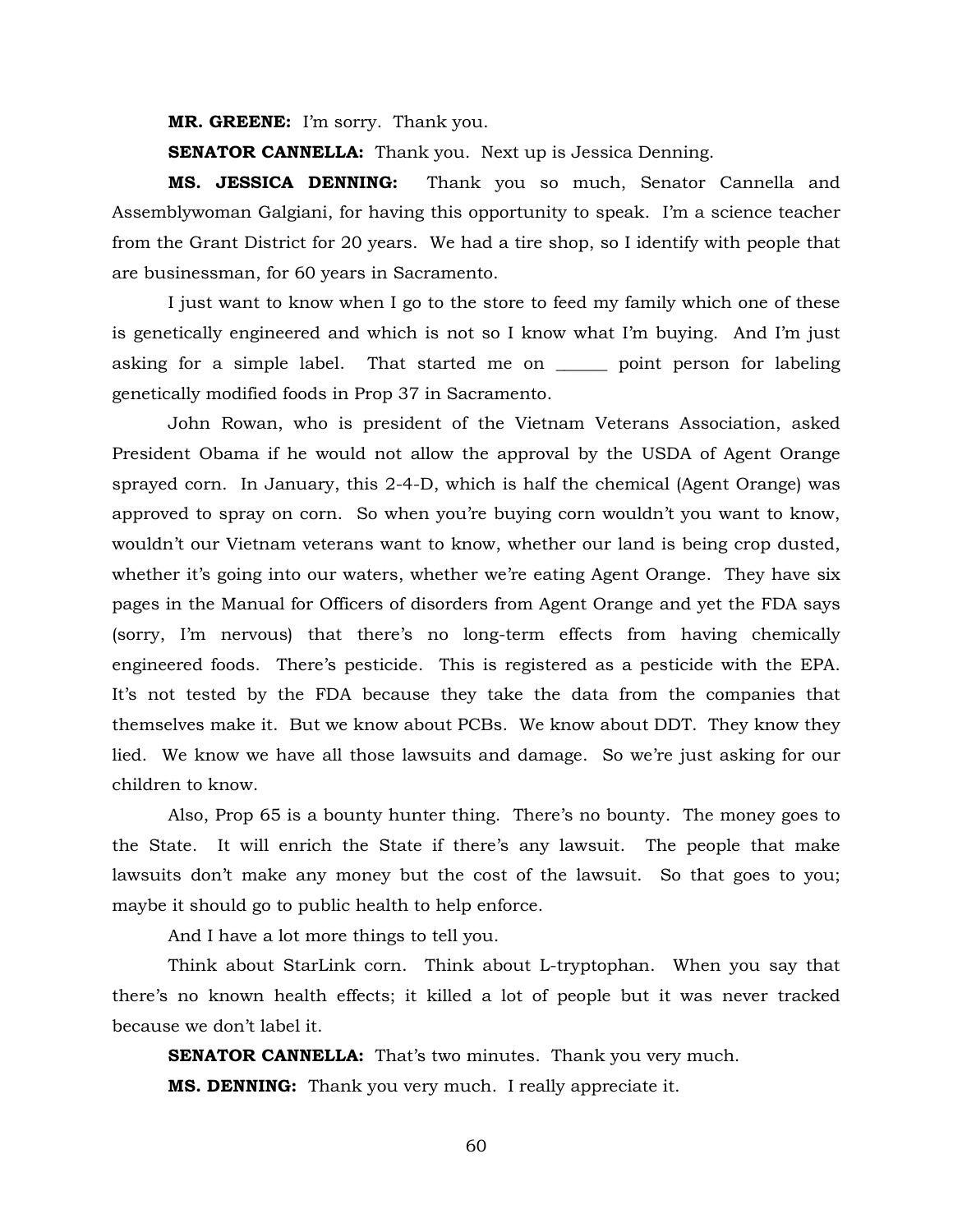**SENATOR CANNELLA:** Thank you for the props too. Aaron Crane.

**MR. AARON CRANE:** Good afternoon, Senate. Thank you for being up here and upholding our constitution to protecting the health and welfare of the state's citizens as a state right. I really appreciate this time for allowing us to—the public here to speak. I'm a constituent here in California.

I'm very concerned about this proposition which has come up from the other constituents here in this state. And I'm actually for this. I think it's a very important thing that we vote yes for this.

I have an MBA. I have a triple business degree in international business marketing and finance. I've taken several classes in consumer behavior. I'm an entrepreneur. I'm very busy. And I would like to benefit the state by working and generating jobs and tax revenue, but I need to eat three times a day at least.

And when I go to the grocery store, I need to be quick. I'm all about efficiency. And I'm trying to make a recipe and I'm finding it extremely difficult to find food products that are not genetically modified. Organic is good, but there's not always an organic ingredient available for the recipe. What am I to do? I'm spending hours in the grocery store looking through the aisles reading all the minute script on this box and I could be out making money, generating tax revenue, and eating really good food.

So I would just really appreciate it if anything you guys could do to help get this to pass so I could quickly look at the label while I'm in the grocery store, see that it doesn't have GMO ingredients. Purchase it. Go home happy and eat food without any kind of thought in the back of my head that I don't know exactly if this is safe for me because there have been no studies done long-term.

So that's what I'm asking here today. And I thank you.

**SENATOR CANNELLA:** All right. Thank you, sir. And the last witnesses, you don't have to thank us for being here just because your time is limited—just get right into you testimony.

So Brandon Muth.

**MR. BRANDON MUTH:** All right. What's going on? Due to the time constraint I'm going to make this quick. I've got a couple of bullet points as well as questions that I just want to throw out there for people to think about.

First off: Jamie Johansson, he claims that genetic engineering is perfectly safe. I quoted this from his previous conversation up here. And I find this a little bit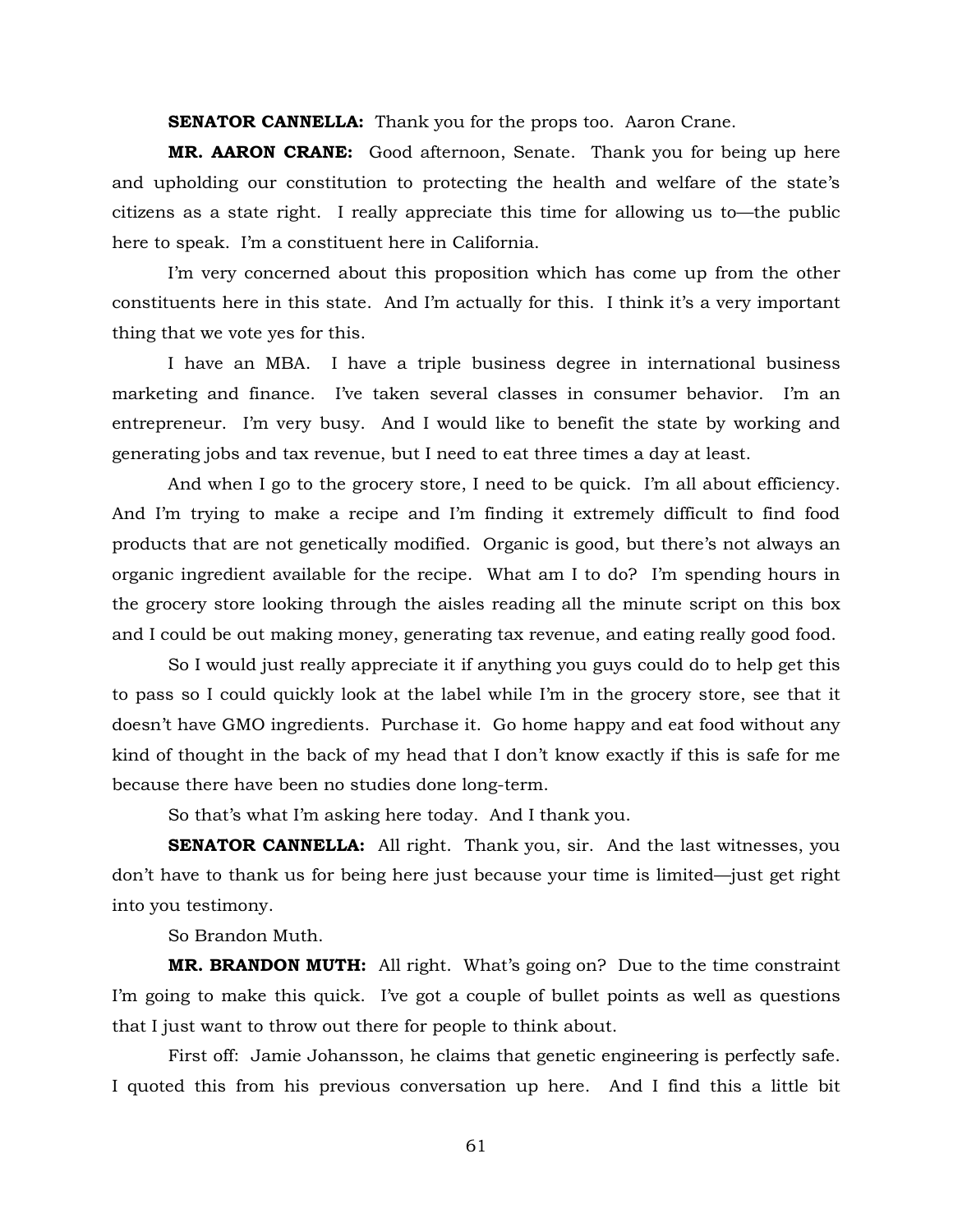difficult to believe because this has only been around for 30 years and this is too short a time to actually determine if this is safe.

Another thing is, are we just part of their little experiment? That's scary. That's a thought that worries me. You know, I'm a young guy trying to grow up and I'm worried about a billion other things and this is definitely something that's going to have a huge impact for us, our family, our loved ones, and for generations to come. This is our food.

Food is basically what we are. So if we're consuming chemicals and cancer causing agents which are put into our products, like corn, which you find everywhere, it's in cereal, it's actually a main ingredient, it's fed to cows. It's fed to a lot of these other animals that we are actually eating, so indirectly we are poisoning ourselves.

And if you actually look, the cancer rate is exponentially increasing and this isn't a coincidence. This is based off of what has been going on. And I find it crazy that all these companies (like Monsanto) are trying to cover this up. Why are they trying to cover it up if this is claimed as being safe?

And another thing is, it's not that people are trying to say, "Oh, ban this." All they're saying is they want to be visible so people, a consumer, has the decision and the choice to actually purchase a product with their knowledge of knowing, "Okay, I don't want to purchase this because it has GMO in it." Or, "I do want to purchase it." But let's leave that up to the consumer.

So all I'm saying is, I think it's very obvious, and I'm pretty sure that almost everybody would agree…

**SENATOR CANNELLA:** Thank you, sir. You're at two minutes. Thank you very much.

**MR. MUTH:** I have plenty more to say so please see me after.

**SENATOR CANNELLA:** Okay. We will do that. Next, Kevin Pledger.

**MR. KEVIN PLEDGER:** I have to say I'm a bit conflicted. When I came up here I came to this hearing definitely in the pro camp, but at the same time, as a master student in biotechnology, I understand the scientific body of knowledge and I agree that genetically modified organisms are by and large safe. But I am still pro labeling and that is because I believe that in the end the rights of people trump the rights of business and that the right to know trumps all. Even if the data is safe, the consumer still has a right to know what they're putting in their mouth.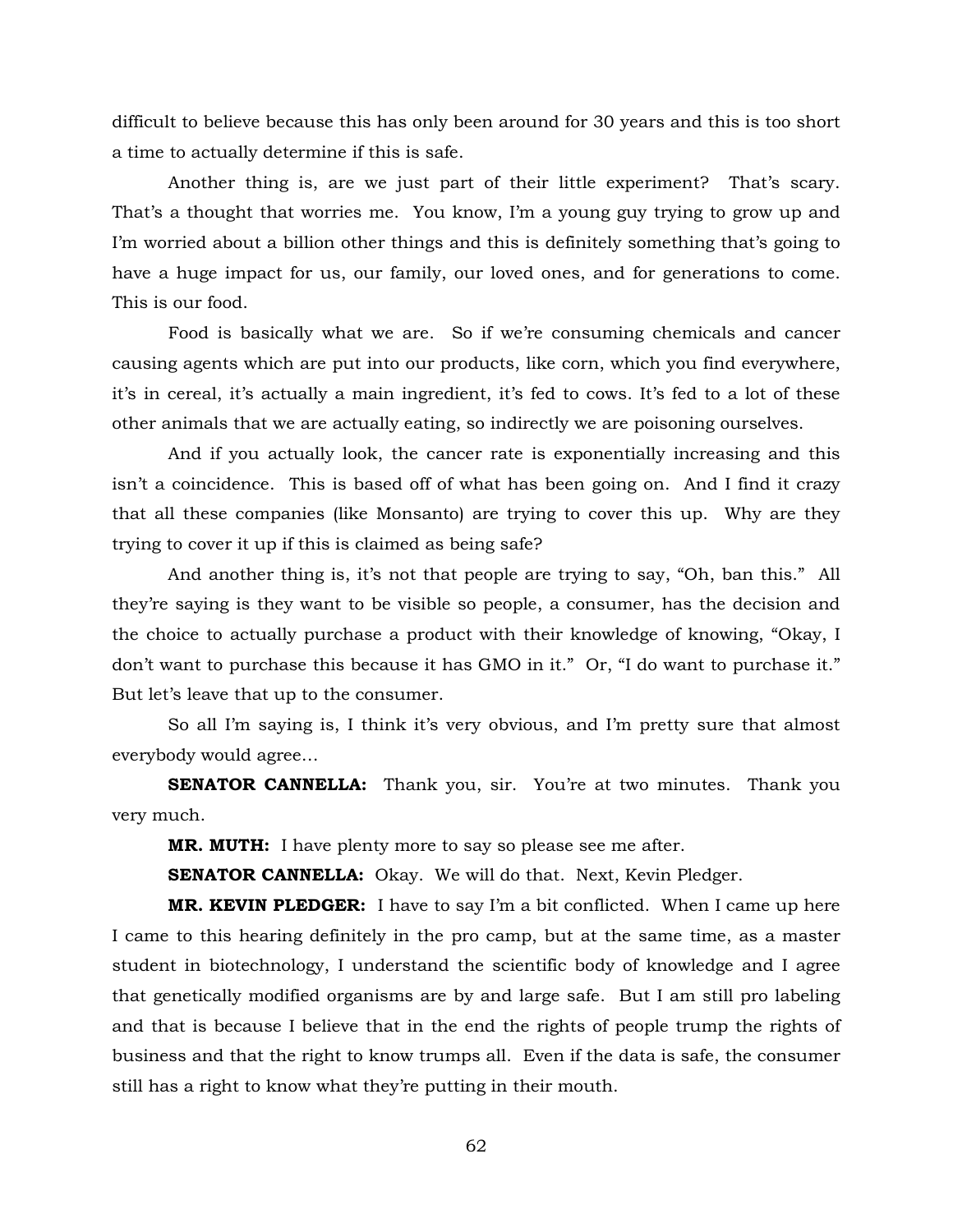Mr. Fong said that it's not a right to know; it's a right to sue and maybe on some level he's right but I have not seen or heard anything so far that indicates where the right to know is going to come from. The gentleman stated that we do have a process for declaring something organic, well, where's the middle ground? What about farmers who want to use genetically engineered seeds but can't do the organic process? They still need to use pesticides. They fall outside the organic labeling system and the genetic modification system so where does the consumer get their knowledge from for that?

One other thing that I wanted to say was that the LAO said this morning that the Assembly may not expand the exemptions beyond what's already written in the law. I would just urge the Assembly to close the exemptions that are already there eventually, especially the one for restaurants, because I don't believe a consumer's right to know ends when they walk into the restaurant. And just because I'm not buying my spaghetti off the shelf doesn't mean I don't want to know what's in it.

**SENATOR CANNELLA:** Okay. Thank you very much. Jay Hearnley.

**MR. JAY HEARNLEY:** Thank you for this time. I just want to kind of piggyback on… I'm a registered industrial engineer. I worked for the state of California for 33 years at the Office of State Publishing and during that time I learned a great deal, of course, about printing. And I know that the labeling process is something that is routinely updated, and so, I'm sure that the cost of actually printing the label won't be a real issue. No one has actually brought that up.

But as far as the affidavit; that did seem to me as a very straightforward way to help minimize false lawsuits and things like that.

Unfortunately, when I discovered that this issue has been around for 20 years and then I began to see some of the documentaries that talk about some of the studies that haven't really been published, I found that it was something I was quite concerned about. And it began to resonate to me that maybe in our desire to have job growth and our desire to have job security, whenever we work for a corporation we don't always… we may not always be unbiased in the way we present information as a scientist.

Right now, we look forward to the FDA's approach. The independent scientists that were there, there were a great number of them that were concerned that this may have some problems. We have the highest rates of cancer, the highest rates of heart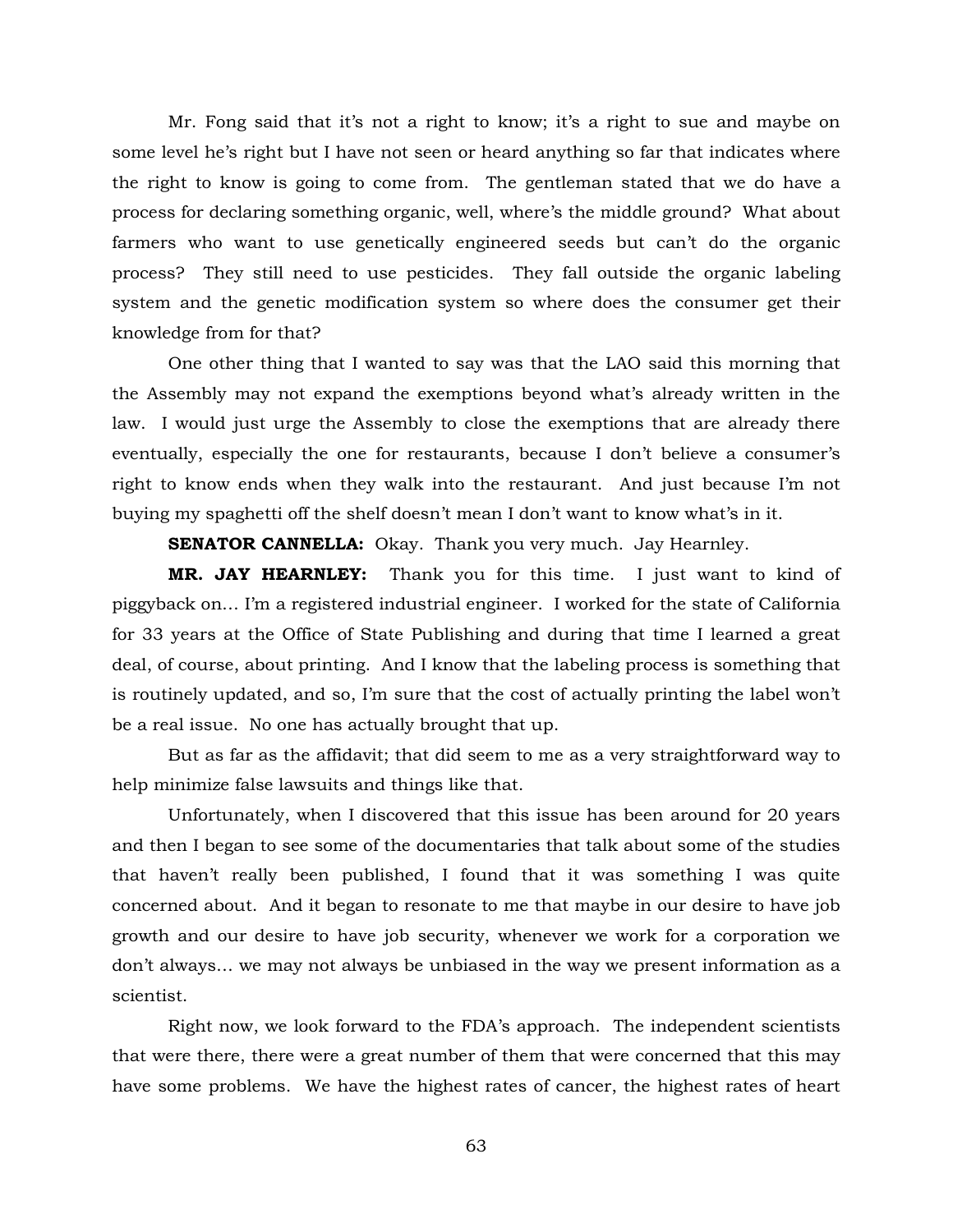disease and the highest rates of diabetes in our nation compared to other industrialized nations. We also spend the most on healthcare. Somehow, food works into that equation. And we have had 20 years of not knowing that we have genetically engineered foods that we've been eating on a regular basis.

One study that stuck in my mind is that prenatal blood samples show that a woman has 10 to 15 times more Roundup in her blood than we're allowed to have in our drinking water.

**SENATOR CANNELLA:** That's two minutes, sir. Thank you very much for your time.

**MR. HEARNLY:** Thank you.

**SENATOR CANNELLA:** Doni Mae.

**MS. DONI MAE:** One of the things I was concerned about… and I was taking some biotechnology courses at the time and then this came out and I thought, "Well, what about allergies?" I have allergies and I'm scared to death that I'm going to pick up something that has some new product in it that's going to make me sick.

So, I mean, I don't eat corn. A lot of people don't eat corn now they've heard it has BT toxin in it. But I think that's a very serious consideration.

And it's my understanding that the genetic modification is really different from the previous plant breeding things. It's certainly different from grafting. And it disrupts the DNA in the target organism by throwing some other—not just one gene, but they use several genes and then they use maybe antibiotic resistant genes so they know who got the genes and the target organism's genome responds by reorganizing itself. Unpredictably we don't know and sometimes it's unstable.

So the tryptophan that was a really serious toxin and made a lot of people really sick. That's what happened. And that was before people were even thinking GMOs, but that's what it was. So that's a major concern of mine.

And it's my understanding that the lawsuit thing is being overblown because Prop 65 had too many lawsuits because it had some kind of… you can make money by suing people and this is supposed to be different.

The other thing that's occurred to me… and biotechnology is very capable. If you want to find out if something is a GMO, you can test the DNA. It shouldn't be that difficult. It shouldn't be that expensive. There may be a new company or a company would expand a new part of its business just for that. But you can find what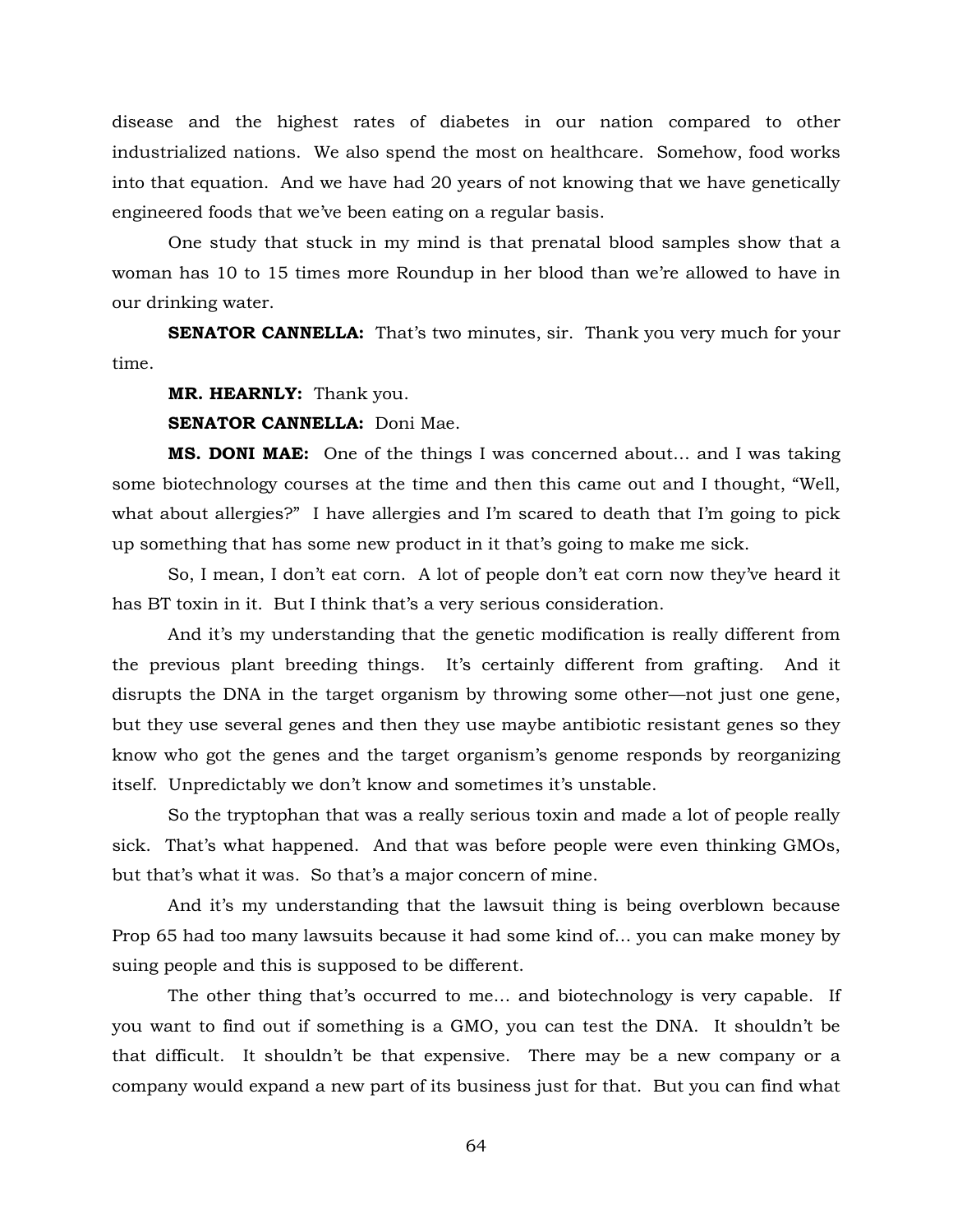the DNA is. You can find what the other little things… the new proteins that weren't there in the normal parent. So I think that a lot of these issues aren't really that difficult to resolve.

And I really think—basically think—the public has a right to know what's in their food; they really have a right to choose.

**SENATOR CANNELLA:** Thank you, ma'am. That's two minutes. Thank you for your comments. Last up is Zack Marker.

**MR. ZACK MARKER:** I might be reading off my phone, if you guys don't mind. I didn't bring a pencil. So there was a lot of concern about the use of the word "natural" and I just wanted to address that. If that's a word that the government can't define and that the opponents of this proposition can't define then it tells me that it shouldn't be put on our packaging. It's misleading or unnecessary as it is. If you can't define it, you probably shouldn't put it on your package. And if this proposition takes that word out of every single use on packaging I would be completely fine with that. I think it's the dumbest thing I've ever seen.

And then with all due respect to, I believe it's Mr. Fong, me and consumers like me, we bring our own reusable bags. And as of right now, the onus is on us to look and see what's in our food and I don't think it would be a problem to ask the producers of that food to tell us what's in it.

That's all. Thank you.

**SENATOR CANNELLA:** Thank you very much. And we do have one last person. Please come forward. And if you wouldn't mind stating your name, because I don't have it. I'd appreciate it.

**MS. JAN HURST:** Hello. My name is Jan Hurst. And I'm a trained biotechnology lab technician. And part of my training as a biotechnology lab technician was to insert a virus vector consisting of pesticide into a tobacco plant that would kill the insect shortly after consuming the tobacco leaf. Therefore, upon successful insertion of the gene, a tiny tumor occurs at the base of the plant. And because our DNA is not static, rather it is dynamic, and will shift protein arrangements, good or bad, depending upon the right environmental factors, including the food we eat. Since genetically engineered foods have only been around for 30 years, there is not enough studies to conclude that it is completely safe. It may take a